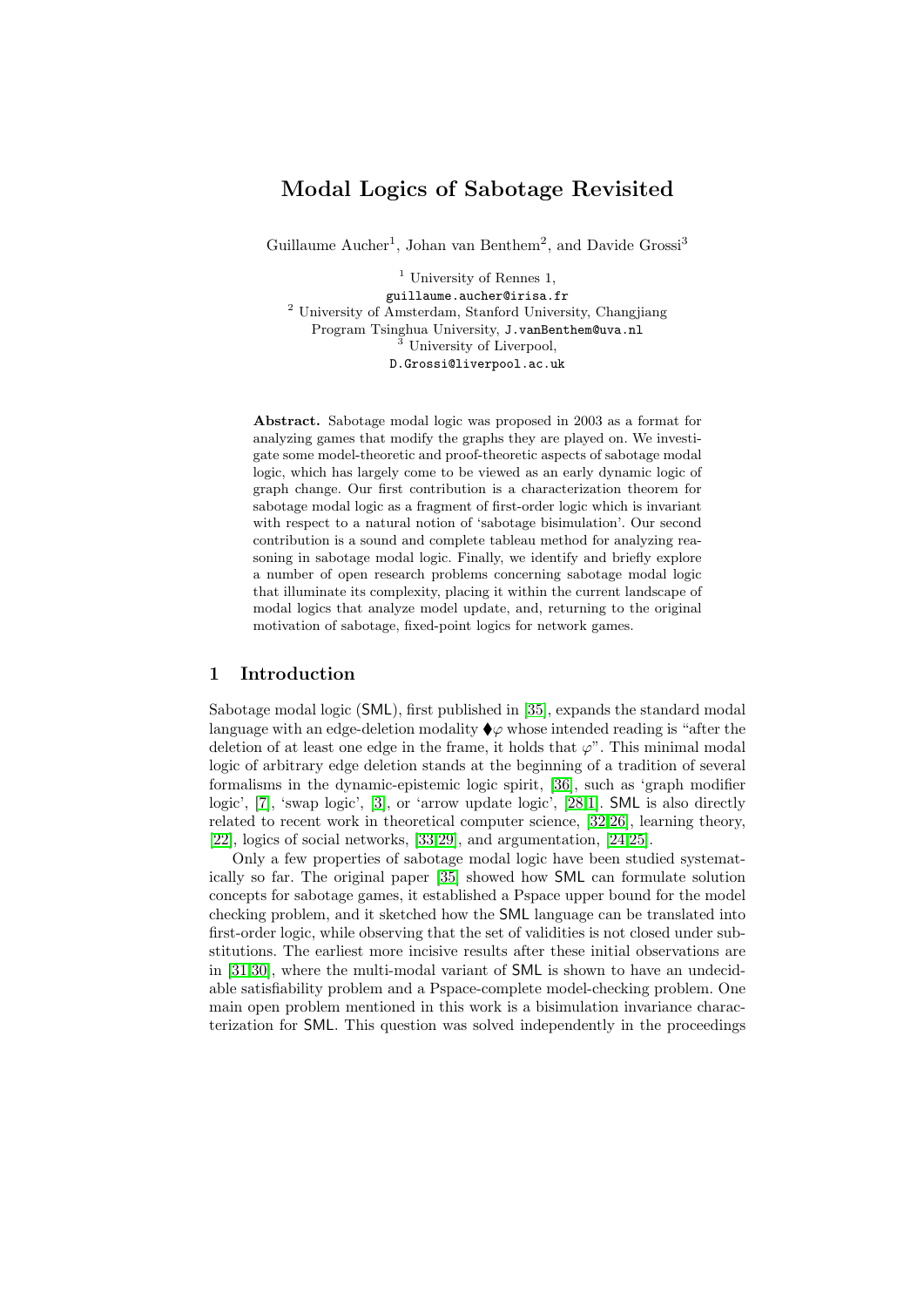version of the present article [\[8\]](#page-30-3) and in the work of an Argentinean team, [\[4\]](#page-30-4). Also independently, both teams developed tableau systems for SML to better analyze the structure of validity in this system, cf. [\[2,](#page-30-5)[4\]](#page-30-4). We will flag and discuss some connections in the related work section at the end of this paper.<sup>[1](#page-1-0)</sup>

Contributions and outline Our paper is structured in two parts. The first, comprising Sections [2](#page-1-1) to [5,](#page-12-0) extends the material presented in [\[8\]](#page-30-3) by including proofs left out of that proceedings version, while adding several new examples and a few smaller novel observations. After some preliminaries in Section [2,](#page-1-1) this first part presents two main contributions: a characterization result for SML (Section [4\)](#page-9-0) as that fragment of first-order logic which is invariant for a natural notion of 'sabotage bisimulation' (Section [3\)](#page-7-0) and a novel tableau system in Sections 5, 6. The second part of the article is more exploratory. Sections [7](#page-18-0) to [10](#page-28-0) present new material addressing the issue of what makes SML tick among current modal logics of model change, where we identify, in particular, the sources of its undecidability in a way that also sheds new light on current dynamic-epistemic logics. Moreover, we make a systematic connection with sabotage-inspired fixed-point logics for analyzing graph games, and revisit the original motivation for SML in sabotage games. Section [9](#page-27-0) discusses related work. Section [10](#page-28-0) concludes, showing how sabotage modal logic can serve as an interesting conceptual laboratory that generates challenging open problems of both conceptual and technical interest.

## <span id="page-1-1"></span>2 Preliminaries

In this section, we introduce the syntax and semantics of SML, recapitulate some key results from [\[30\]](#page-31-8), and present a standard translation from SML into FOL.

### 2.1 Syntax

Let **P** be a countable set of propositional atoms. The set of formulae of the sabotage modal language  $\mathcal{L}^s$  is defined by the following grammar in BNF:

$$
\mathcal{L}^s : \varphi ::= p \mid \neg \varphi \mid (\varphi \land \varphi) \mid \Diamond \varphi \mid \blacklozenge \varphi
$$

where  $p \in \mathbf{P}$ . The remaining set of Boolean connectives  $\{\vee, \to\}$  and the modal operators  $\Box$  and  $\blacksquare$  can be defined in the standard way. The formula  $\bot$  is an abbreviation for the formula  $p \wedge \neg p$  (for an arbitrarily chosen  $p \in \mathbf{P}$ ) and  $\top$  is an abbreviation for  $\neg \bot$ . The iteration of n sabotage operators or modalities will sometimes be denoted by  $\blacklozenge^n$  and  $\Diamond^n$ , respectively,  $\blacksquare^n$  and  $\square^n$ .

To save parentheses, we rank binding strength as follows:  $\blacksquare, \blacklozenge, \square, \lozenge, \neg, \wedge, \vee, \rightarrow$ . Finally, a natural measure of syntactic complexity for sabotage formulae is their 'sabotage depth', [\[30\]](#page-31-8). Let  $\varphi \in \mathcal{L}^s$ . The sabotage depth of  $\varphi$ , written  $sd(\varphi)$ , is inductively defined as follows:  $sd(\top) = sd(p) := 0$ ,  $sd(\neg \varphi) := sd(\varphi)$ ,  $sd(\varphi_1 \wedge \varphi_2) := \max\{sd(\varphi_1), sd(\varphi_2)\}, \, sd(\Diamond \varphi) := sd(\varphi) \text{ and } sd(\blacklozenge \varphi) := sd(\varphi) + 1.$ 

<span id="page-1-0"></span>Actually, in  $[1,3,2,4]$  $[1,3,2,4]$  $[1,3,2,4]$  $[1,3,2,4]$ , the study of SML is the start of a broader investigation of modal logics for model change, with many further themes.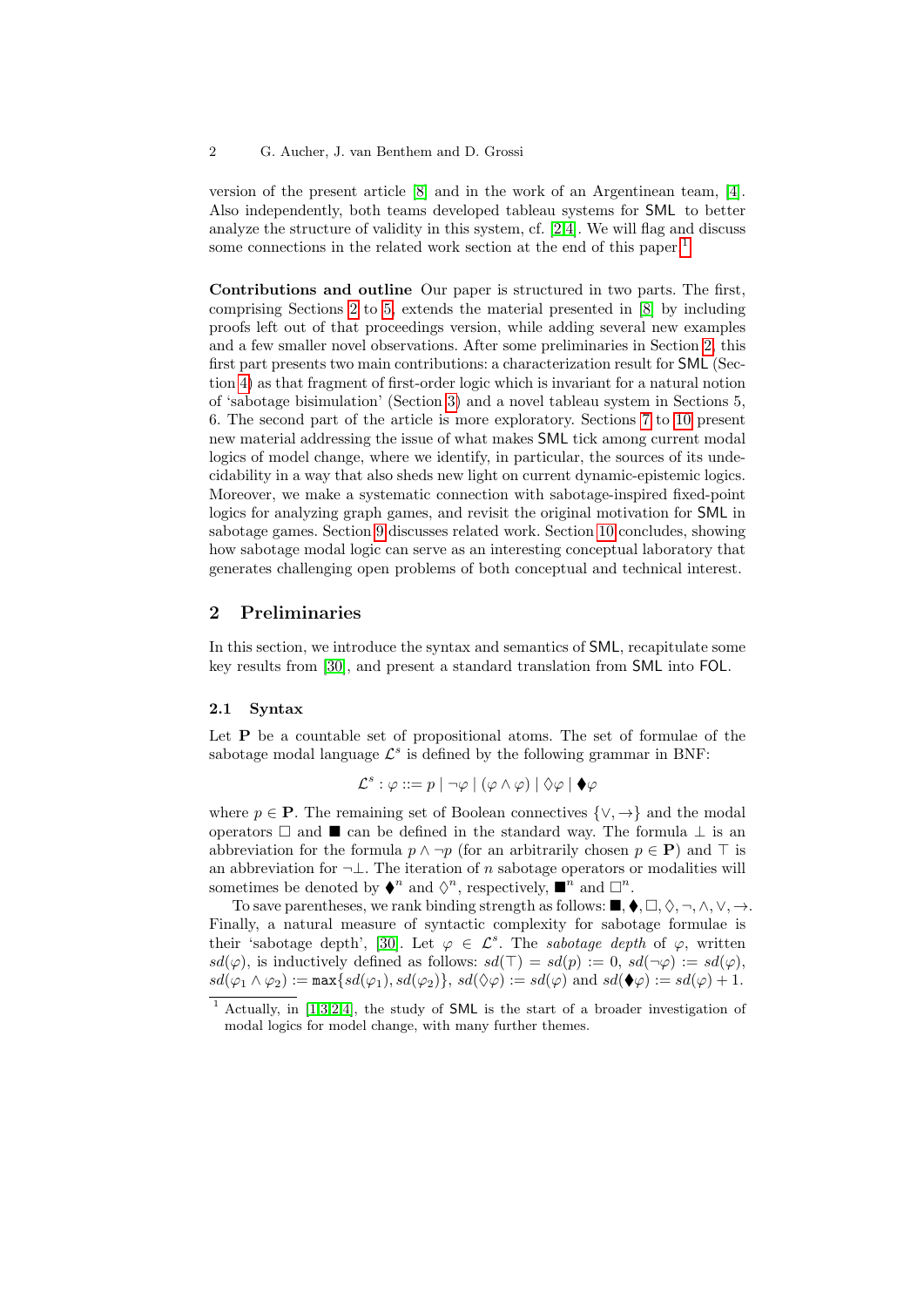#### 2.2 Semantics

We will be working with standard relational models  $\mathcal{M} = (W, R, V)$  for modal logic where W is a non-empty set;  $R \subseteq W \times W$ , and  $V : \mathbf{P} \longrightarrow 2^W$ . The pair  $(W, R)$  is called a frame, and is denoted by  $\mathcal{F}$ .

As usual, such semantic structures can be also interpreted as models for the binary fragment of FOL with equality<sup>[2](#page-2-0)</sup> denoted  $\mathcal{L}^1$ . Sometimes we will use the following FOL terminology/notation. We say that a model  $\cal{M}$  satisfies a formula  $\varphi(x) \in \mathcal{L}^1$  (or a set  $\Gamma(x) \subseteq \mathcal{L}^1$ ) with one free variable x under the assignment of w to x if and only if  $\varphi$  (respectively  $\Gamma$ ) is true of w, in symbols,  $\mathcal{M} \models \varphi(x)[w]$ (respectively,  $\mathcal{M} \models \Gamma(x)[w]$ ). We say that a model M realizes a set  $\Gamma(x) \subseteq \mathcal{L}^1$ with one free variable x (i.e., a type) if and only if there exists an object  $w \in W$ such that  $\mathcal{M} \models \Gamma(x)[w].$ 

The satisfaction relation for  $\mathcal{L}^s$  is defined as usual for the atomic and Boolean cases, and for the standard modalities. For the sabotage modality it is as follows:

<span id="page-2-1"></span>
$$
(W, R, V), w \models \blacklozenge \varphi \Longleftrightarrow \exists (w', w'') \in R \text{ s.t. } (W, R \setminus \{(w', w'')\}, V), w \models \varphi(1)
$$

In other words,  $\blacklozenge \varphi$  is satisfied by a pointed model if and only if there exist two R-related (possibly identical) states such that, once the edge between these two states is removed from  $R, \varphi$  holds at the same evaluation state. The notions of validity and logical consequence are defined as usual.

We now say that two pointed models  $(M, w)$  and  $(M', w')$  are sabotage*related* (in formal notation,  $(M, w) \xrightarrow{\blacklozenge} (M', w')$ ) if and only if:  $w' = w$ ;  $W' = W$ ;  $R' = R \setminus \{(w'', w''')\}$  for some  $w'', w''' \in W$ ; and  $V' = V$ . The set  $\mathbf{r}(\mathcal{M}, w) =$  ${(\mathcal{M}', w') \mid (\mathcal{M}, w) \stackrel{\blacklozenge}{\rightarrow} (\mathcal{M}', w') }$  consists of all models which are sabotagerelated to a given pointed model  $(M, w)$ . Similarly, the iterated variant  $\mathbf{r}^{n}(M, w)$  $=\{(\mathcal{M}', w') \mid (\mathcal{M}_1, w_1) \stackrel{\blacklozenge}{\rightarrow} (\mathcal{M}_2, w_2) \stackrel{\blacklozenge}{\rightarrow} \ldots \stackrel{\blacklozenge}{\rightarrow} (\mathcal{M}_{n+1}, w_{n+1}) \& (\mathcal{M}_1, w_1) =$  $(\mathcal{M}, w)$  &  $(\mathcal{M}_{n+1}, w_{n+1}) = (\mathcal{M}', w')$  denotes the set of all models which are related to  $(\mathcal{M}, w)$  by a  $\stackrel{\blacklozenge}{\longrightarrow}$ -path of length n. Finally,  $\mathbf{r}^*(\mathcal{M}, w) = \{(\mathcal{M}', w') \mid$  $(\mathcal{M}, w) \stackrel{\blacklozenge}{\rightarrow} (\mathcal{M}', w')$  denotes the set of all pointed models which are reachable from  $(\mathcal{M}, w)$  by the reflexive and transitive closure of  $\stackrel{\blacklozenge}{\to}$ . We will often drop the reference to a given distinguished point in the model, which will be clear from the context, and simply write  $\mathcal{M} \xrightarrow{\bullet} \mathcal{M}'$  instead of  $(\mathcal{M}, w) \xrightarrow{\bullet} (\mathcal{M}', w')$ .

The set of sabotage modal formulae which are satisfied by a pointed model  $(M, w)$ , i.e., the sabotage modal logic theory of w in M, is denoted  $\mathbb{T}^{s}(\mathcal{M}, w)$ . We say that two pointed models  $(M, w)$  and  $(M', w')$  are sabotage modally equivalent —in formal notation:  $(\mathcal{M}, w) \leftrightsquigarrow_s (\mathcal{M}', w')$ —if and only if they satisfy the same sabotage modal formulae, that is, they have the same SML theory.

<span id="page-2-0"></span><sup>2</sup> One can check [\[12,](#page-30-6) Ch. 2.4] for basics of this first-order correspondence language.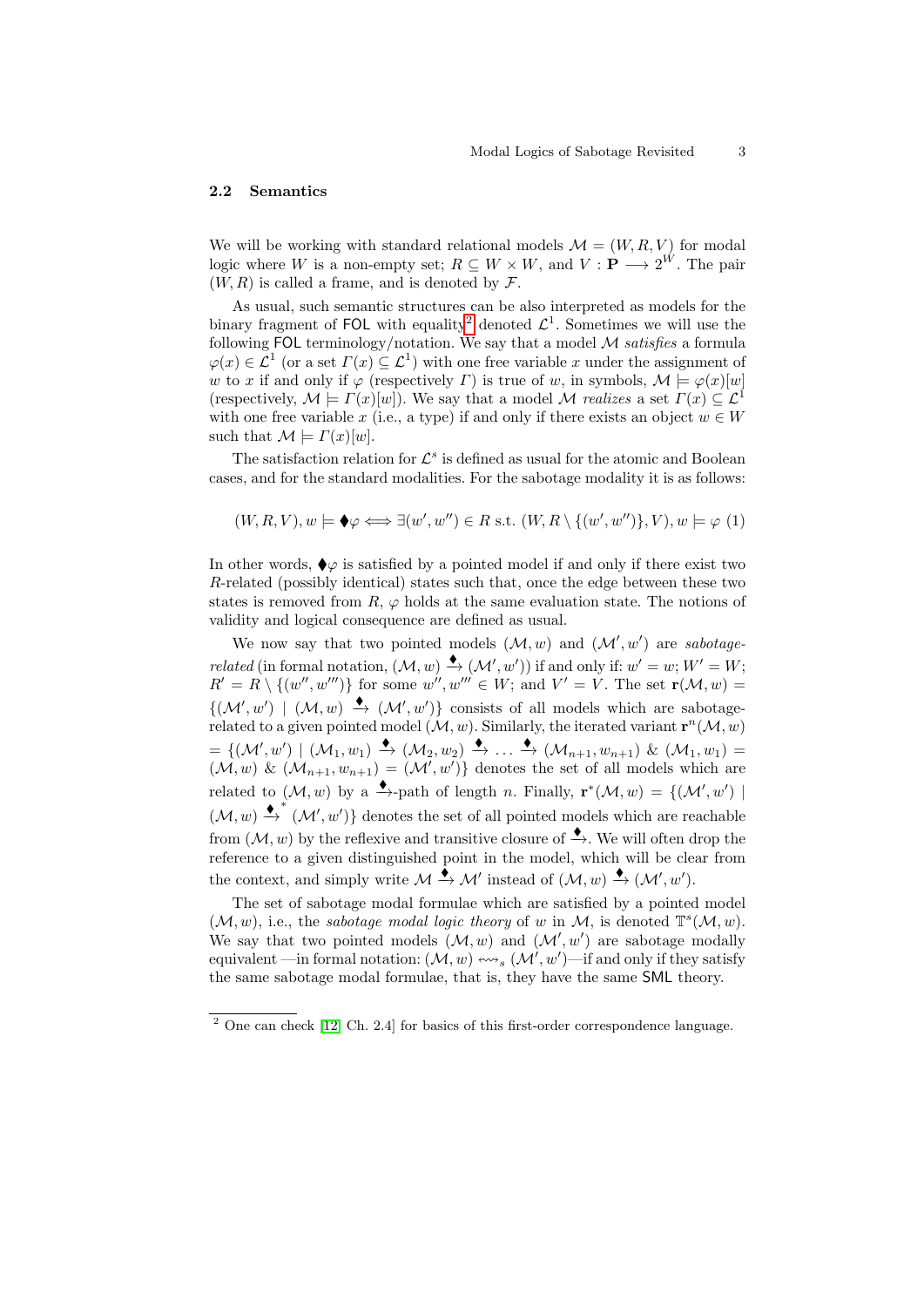

**Fig. 1.** A model showing that the general schema  $\Box \varphi \rightarrow \blacksquare (\Diamond \top \rightarrow \Diamond \varphi)$  fails in SML. Let  $\varphi := \Diamond \Diamond p$ , let  $V(p) = \{a\}$ , and let the evaluation point be e.

#### 2.3 Some notable validities and expressible properties

We list some validities of **SML** that demonstrate how the deletion modality works:

$$
\blacksquare \bot \to \square \bot \tag{2}
$$

$$
\Box \bot \to \blacksquare \Box \bot \tag{3}
$$

$$
p \to \blacksquare p \tag{4}
$$

$$
(\blacksquare p \land \neg \blacksquare \bot) \to p \tag{5}
$$

$$
\Box p \to \blacksquare (\Diamond \top \to \Diamond p) \tag{6}
$$

$$
\Diamond \varphi \land \Diamond \neg \varphi \to \blacklozenge \blacklozenge \top
$$
\n<sup>(7)</sup>

where  $p, q \in \mathbf{P}$ . This use of atomic proposition letters is not accidental. Surprisingly many prima facie valid-looking principles fail for SML in their full schematic form with all complex substitution instances once we realize that under a deletion modality, ordinary modalities can change their truth values.

A good example is principle (6). Consider its schematic formulation

$$
\Box \varphi \to \blacksquare (\Diamond \top \to \Diamond \varphi) \tag{8}
$$

which states that if every accessible state satisfies  $\varphi$ , then after any link deletion, if the evaluation state still has a successor, it still has a  $\varphi$ -successor. The formula may fail if  $\varphi$  is modal, since deletion may happen deeper in the model and disrupt the truth of  $\varphi$  at successor states. See Figure 1 for an illustration.

In the above list, only the last item  $(7)$  is a schematic validity.<sup>[3](#page-3-0)</sup> Any logic has a 'substitution core' consisting of its schematically valid principles, cf. [\[36\]](#page-32-1), and it is an interesting open problem whether SML has a decidable, or even an axiomatizable substation core. [4](#page-3-1)

Next, SML can express properties beyond the reach of standard modal logic. Examples are: "there are at most n successors of the current state" with  $1 \leq n$ 

<span id="page-3-0"></span><sup>&</sup>lt;sup>3</sup> Recall that a formula  $\varphi$  of a language  $\mathcal L$  is a schematic validity on some class of models if  $\sigma(\varphi)$  is a validity in that class for any substitution  $\sigma : \mathcal{L} \longrightarrow \mathcal{L}$  of complex formulas for proposition letters.

<span id="page-3-1"></span> $^4$  The analogous open problem for the much simpler dynamic-epistemic logic PAL of  $\,$ public announcement was only solved in [\[27\]](#page-31-9): it turned out to be decidable.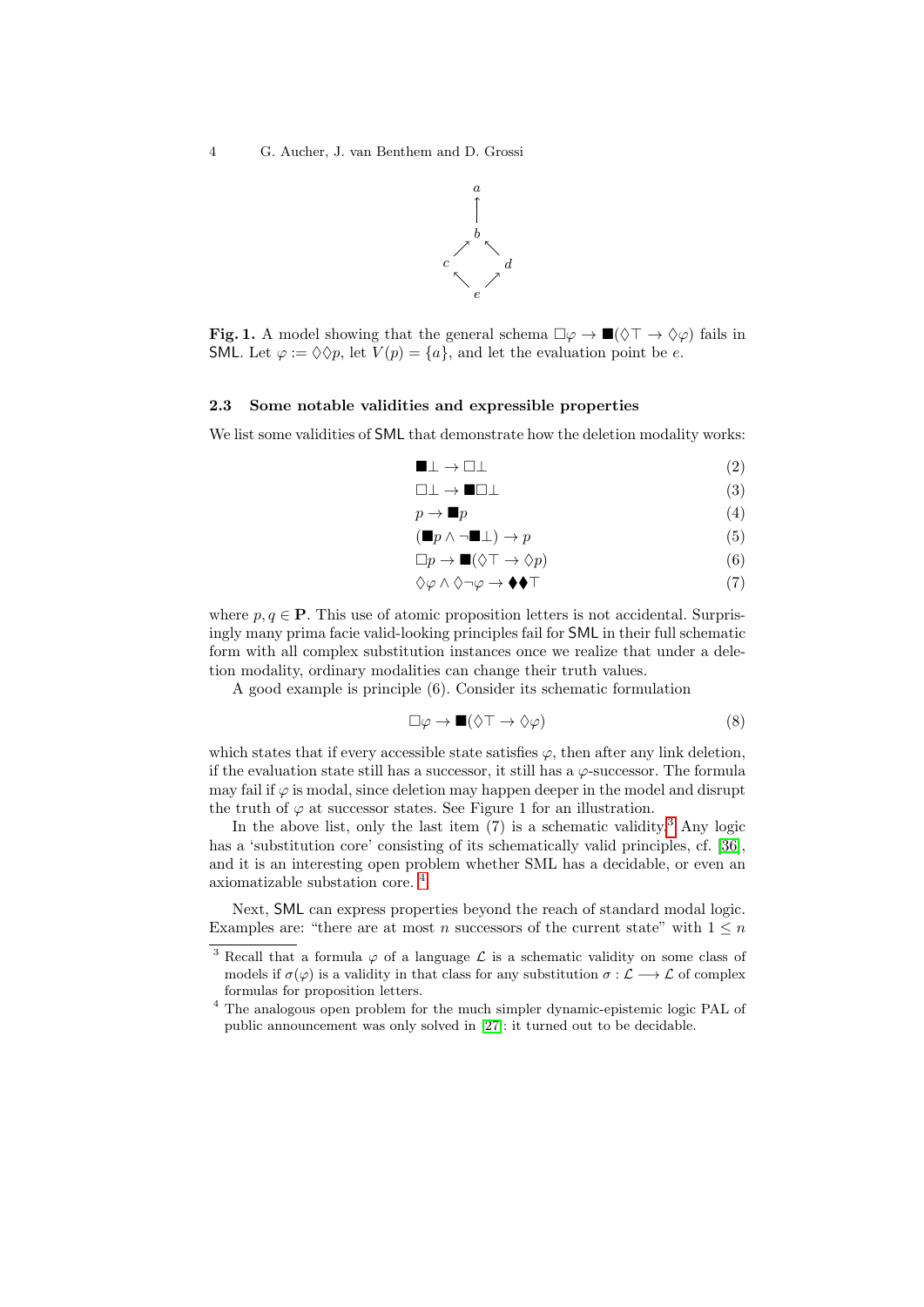(see also Example [2](#page-10-0) below); "there exists at least one successor or, there exists another state with at least one successor"; "there exists no successor but there is at least one state with at least one successor"; "there are exactly  $n$  edges in the model". All these properties have FOL formulations using counting quantifiers:

$$
\exists^{\leq n} y \, (xRy) \tag{9}
$$

$$
\exists^{\leq 2} y \left( xRy \right) \vee \left( \exists^{\leq 1} y \left( xRy \right) \wedge \exists y \left( x \neq y \wedge \exists z \left( yRz \right) \right) \right) \tag{10}
$$

$$
\neg \exists y (xRy) \land \exists y (\exists z (yRz))
$$
\n
$$
(11)
$$

These properties can be expressed in SML by, in the same order:

$$
\Box \bot \vee \bigvee_{1 \leq i \leq n} \blacklozenge_i \Box \bot \tag{12}
$$

$$
\blacklozenge \lozenge \top \tag{13}
$$

$$
\Box \bot \wedge \blacklozenge \top \tag{14}
$$

None of the above properties is expressible in the standard modal language, and defining them involves various hybrid extensions, such as graded modalities, [\[16\]](#page-31-10), the difference modality, and the universal modality, [\[12,](#page-30-6) Ch. 7].

Another sign of strength for SML is its power to define frames up to isomorphism. For instance, it is a simple exercise to show that the formula

<span id="page-4-0"></span>
$$
\Diamond \top \land \Box \Diamond \top \land \blacksquare \Box \bot \tag{15}
$$

is true in a model if and only if its underlying frame consists of one reflexive point. This observation can be generalized to cycles of any length.

**Fact 1** For each positive natural number n, there exists an SML formula  $\varphi$  such that, for any model  $\mathcal{M} = (W, R, V)$  and state s:  $\mathcal{M}, s \models \varphi$  if and only if the frame  $(W, R)$  is a cycle of length n.

Proof. We show how to build the desired formula. Define first:

$$
PATH(n) \stackrel{def}{=} \bigwedge_{0 \le i \le n} \Box_i \Diamond \top \land \blacksquare \left(\bigvee_{0 \le i \le n-1} \Diamond_i \Box \bot \right)
$$

Each such formula forces the existence of exactly one path of length  $n + 1$  from the evaluation point. The desired formula is then defined inductively as follows:

$$
CYCLE(1) \stackrel{def}{=} PATH(1) = (15)
$$
  
\n
$$
CYCLE(n+1) \stackrel{def}{=} PATH(n) \land \bigwedge_{1 \leq i \leq n} (\neg \Diamond_{n-i} \blacklozenge_{n-i} CYCLE(i))
$$

The base case is straightforward. As to the induction step, we observed above that the first conjunct forces the existence of one unique path of length at least n from the evaluation state. The second conjunct forces the  $(n-1)$ <sup>th</sup>-step in such path to end in the evaluation state, by preventing shorter loops. It states that it is not possible to reach a state in  $n-i$  steps where, after having removed these  $n - i$  links, the evaluation state finds itself in a cycle of length i.  $\Box$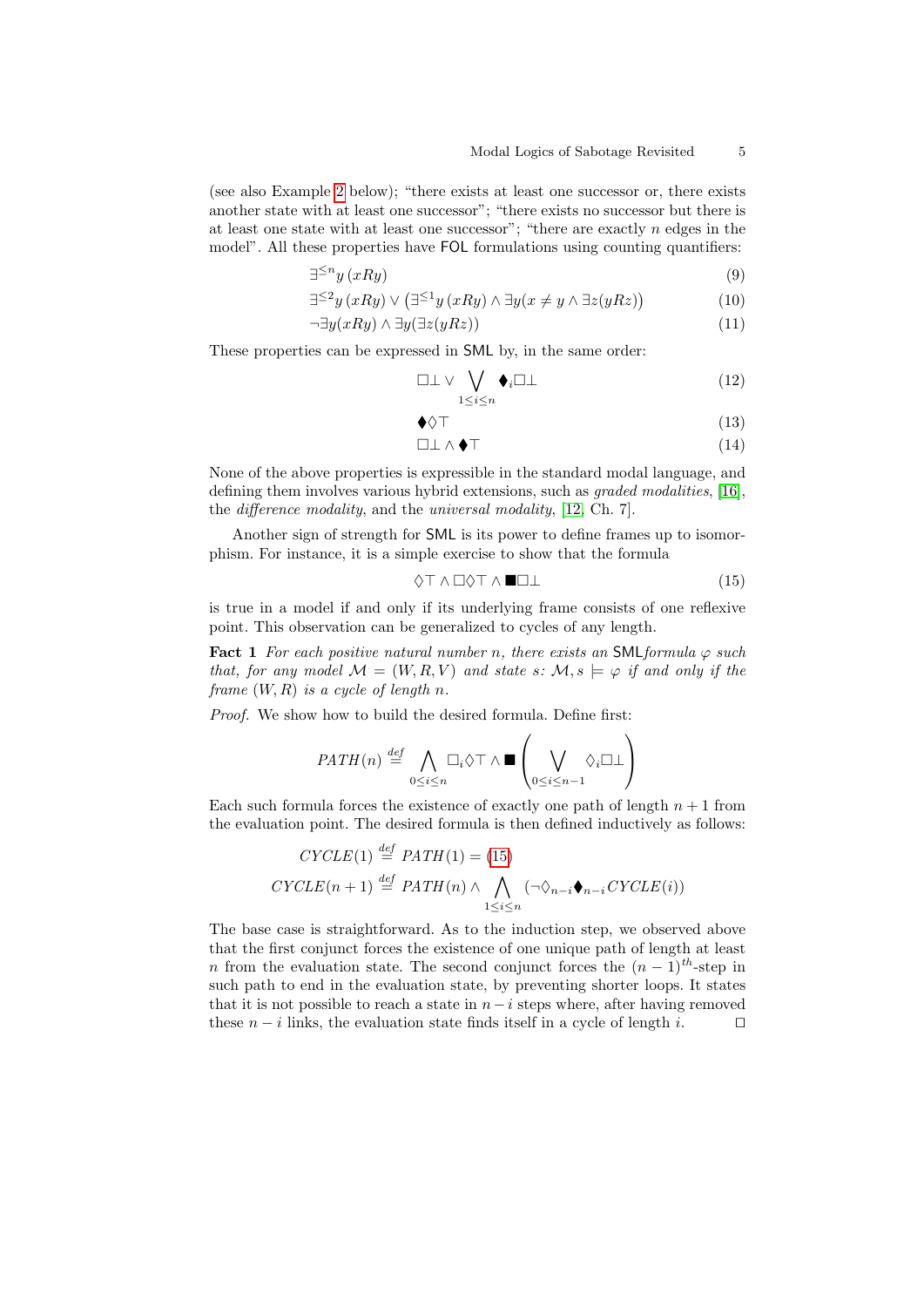### 2.4 A First-Order Translation for SML

A standard first-order translation for SML was sketched in [\[35\]](#page-32-0) and [\[31\]](#page-31-7). Later on, a detailed translation was independently given in the proceedings version of this paper [\[8\]](#page-30-3) and in [\[4\]](#page-30-4). In this section we describe the translation and its correctness in detail. This prepares for the later sections of the article.

Setting up the translation In order to define a translation from the language of SML into the free variable fragment of FOL with equality one needs to keep track of the changes that the sabotage operators introduce in the model.

This can be achieved by indexing the standard translation with a set  $E$ consisting of pairs of variables. The idea is that when the standard translation is applied to the outermost operator of a given formula, this set is empty. As the analysis proceeds towards inner operators, each sabotage operator  $\blacklozenge$  in the formula will introduce a new pair of variables in  $E$ , which will be bound by an existential quantifier. Here is the formal definition:

<span id="page-5-0"></span>**Definition 1 (Standard translation for SML).** Let E be a set of pairs  $(y, z)$ of variables—standing for edges—and let  $x$  be a designated variable. The translation  $ST_x^E : \mathcal{L}^s \longrightarrow \mathcal{L}^1$  is recursively defined as follows:

$$
ST_x^E(p) = P(x)
$$
  
\n
$$
ST_x^E(\bot) = x \neq x
$$
  
\n
$$
ST_x^E(\neg \varphi) = \neg ST_x^E(\varphi)
$$
  
\n
$$
ST_x^E(\varphi_1 \land \varphi_2) = ST_x^E(\varphi_1) \land ST_x^E(\varphi_2)
$$
  
\n
$$
ST_x^E(\Diamond \varphi) = \exists y \left( xRy \land \bigwedge_{(v,w) \in E} \neg(x = v \land y = w) \land ST_y^E(\varphi) \right)
$$
  
\n
$$
ST_x^E(\blacklozenge \varphi) = \exists y, z \left( yRz \land \bigwedge_{(v,w) \in E} \neg(y = v \land z = w) \land ST_x^{E \cup \{(y,z)\}}(\varphi) \right)
$$

The key inductive clauses here obviously concern  $\Diamond$ -formulae and  $\blacklozenge$ -formulae. Formula  $\blacklozenge \varphi$  is translated as the first-order formula stating that there exists some R-edge denoted by  $(y, z)$ ; that such an edge is different from any edge already denoted by the pairs in E; that the translation of  $\varphi$  should now be carried out with respect to the set  $E \cup \{(y, z)\}$ ; and that this translation is realized at x.

The standard modality  $\Diamond \varphi$  translates as a first-order formula, with x free, which states the existence of a state  $y$  accessible from  $x$  via an edge different from all the edges in the set E, and that the translation of  $\varphi$  is realized at y.

Setting up the translation like this allows one to book-keep the removal of edges via E. The removal of edges is handled by imposing the existence of states which are different from the ones reachable via the 'removed' edges. In other words edge removal is simulated by imposing the existence of edges which are then not used to interpret inner modal operators.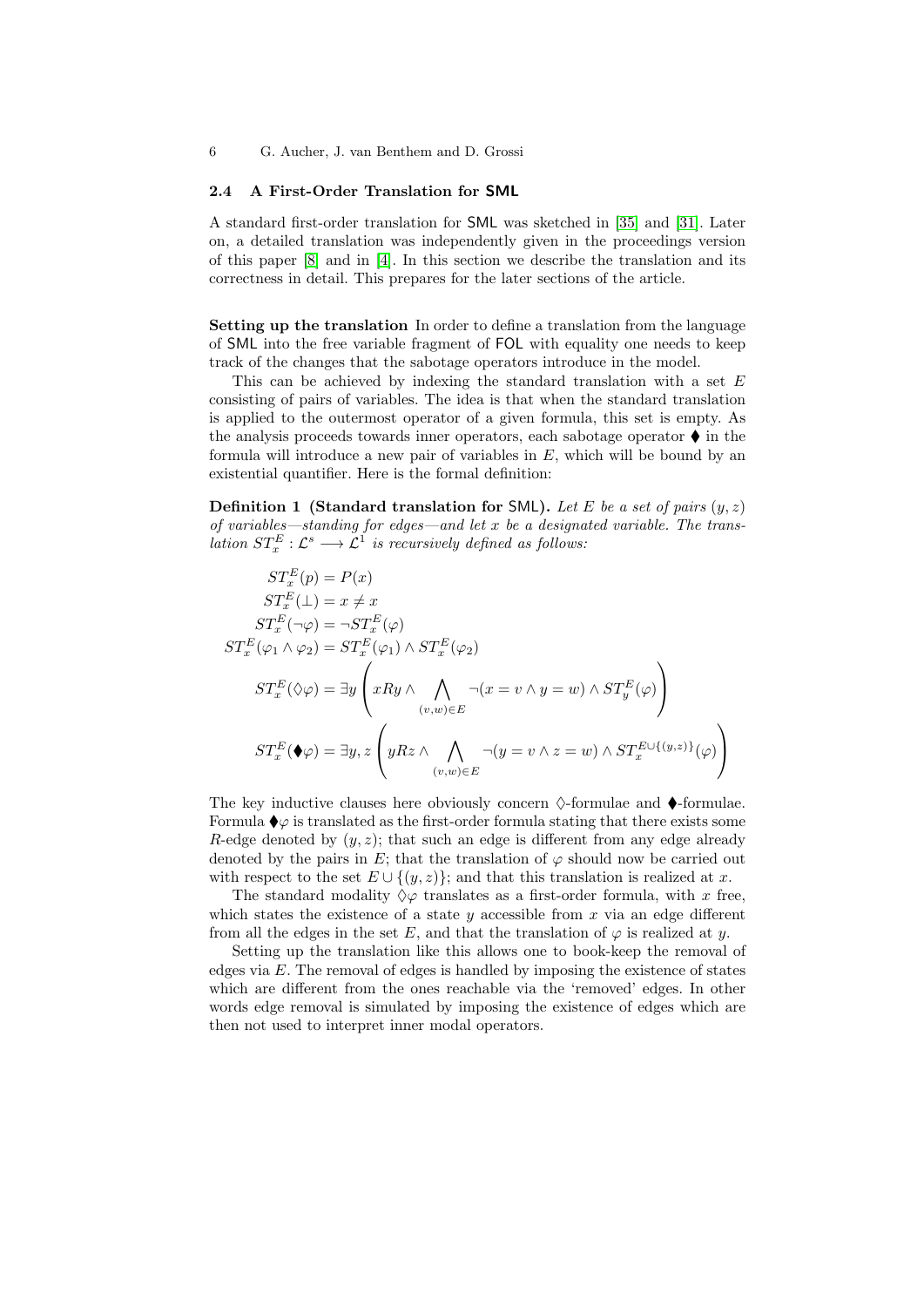It is important to notice the following feature of the translation. Depending on the chosen E,  $ST^E$  can possibly yield formulae with several free variables, e.g.:  $ST_x^{(v,w)} \Diamond p = \exists y \, (xRy \land \neg(x = v \land y = w) \land p)$ . However, if  $ST^E$  is applied to a formula  $\varphi$  by setting  $E = \emptyset$ , that is to say, if the translation is initiated with an empty E, then, at each successive application of  $ST^E$  to subformulae of  $\varphi$ , the variables occurring in W will be bound by some quantifiers introduced at previous steps. For any  $\varphi$ ,  $ST_x^{\emptyset}(\varphi)$  yields a FOL formula with only x free.

Example 1. We illustrate the translation by means of an example:

$$
ST_x^{\emptyset}(\blacklozenge \lozenge \lozenge p) = \exists y, z \left( yRz \land ST_x^{\{(y,z)\}}(\lozenge \lozenge p) \right)
$$
  
\n
$$
= \exists y, z \left( yRz \land \exists v \left( xRv \land \neg(x = y \land v = z) \land ST_v^{\{(y,z)\}}(\blacklozenge p) \right) \right)
$$
  
\n
$$
= \exists y \left( xRy \land \exists v \left( xRv \land \neg(x = x \land y = z) \land \right)
$$
  
\n
$$
\exists y', z' \left( y'Rz' \land \neg(y' = y \land z' = z) \land ST_v^{\{(y,z),(y',z')\}}(\lozenge p) \right) \right)
$$
  
\n
$$
= \exists y, z \left( yRz \land \exists v \left( xRv \land \neg(x = x \land y = z) \land \right)
$$
  
\n
$$
\exists y', z' \left( y'Rz' \land \neg(y' = y \land z' = z) \land \right)
$$
  
\n
$$
\exists v' \left( vRv' \land \neg(v = y \land v' = z) \land \neg(v = y' \land v' = z') \land \right)
$$
  
\n
$$
ST_{v'}^{\{(y,z),(y',z')\}}(p)))))
$$
  
\n
$$
= \exists y, z \left( yRz \land \exists v \left( xRv \land \neg(x = x \land y = z) \land \right)
$$
  
\n
$$
\exists y', z' \left( y'Rz' \land \neg(y' = y \land z' = z) \land \right)
$$
  
\n
$$
\exists v' \left( vRv' \land \neg(v = y \land v' = z) \land \neg(v = y' \land v' = z') \land p \right))))
$$

This formula states that after some sabotage it is still possible to reach a state where, after a second sabotage, a *p*-state can be reached.

Correctness of the translation To check this complex syntax, we now sketch a proof of the correctness of the translation proposed in Definition [1.](#page-5-0)

<span id="page-6-0"></span>**Theorem 1.** Let  $\mathcal{M}, w$  be a pointed model and  $\varphi \in \mathcal{L}^s$ .

$$
\mathcal{M}, w \models \varphi \Longleftrightarrow \mathcal{M} \models ST_x^{\emptyset}(\varphi)[w]
$$

*Proof.* This goes by induction on the structure of  $\varphi$ . The key inductive step for the sabotage operator  $\blacklozenge$  is proven by the following series of equivalences:

$$
\mathcal{M}, w \models \blacklozenge \iff \mathcal{M}, w \xrightarrow{\blacklozenge} \mathcal{M}', w \models \varphi \qquad \text{semantics of } \blacklozenge (1)
$$
\n
$$
\iff \mathcal{M}, w \xrightarrow{\blacklozenge} \mathcal{M}' \models ST_x^{\emptyset}(\varphi)[w] \qquad \text{Inductive Hypothesis}
$$
\n
$$
\iff \mathcal{M} \models \exists y, z \left( yRz \land ST_x^{\{(y,z)\}}(\varphi)[w] \right) \text{ semantics } \blacklozenge (1) + \text{Def. 1}
$$
\n
$$
\iff \mathcal{M} \models ST_x^{\emptyset}(\blacklozenge \varphi)[w] \qquad \text{Def. 1} \quad \Box
$$

While this translation is mainly a tool for us, it does exhibit some interesting features. The standard translation for modal logic takes formulas into the twovariable fragment of first-order logic. Here, however, things are different.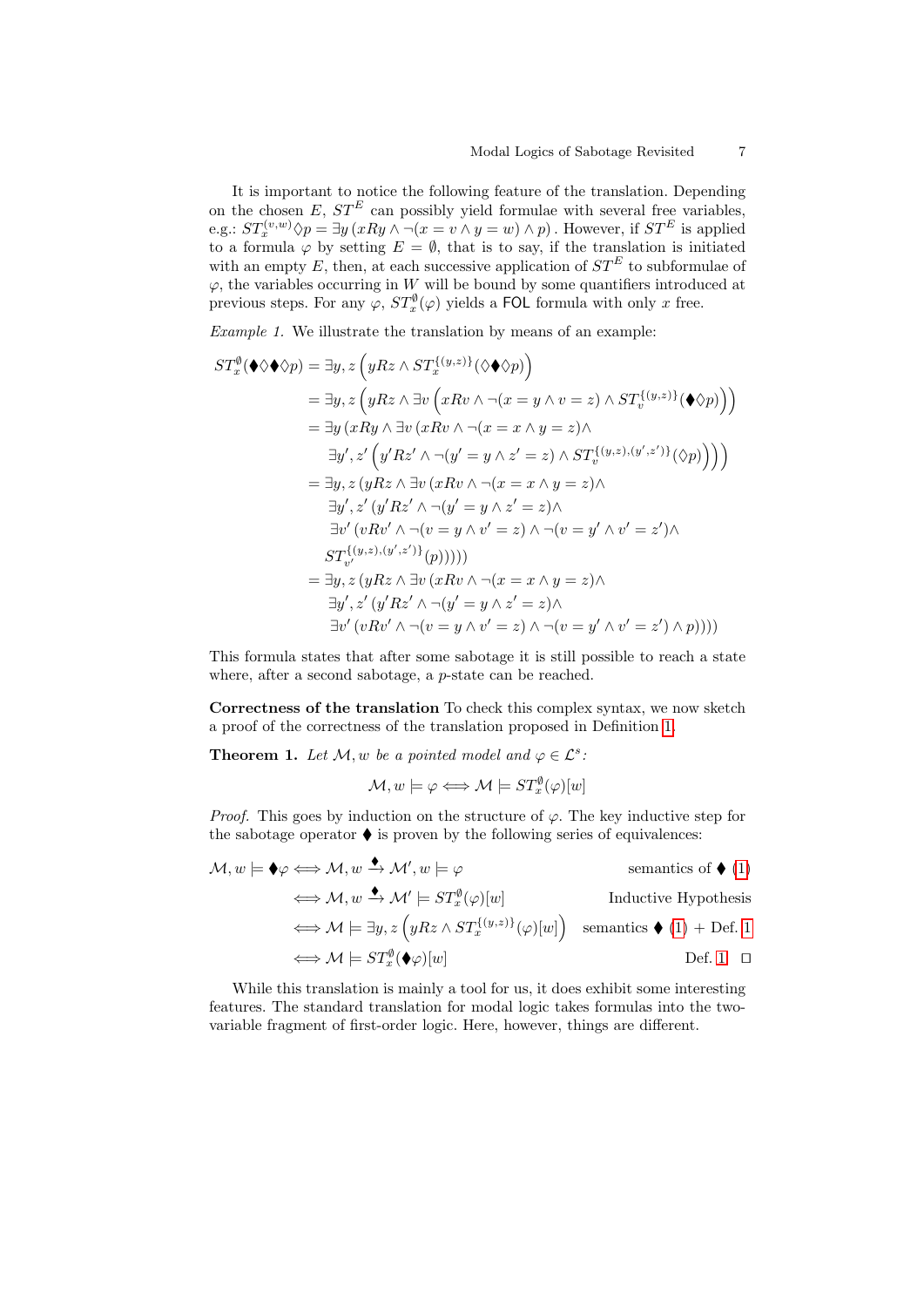Proposition 1. SML is not contained in any fixed variable fragment of FOL.

Proof. Consider the SML formulae of Section 2 with counting quantifiers for at most  $n$  accessible worlds. It is well-known that no fixed finite-variable fragment  $FO(k)$  of FOL can define all of these, since the Ehrenfeucht k-pebble game that is characteristic for such a fragment, cf. [\[37,](#page-32-3) Ch. 14], cannot distinguish between pointed models having at most k and at most  $k+1$  accessible worlds.  $\square$ 

Finally, it may be pointed out that our translation can be viewed in two ways. It may be seen as showing that SML formulas are pretty messy first-order formulas, involving a lot of variable binding. But it may also be seen as showing that SML is a quite succinct variable-free notation for a complex part of FOL.<sup>[5](#page-7-1)</sup>

### <span id="page-7-0"></span>3 Bisimulation for SML

In this section, we introduce a notion of 'sabotage bisimulation' for SML, a task left open in [\[31,](#page-31-7)[30\]](#page-31-8). The invariance results enabled by this new notion of bisimulation (that is, Propositions [2](#page-8-0) and [3](#page-8-1) below) were independently proven in [\[8\]](#page-30-3) and [\[4\]](#page-30-4), albeit in slightly different formulations.

### 3.1 Sabotage Bisimulation

<span id="page-7-2"></span>**Definition 2** (s-bisimulation). Let  $\mathcal{M}_1 = (W_1, R_1, V_1)$  and  $\mathcal{M}_2 = (W_2, R_2, V_2)$ be two relational models. A non-empty relation  $Z \subseteq \mathbf{r}^*(\mathcal{M}_1, w) \times \mathbf{r}^*(\mathcal{M}_2, v)$  is an s-bisimulation between the two pointed models  $(\mathcal{M}_1, w)$  and  $(\mathcal{M}_2, v)$ —notation,  $Z: (\mathcal{M}_1, w) \triangleq_s (\mathcal{M}_2, v) - if$  the following conditions are satisfied:

Atom: If  $(M_1, w)Z(M_2, v)$  then  $M_1, w \models p$  iff  $M_2, v \models p$ , for any atom p.  $\mathbf{Zig}_{\Diamond}\colon\thinspace H(\mathcal{M}_1,w)Z(\mathcal{M}_2,v)$  and there exists  $w'\in W_1$  s.t.  $wR_1w'$  then there exists  $v' \in W_2$  s.t.  $vR_2v'$  and  $(\mathcal{M}_1, w')Z(\mathcal{M}_2, v')$ ;

**Zag** $\Diamond$ : If  $(\mathcal{M}_1, w)Z(\mathcal{M}_2, v)$  and there exists  $v' \in S_s$  s.t.  $vR_1v'$  then there exists  $w' \in W_1$  s.t.  $wR_1w'$  and  $(\mathcal{M}_1, w')Z(\mathcal{M}_2, v')$ ;

 $\mathbf{Zig}_{\blacklozenge}:$  If  $(\mathcal{M}_1, w)Z(\mathcal{M}_2, v)$  and there exists  $\mathcal{M}'_1$  such that  $(\mathcal{M}_1, w) \triangleq (\mathcal{M}'_1, w)$ , then there exists  $\mathcal{M}'_2$  such that  $(\mathcal{M}_2, v) \stackrel{\blacklozenge}{\rightarrow} (\mathcal{M}'_2, v)$  and  $(\mathcal{M}'_1, w)Z(\mathcal{M}'_2, v)$ ;

**Zag**: If  $(M_1, w)Z(M_2, v)$  and there exists  $M'_2$  such that  $(M_2, v) \rightarrow (M'_2, v)$ , then there exists  $\mathcal{M}'_1$  such that  $(\mathcal{M}_1, w) \xrightarrow{\blacklozenge} (\mathcal{M}'_1, w)$  and  $(\mathcal{M}'_1, w)Z(\mathcal{M}'_2, v)$ .

We write  $(\mathcal{M}_1, w) \triangleq_s (\mathcal{M}_2, v)$  if there is an s-bisimulation Z s.t.  $(\mathcal{M}_1, w)Z(\mathcal{M}_2, v)$ .

The notion of s-bisimulation strengthens the standard modal bisimulation with back and forth conditions for the sabotage modality. Here, just as the sabotage modality is an 'external' modality looking across different models, so is s-bisimulation an 'external' notion of bisimulation. Standard bisimulation keeps a relational graph model fixed and changes the evaluation point along the accessibility relation of the model, s-bisimulation keeps the evaluation point fixed but changes the model by picking one among the sabotage-accessible ones.

<span id="page-7-1"></span><sup>&</sup>lt;sup>5</sup> Stating and proving precise succinctness results for **SML** is in fact one more interesting open problem about sabotage modal logic.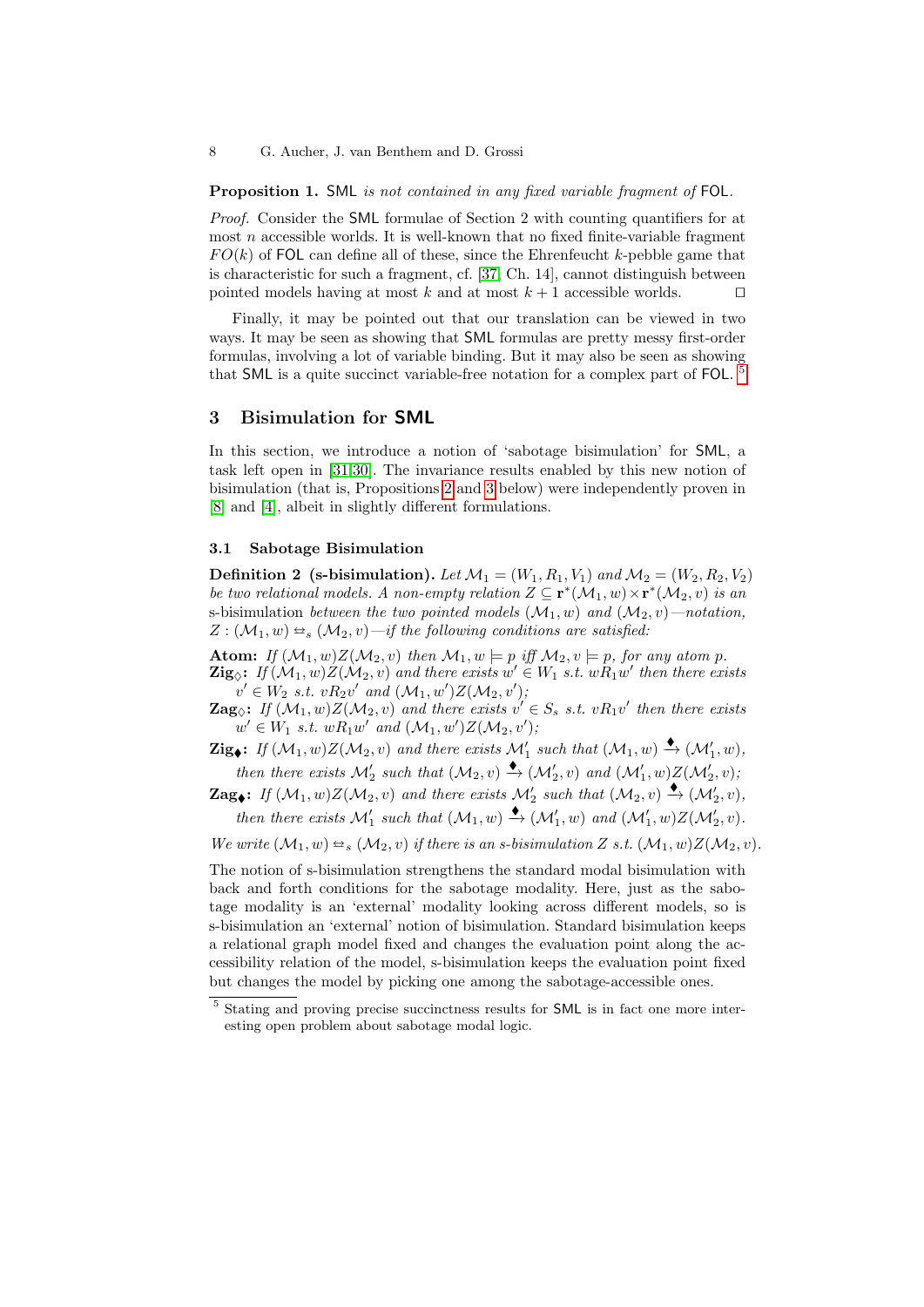### 3.2 Bisimulation and Modal Equivalence in SML

<span id="page-8-0"></span>We first show that s-bisimulation implies SML equivalence.

**Proposition 2** ( $\Rightarrow$ <sub>s</sub>  $\subseteq$   $\leftrightarrow$ <sub>s</sub>). For any two pointed models ( $\mathcal{M}_1, w$ ) and ( $\mathcal{M}_2, v$ ), if  $(\mathcal{M}_1, w) \triangleq_s (\mathcal{M}_2, v)$ , then  $(\mathcal{M}_1, w) \leftrightarrow_s (\mathcal{M}_2, v)$ .

*Proof.* The proof is by induction on the syntax of  $\varphi$ . Assume  $(\mathcal{M}_1, w_1)Z(\mathcal{M}_2, w_2)$ . Base: The Atom clause of Definition [2](#page-7-2) covers the case of atoms and propositional constants. Induction Step: The Boolean cases are routine as usual. The  $\text{Zig}_{\Diamond}$  and Zag<sub> $\Diamond$ </sub> clauses of Definition [2](#page-7-2) take care of  $\Diamond$ -formulae in a standard way familiar from basic modal logic. As for  $\blacklozenge$ -formulae, assume that  $\mathcal{M}_1, w_1 \models \blacklozenge \varphi$ . By the semantics of  $\blacklozenge$ , we have  $\mathcal{M}_1 \stackrel{\blacklozenge}{\to} \mathcal{M}'_1, w \models \varphi$  and, by clause Zig $\blacklozenge$  of Definition [2,](#page-7-2) it follows that  $\mathcal{M}_2 \xrightarrow{\blacklozenge} \mathcal{M}'_2$  and  $(\mathcal{M}'_1, w)Z(\mathcal{M}'_2, v)$ . By the inductive hypothesis, we conclude that  $\mathcal{M}'_2, v \models \varphi$  and, consequently,  $\mathcal{M}_2, v \models \blacklozenge \varphi$ . Similarly, from  $\mathcal{M}_2, v \models \blacklozenge \varphi$ , we conclude  $\mathcal{M}_1, w \models \blacklozenge \varphi$  by clause Zag of Definition [2.](#page-7-2)

Just as for the standard modal language, the converse of Proposition [2](#page-8-0) can be proven under the assumption that the models at issue are  $\omega$ -saturated'. Before introducing this notion let us fix some notation. Given a finite set  $Y$ , the expansion of  $\mathcal{L}^1$  with a finite set of constants Y is denoted by  $\mathcal{L}_Y^1$ , and the expansion of a relational model  $\mathcal{M}$  to  $\mathcal{L}_Y^1$  is denoted by  $\mathcal{M}_Y$ .<sup>[6](#page-8-2)</sup>

<span id="page-8-3"></span>**Definition 3** ( $\omega$ -saturation). A model  $\mathcal{M} = (W, R, V)$  is  $\omega$ -saturated if, for every  $Y \subseteq W$  such that  $|Y| < \omega$ , the expansion  $\mathcal{M}_Y$  realizes every set  $\Gamma(x)$  of  $\mathcal{L}_Y^1$ -formulae whose finite subsets  $\Gamma'(x) \subseteq \Gamma(x)$  are all realized in  $\mathcal{M}_Y$ .

Spelled out a bit further, a model  $M$  is  $\omega$ -saturated if for any set of formulae  $\Gamma(x, y_1, \ldots, y_n)$  over a finite set of variables, once some interpretation of  $y_1, \ldots, y_n$  is fixed to, say,  $w_1, \ldots, w_n$ , and all finite subsets of  $\Gamma(x)[w_1, \ldots, w_n]$ are realizable in M, then the whole of  $\Gamma(x)[w_1, \ldots, w_n]$  is realizable in M. From a modal point of view, Definition [3](#page-8-3) requires that, if for any subset of  $\Gamma$  there are accessible states satisfying it at the evaluation point, then there are accessible states satisfying the whole of  $\Gamma$  at the evaluation point. This is precisely the property used in the proof of the following proposition.

<span id="page-8-1"></span>**Proposition 3** ( $\leftrightarrow$ <sub>s</sub>  $\subseteq \Leftrightarrow$ ). For any two  $\omega$ -saturated pointed models ( $\mathcal{M}_1, w_1$ ) and  $(\mathcal{M}_2, w_2)$ , if  $(\mathcal{M}_1, w_1) \leftrightarrow_s (\mathcal{M}_2, w_2)$ , then  $(\mathcal{M}_1, w_1) \leftrightarrow_s (\mathcal{M}_2, w_2)$ .

*Proof.* It suffices to show that the relation  $\forall x$  itself is an s-bisimulation in the sense of Definition [2.](#page-7-2) Base Case: The condition Atom is straightforwardly satisfied, being a special case of modal equivalence of points. Back and Forth Conditions: The proof for conditions  $\text{Zig}_{\Diamond}$  and  $\text{Zag}_{\Diamond}$  proceeds as usual for basic modal languages. We prove that the condition  $\mathrm{Zig}_{\blacklozenge}$  is satisfied. Assume that  $(\mathcal{M}_1, w_1) \leftrightarrow_s (\mathcal{M}_2, w_2)$  and  $(\mathcal{M}_1, w_1) \stackrel{\blacklozenge}{\rightarrow} (\mathcal{M}'_1, w_1)$ . We show there must be a model  $(\mathcal{M}'_2, w_2)$  such that  $(\mathcal{M}_2, w_2) \xrightarrow{\blacklozenge} (\mathcal{M}'_2, w_2)$  and  $(\mathcal{M}'_1, w_1) \rightsquigarrow_s (\mathcal{M}'_2, w_2)$ .

<span id="page-8-2"></span><sup>&</sup>lt;sup>6</sup> For more on  $\omega$ -saturation we refer the reader to [\[12,](#page-30-6) Ch. 2] and [\[13,](#page-30-7) Ch. 2].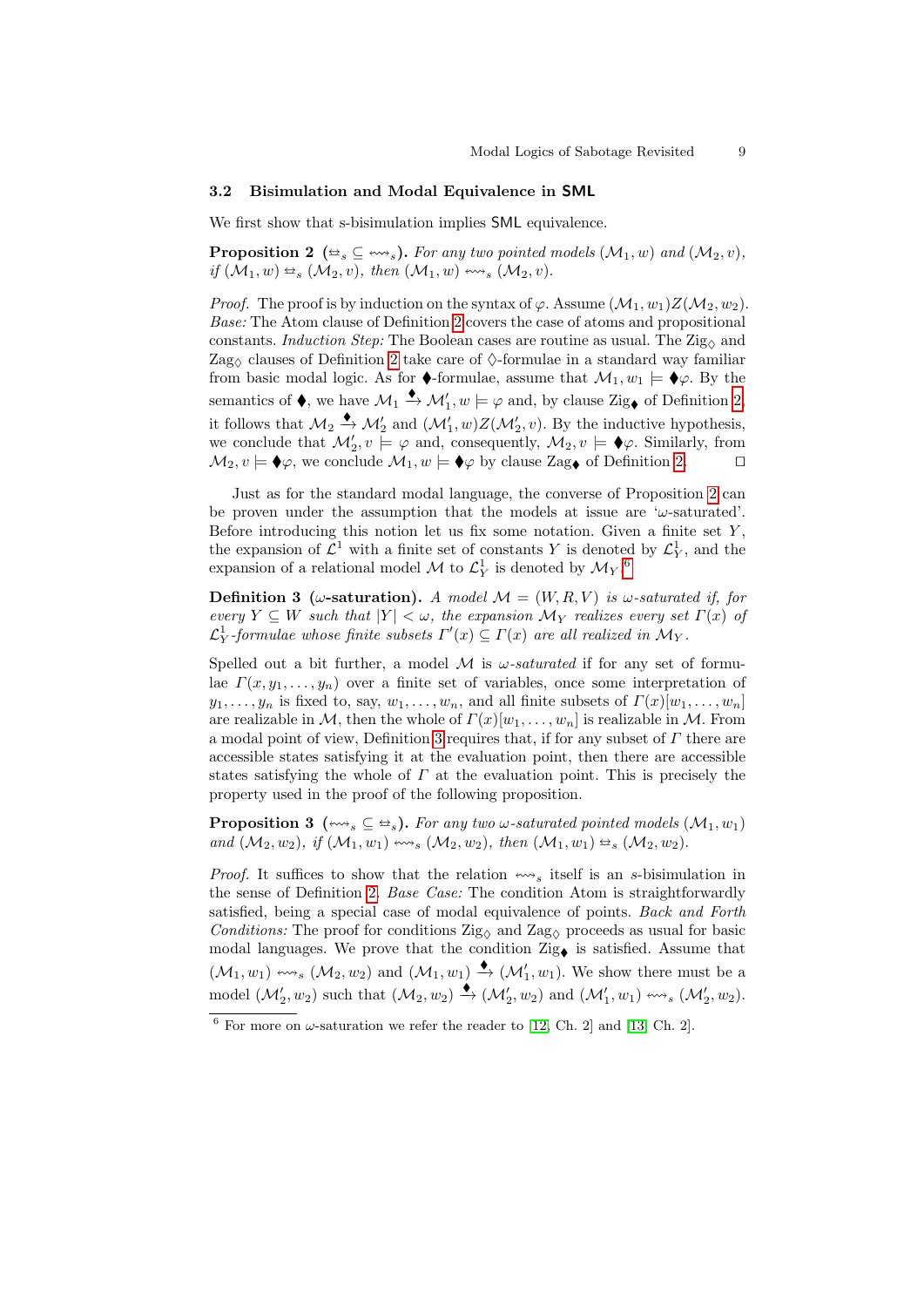For a start, we have that for any finite  $\Gamma \subseteq \mathbb{T}^s(\mathcal{M}'_1, w_1)$  the following sequence of equivalences holds:

$$
\mathcal{M}_1, w_1 \models \blacklozenge \bigwedge \Gamma \Longleftrightarrow \mathcal{M}_2, w_2 \models \blacklozenge \bigwedge \Gamma
$$
  

$$
\Longleftrightarrow \mathcal{M}_2 \models ST_x^{\emptyset} \left( \blacklozenge \bigwedge \Gamma \right) [w_2]
$$
  

$$
\Longleftrightarrow \mathcal{M}_2 \models \exists y, z \left( yRz \land ST_x^{\{ (y,z) \}} \left( \bigwedge \Gamma \right) \right) [w_2]
$$

The first equivalence holds by the assumption of sabotage equivalence between  $(\mathcal{M}_1, w_1)$  and  $(\mathcal{M}_2, w_2)$ . The second one follows by Theorem [1](#page-6-0) and the third one by Definition [1.](#page-5-0) From this, by  $\omega$ -saturation of  $\mathcal{M}_2$  we can conclude that:

there are  $y, z \in M_2$  such that  $yRz$  and  $M_2 \models ST_x^{\{(y,z)\}}(\mathbb{T}^s(\mathcal{M}'_1, w_1)) [w_2]$ .

By Theorem [1](#page-6-0) there exists then a model  $\mathcal{M}'_2$  such that  $\mathcal{M}_2 \triangleq \mathcal{M}'_2$  and  $\mathcal{M}'_2 \models$  $ST_x^{\emptyset}(\mathbb{T}^s(\mathcal{M}'_1, w_1)) [w_2]$ . By Theorem [1](#page-6-0) we conclude that  $(\mathcal{M}'_1, w_1) \stackrel{\sim}{\leadsto} \mathcal{M}'_2, w_2$ , which completes the proof of the Zig $\bullet$  clause.

In the same way it can be shown that also the condition  $\text{Zag}_{\blacklozenge}$  is satisfied.  $\Box$ 

We have thus established a precise match between sabotage modal equivalence and sabotage bisimulation for the special class of  $\omega$ -saturated models. <sup>[7](#page-9-1)</sup> Now we can move to our main intended result.

## <span id="page-9-0"></span>4 Characterization of SML by Invariance

In this section, we obtain an analogue of one more classical result for basic modal logic. We characterize SML as the one free variable fragment of FOL which is invariant under s-bisimulation.<sup>[8](#page-9-2)</sup>

<span id="page-9-3"></span>Theorem 2 (Characterization of SML by s-bisimulation invariance).  $An$  $\mathcal{L}_1$ -formula is equivalent to the translation of an  $\mathcal{L}^s$  formula if, and only if, it is invariant for sabotage bisimulation.

Proof. The direction from left to right follows from Proposition [2.](#page-8-0) In the opposite direction, we proceed as customary. Let  $\varphi \in \mathcal{L}^1$  with one free variable x. Assume that  $\varphi$  is invariant under s-bisimulation and consider the following set:

$$
\mathbb{C}^{s}(\varphi) = \{ST_x^{\emptyset}(\psi) \mid \psi \in \mathcal{L}^s \text{ and } \varphi \models ST_x^{\emptyset}(\psi) \}.
$$

The result is a direct consequence of the following two claims:

<span id="page-9-1"></span><sup>&</sup>lt;sup>7</sup> A way of obtaining this result for any two models, whether saturated or not, is by using an infinitary version of SML, whose details we forego here.

<span id="page-9-2"></span><sup>&</sup>lt;sup>8</sup> Recall that the standard translation  $ST^{\emptyset}$  of a sabotage modal logic formula always produces a FOL formula with only one free variable.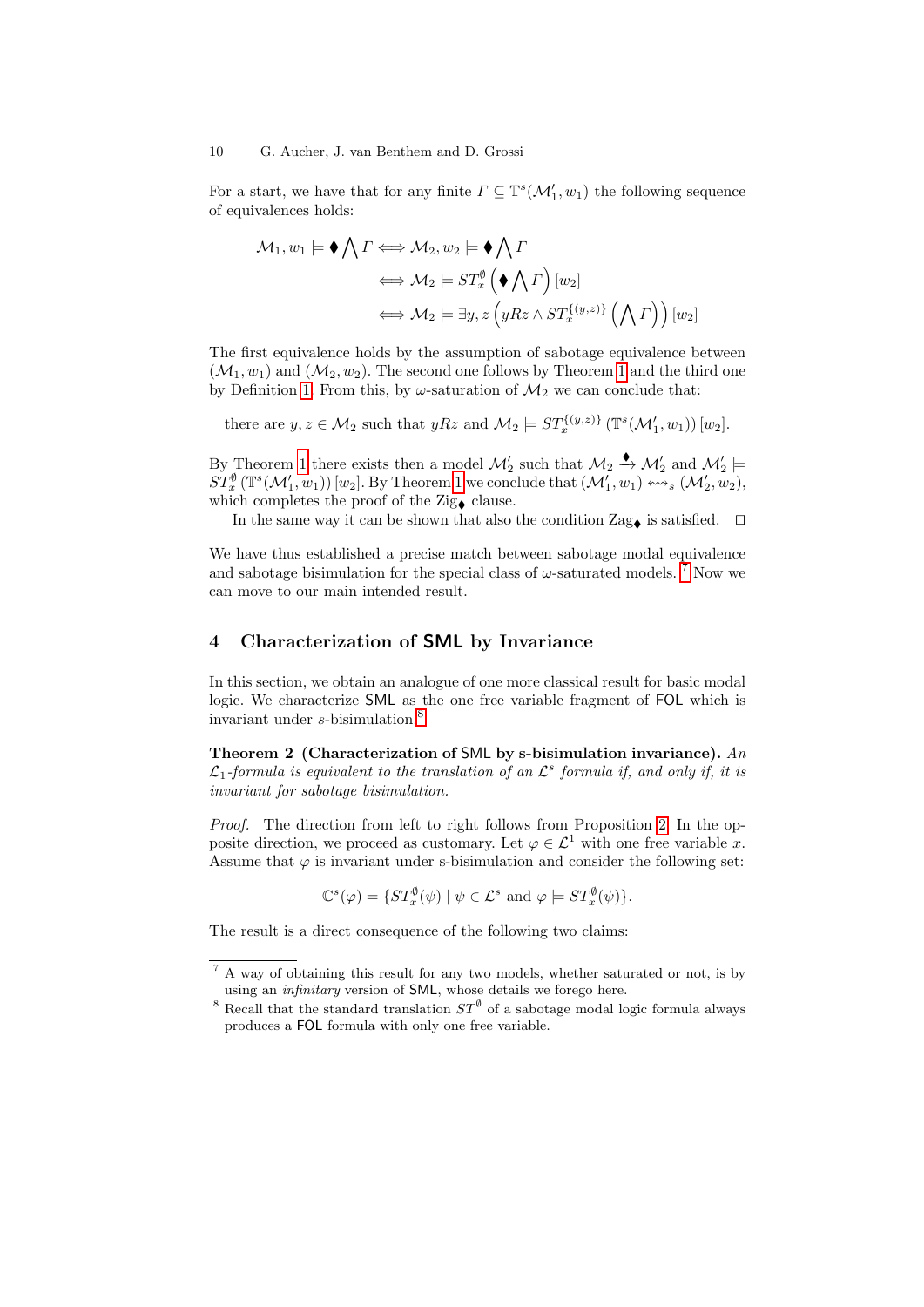- (a) If  $\mathbb{C}^s(\varphi) \models \varphi$ , then  $\varphi$  is equivalent to the translation of an  $\mathcal{L}^s$ -formula.
- (b) In fact,  $\mathbb{C}^s(\varphi) \models \varphi$  that is, for any pointed model  $\mathcal{M}, w$ :
- if  $\mathcal{M} \models \mathbb{C}^s(\varphi)[w],$  then  $\mathcal{M} \models \varphi[w].$

*Claim (a).* Assume that  $\mathbb{C}^s(\varphi) \models \varphi$ . From the deduction and compactness theorems for FOL, we have that  $\models \bigwedge \Gamma \to \varphi$  for some finite  $\Gamma \subset \mathbb{C}^s(\varphi)$ . The converse holds by the definition of  $\mathbb{C}^s(\varphi)$ :  $\models \varphi \to \bigwedge \Gamma$ . We thus have that  $\models \varphi \leftrightarrow \bigwedge \varGamma$ , proving the claim.

*Claim (b)*. Take any pointed model  $\mathcal{M}, w$  such that  $\mathcal{M} \models \mathbb{C}^s(\varphi)[w]$  and consider its sabotage modal theory  $\mathbb{T}^{s}(\mathcal{M}, w)$ . Now consider the set of formulas  $\Sigma = ST_x^{\emptyset}(\mathbb{T}^s(\mathcal{M}, w)) \cup {\varphi}.$  We first show that:

(c)  $\Sigma$  is consistent.

To prove (c), assume, towards a contradiction, that  $\Sigma$  is inconsistent. By the compactness of FOL we then obtain that  $\models \varphi \rightarrow \neg \bigwedge \Gamma$  for some finite  $\Gamma \in \Sigma$ . But then, by the definition of  $\mathbb{C}^s(\varphi)$ , we have that  $\neg \bigwedge \Gamma \in \mathbb{C}^s(\varphi)$ , and hence  $\neg \bigwedge \Gamma \in ST_x^{\emptyset}(\mathbb{T}^s(\mathcal{M}, w)),$  which is impossible since  $\Gamma \subset ST_x^{\emptyset}(\mathbb{T}^s(\mathcal{M}, w)).$ Now Claim (b) follows if we can show that

(d)  $\mathcal{M} \models \varphi[w]$ .

Here is a proof for (d). As  $\Sigma$  is consistent, it can be satisfied by a pointed model, say,  $\mathcal{M}'$ , w'. Observe, first of all, that  $\mathcal{M}, w \leftrightarrow s$ ,  $\mathcal{M}', w'$  as they both have the same sabotage modal theory. Now take two  $\omega$ -saturated elementary extensions  $(\mathcal{M}_{\omega}, w)$  and  $(\mathcal{M}'_{\omega}, w')$  of  $(\mathcal{M}, w)$  and  $(\mathcal{M}', w')$ . That such extensions exist can be proven by a standard chain construction argument, [\[13,](#page-30-7) Proposition 3.2.6].

Then, by the invariance of FOL under elementary extensions, since  $\mathcal{M}'$  $\varphi[w]$  (by the construction of  $\Sigma$ ), we can conclude that  $\mathcal{M}'_{\omega} \models \varphi[w]$ . From this, by the assumption that  $\varphi$  is invariant for s-bisimulation and Proposition [3,](#page-8-1) we conclude that  $\mathcal{M}_{\omega} \models \varphi(x)[w]$  – and again, by elementary extension, that  $\mathcal{M} \models \varphi(x)[w]$ , and this completes the proof.

<span id="page-10-0"></span>Definable and undefinable properties in SML. So which FOL properties belong to the fragment identified by Theorem [2](#page-9-3) and which ones do not? We provide examples of SML-definable and undefinable properties of models.

Example 2 (Counting successors). Consider the earlier-discussed FOL property "there exist at most  $n$  successors" of the current point. This property is not standard modal bisimulation invariant, but it is easy to see that it is invariant with respect to sabotage bisimulation. It is therefore definable in **SML**, something that we had established already by a direct argument.

Example 3 (Confluence). Consider the FOL property "every two successors of the current point have a shared successor". This property is not invariant for sabotage bisimulation, witness Figure [2,](#page-11-0) and hence it is not definable in SML.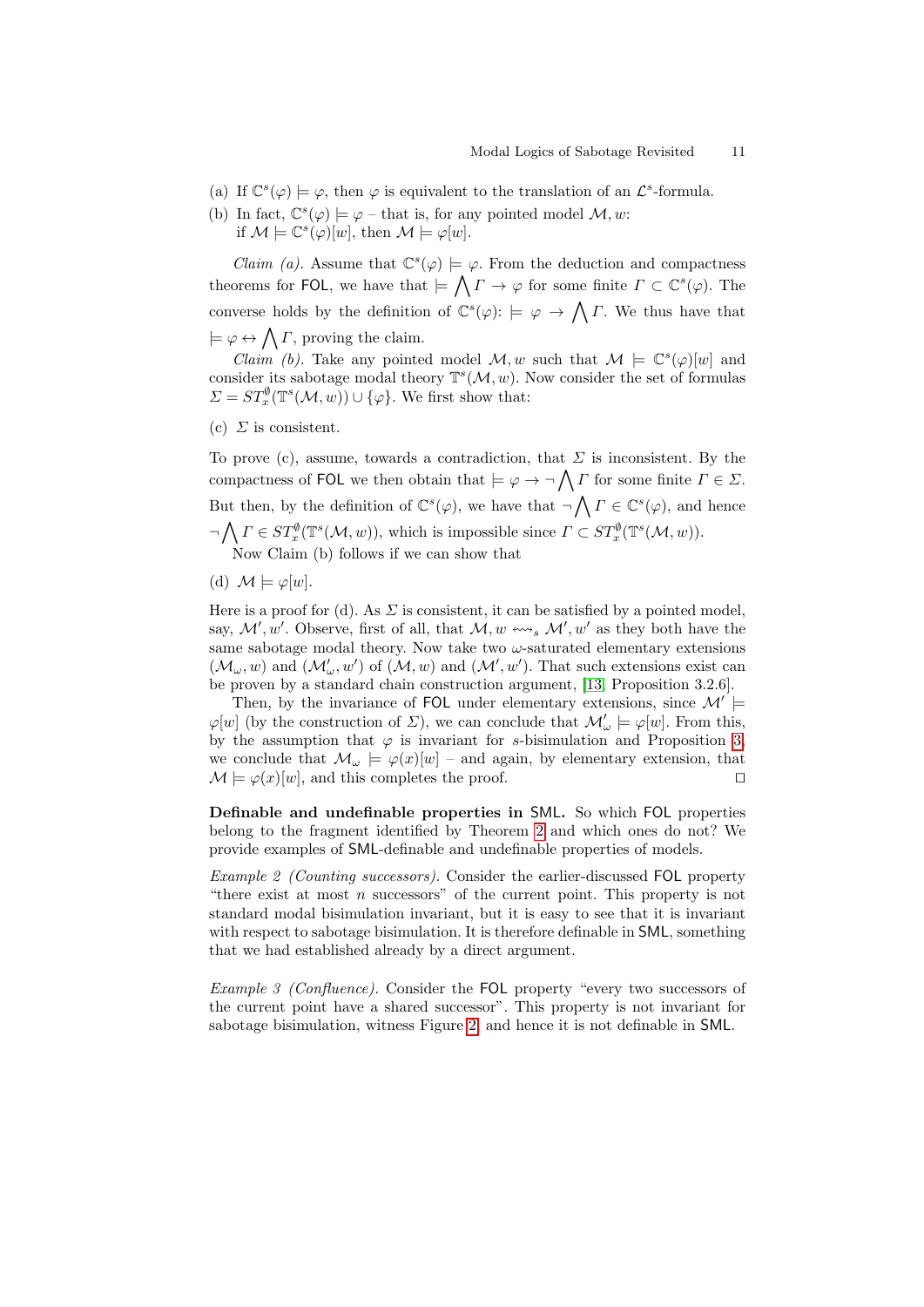

<span id="page-11-0"></span>Fig. 2. Two s-bisimilar models (the s-bisimulation runs via the dashed lines). At state  $d$  to the left, the property "every two successors share a joint successor" is true. But it fails at point  $d'$  in the model to the right.

Technically, to draw a sabotage bisimulation, one should draw not only the two base models, but also all sub-models obtainable by one edge deletion, and so forth. So it is worth spending some time to see why the dashed lines in Figure [2](#page-11-0) indeed form a sabotage bisimulation Z between the model M on the left and  $\mathcal{M}'$ on the right. Notice that the accessibility relations in both models have the same cardinality, that is, 4. We proceed inductively as follows.<sup>[9](#page-11-1)</sup> Consider  $\mathbf{r}^{i}(\mathcal{M}, d)$  and  $\mathbf{r}^{i}(\mathcal{M}', d')$  with  $1 \leq i \leq 4$ , that is the set of submodels that can be reached on the left, respectively right, model via exactly i edge deletions. For the base case: for  $\mathcal{M}_4, s \in \mathbf{r}^4(\mathcal{M}, d)$  and  $\mathcal{M}'_4, s' \in \mathbf{r}^4(\mathcal{M}', d')$ , it is obvious that  $(\mathcal{M}_4, s)Z(\mathcal{M}'_4, s')$ is a sabotage bisimulation for any  $s, s'$  with  $sZs'$  as in the picture, since no successors exist and no further deletion can be carried out. For the induction step, first notice that, for any  $1 \leq i \leq 4$ , for any  $\mathcal{M}_{i-1} \in \mathbf{r}^{i-1}(\mathcal{M}, d)$ , there exists  $\mathcal{M}'_{i-1} \in \mathbf{r}^{i-1}(\mathcal{M}', d')$  such that  $(\mathcal{M}_{i-1}, s)Z(\mathcal{M}'_{i-1}, s')$ , with  $sZs'$  as in the picture, is a standard bisimulation. That is, for any pointed submodel reachable on the left with  $i$  deletions, there exists a pointed submodel on the right for which  $Z$  is a standard modal bisimulation. Then, to complete the induction step, we need to show that, if  $(\mathcal{M}_i, s)Z(\mathcal{M}'_i, s')$  is a sabotage bisimulation, with  $sZs'$  as in the picture, then for any  $\mathcal{M}_{i-1} \in \mathbf{r}^{i-1}(\mathcal{M}, d)$ , there exists  $\mathcal{M}'_{i-1} \in \mathbf{r}^{i-1}(\mathcal{M}', d')$ such that  $(\mathcal{M}_{i-1}, s)Z(\mathcal{M}'_{i-1}, s')$  is a sabotage bisimulation, and vice versa. In words, if two pointed submodels reachable via  $i$  deletions are sabotage bisimilar, then for any pointed submodel reachable via  $i - 1$  deletions on the left, there exists a pointed submodel reachable via  $i - 1$  deletions on the right such that Z is a sabotage bisimulation connecting the two. By what was established above, a visual inspection of Z shows that this is indeed the case.

Example 4 (Reflexive states). Consider the FOL property  $xRx$ . This property is not invariant with respect to sabotage bisimulation. To witness this fact take two models  $\mathcal{M} = (\mathbb{N}, \geq)$  and  $\mathcal{M}' = (\mathbb{N}, \geq)$  on the set of natural numbers (with 0 as the distinguished point in each case) where the accessibility relations are: (a) on the first model, the 'greater or equal' relation (reflexive), and (b) on the second model, the strictly greater relation (irreflexive).

Now we have that  $(M, 0) \leftrightarrow_s (M', 0)$ . Figure [3](#page-12-1) shows this fact by depicting  $\tau$ , or relation which is a standard modal bisimulation  $\tau$  between the two (part of) a relation which is a standard modal bisimulation Z between the two

<span id="page-11-1"></span> $9$  Technically speaking this reasoning involves a double induction.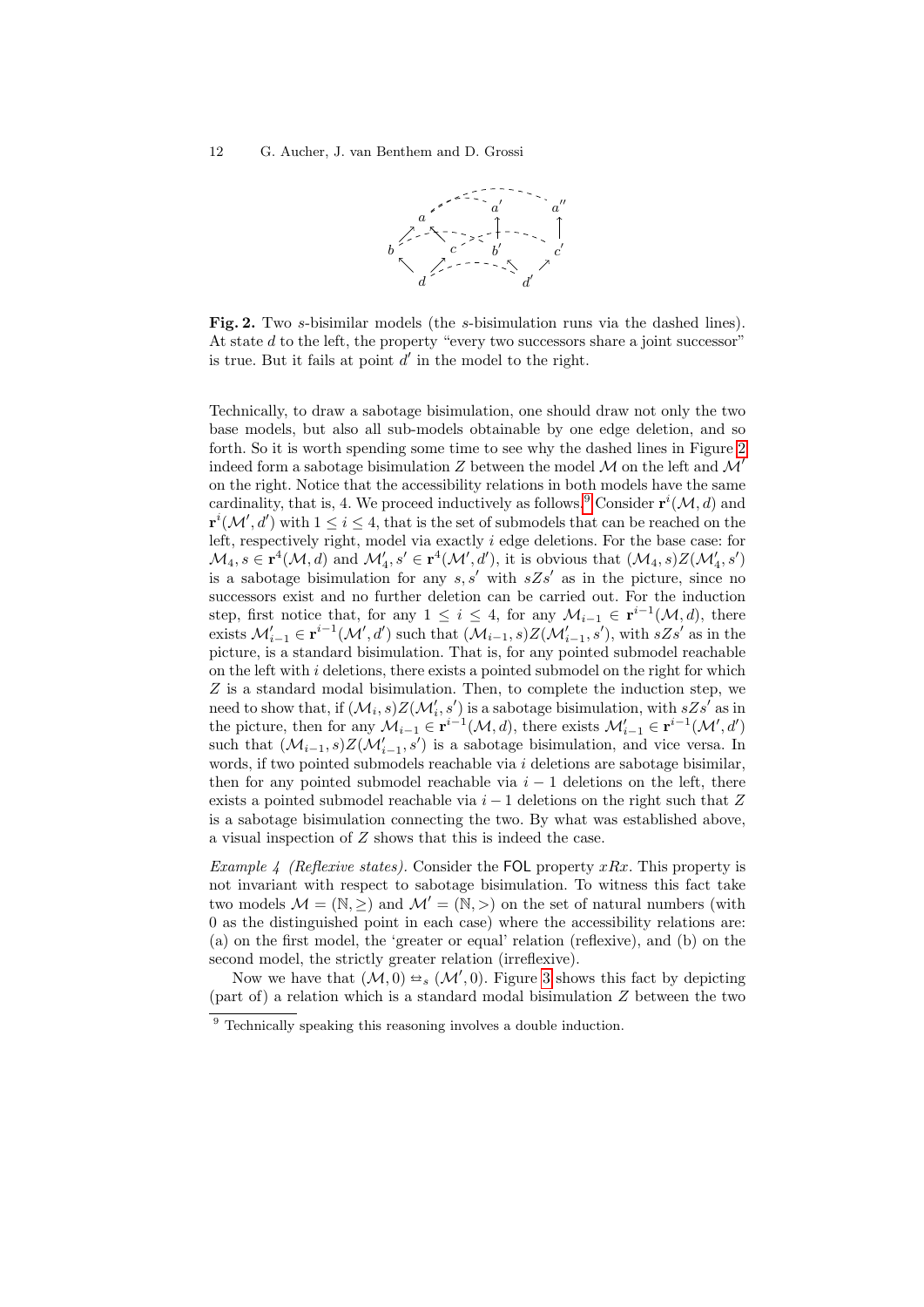

<span id="page-12-1"></span>Fig. 3. Two infinite chains  $(\mathbb{N}, \geq)$  and  $(\mathbb{N}, >)$ , with transitive edges omitted in both frames. Only the part of the s-bisimulation relation originating in points 1 and 2' is depicted. The remaining edges at other points are positioned similarly.

models, but which in addition has the property that any edge deletion on one model can be 'mirrored' on the other model to obtain pointed models that are still connected by  $Z$  (in the sense of Definition [2\)](#page-7-2). In particular, in the picture, observe that deletion of a reflexive edge in  $M$  at point i can be 'mirrored' by the deletion of edge  $(i, i + 1)$  in M' (here, note that the accessibility relations are transitive in both models). However,  $\mathcal{M} \models xRx[0]$  and  $\mathcal{M}' \not\models xRx[0]$ . The reflexivity property  $xRx$  is therefore not definable in SML.

### <span id="page-12-0"></span>5 A Tableau Method for SML

What about explicit proof calculi for reasoning in sabotage modal logic? As we shall see later, unlike dynamic-epistemic logics, SML does not support recursion axioms that can be added in a straightforward manner to a standard modal base logic to axiomatize the complete dynamic system. Indeed, we have not been able to find a natural Hilbert-style formulation for SML. Therefore, we turn to a method that is easier to formulate staying close to the semantic meaning of searching for counter-examples. This flexibility is provided by semantic tableaux.

Tableaux for SML cannot be quite like their standard modal counterparts for systems like K (cf. [\[18\]](#page-31-11)), since there are some obvious background differences. For instance, SML does not have the tree-model property: there are specific SML formulae satisfied in relational models whose underlying frames can not be trees. [10](#page-12-2) The following procedure is the adaptation that we need.

Definition 4 (Label, labeled formula and relation term). Let S be an infinite set whose elements are called labels. An extended label is an expression of the form  $\ell^E$  where  $\ell \in S$  and E is a finite set of pairs of S. A labeled formula is an expression of the form  $(\ell^E \varphi)$  where  $\ell^E$  is a label and  $\varphi \in \mathcal{L}^s$ . A relation term is an expression of the form  $(R \ell_1 \ell_2)$  where  $\ell_1, \ell_2 \in S$ .

Labels  $\ell$  represent possible worlds of modal models, while a relation term  $(R \ell_1 \ell_2)$  represents that the pair of worlds represented by  $(\ell_1, \ell_2)$  belongs to the accessibility relation R. The set of pairs E in  $\ell^E$  represents the pairs of worlds

<span id="page-12-2"></span><sup>&</sup>lt;sup>10</sup> For example, our earlier formula  $\Diamond \top \land \Box \Diamond \top \land \blacksquare \Box \bot$  in Section 2 was true in a model if and only if its underlying frame consists of one reflexive point.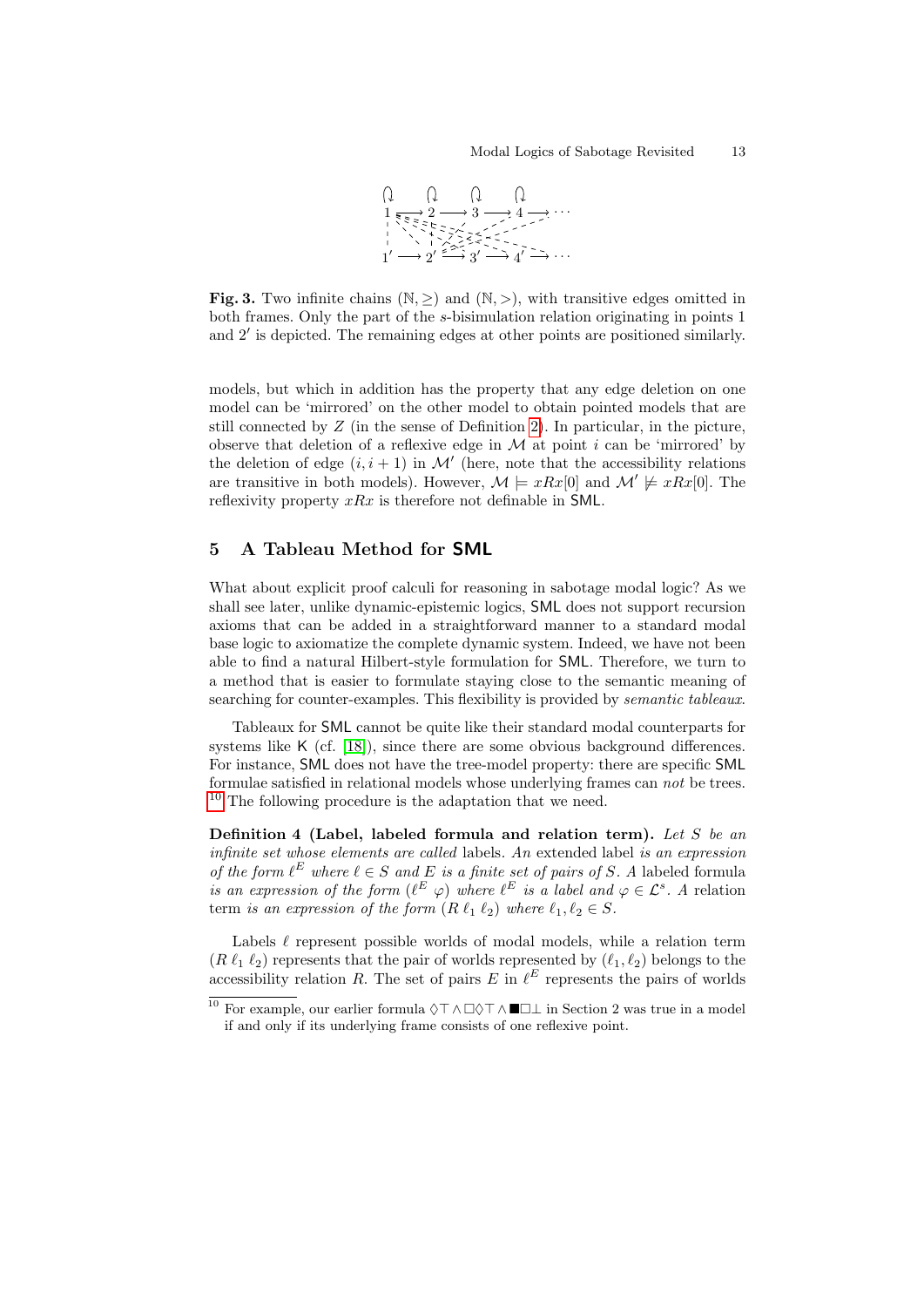**Input:** A formula  $\varphi \in \mathcal{L}^s$ .

**Output:** A tableau  $\mathcal T$  for  $\varphi$ : each branch may be infinite, finite and labeled open, or finite and labeled closed.

- 1. Initially,  $\mathcal T$  is a tree consisting of a single root node labeled with  $(\ell^{\emptyset} \varphi)$ .
- 2. Repeat the following steps as long as possible:
	- (a) Choose a branch which is neither closed nor open and choose a labeled formula  $(\ell^E \psi)$  (or a pair of labeled formula  $(\ell^E \psi)$  and relation term  $(R \ell_1 \ell_2)$  not selected before on this branch.
	- (b) *Apply* the appropriate tableau rule of Figure [5](#page-14-0) to  $(\ell^E \psi)$  (or the pair  $(\ell^E \psi), (R \ell_1 \ell_2))$ :
		- if the tableau rule is rule ¬∧ (or rules  $\Diamond$ , ♦), add two successor nodes (resp.  $n + 1$ , n successor nodes) to the branch labeled with the instantiations of the denominators of that rule,
			- otherwise, add a unique successor node labeled with the instantiation of the denominator(s) of that rule.
	- (c) i. Label by  $\times$  (closed) the (new) branches which contain two labeled formulae  $(\ell^E p)$  and  $(\ell^F \neg p)$  (where E and F may possibly be different sets) or two labeled formulae  $(\ell^E \varphi)$  and  $(\ell^E \neg \varphi)$ .
		- ii. Label by  $\odot$  (open) the (new) branches where there are no more formulae to decompose.

<span id="page-13-0"></span>Fig. 4. Construction of an SML tableau.

of the accessibility relation  $R$  that have been removed by application of the rule for  $\blacklozenge$  from the Kripke model constructed at this stage by the tableau method.

**Definition 5 (Tableau).** A (labeled) tableau is a tree whose nodes are labeled with labeled formulae or relation terms. The tableau tree for a formula is con-structed as shown in the algorithm of Figure [4.](#page-13-0) In the tableau rules of Figure [5,](#page-14-0) the formulae above the horizontal lines are called numerators and those below are called denominators. A tableau closes when all its branches are closed. A branch is open when it is infinite or it terminates in a leaf labeled open.

We briefly discuss the modal and sabotage rules, those for the propositional connectives being as usual. The rules  $\neg \Diamond$  and  $\neg \blacklozenge$  are natural adaptations of the standard rule  $\neg \Diamond$  of modal logic. The only difference is that they can be applied only to relation terms representing edges not already removed by the sabotage modality, and therefore not present in E. For the rule  $\neg$ , moreover, the edge removed is added to the set E of the edges already removed. The rule  $\Diamond$  is more complex than the standard modal rule, because SML does not have the treemodel property, unlike standard modal logic. So, we have to consider not only that a new world/label  $\ell_{n+1}$  accessible from  $\ell$  may satisfy  $\varphi$ , but also that one of the worlds/labels  $\ell_i$  of the current model which have already been introduced may satisfy  $\varphi$  – and in that case, we also put an accessibility relation from  $\ell$  to this old world/label  $\ell_i$ . The rule  $\blacklozenge$  follows the same kind of resasoning: we may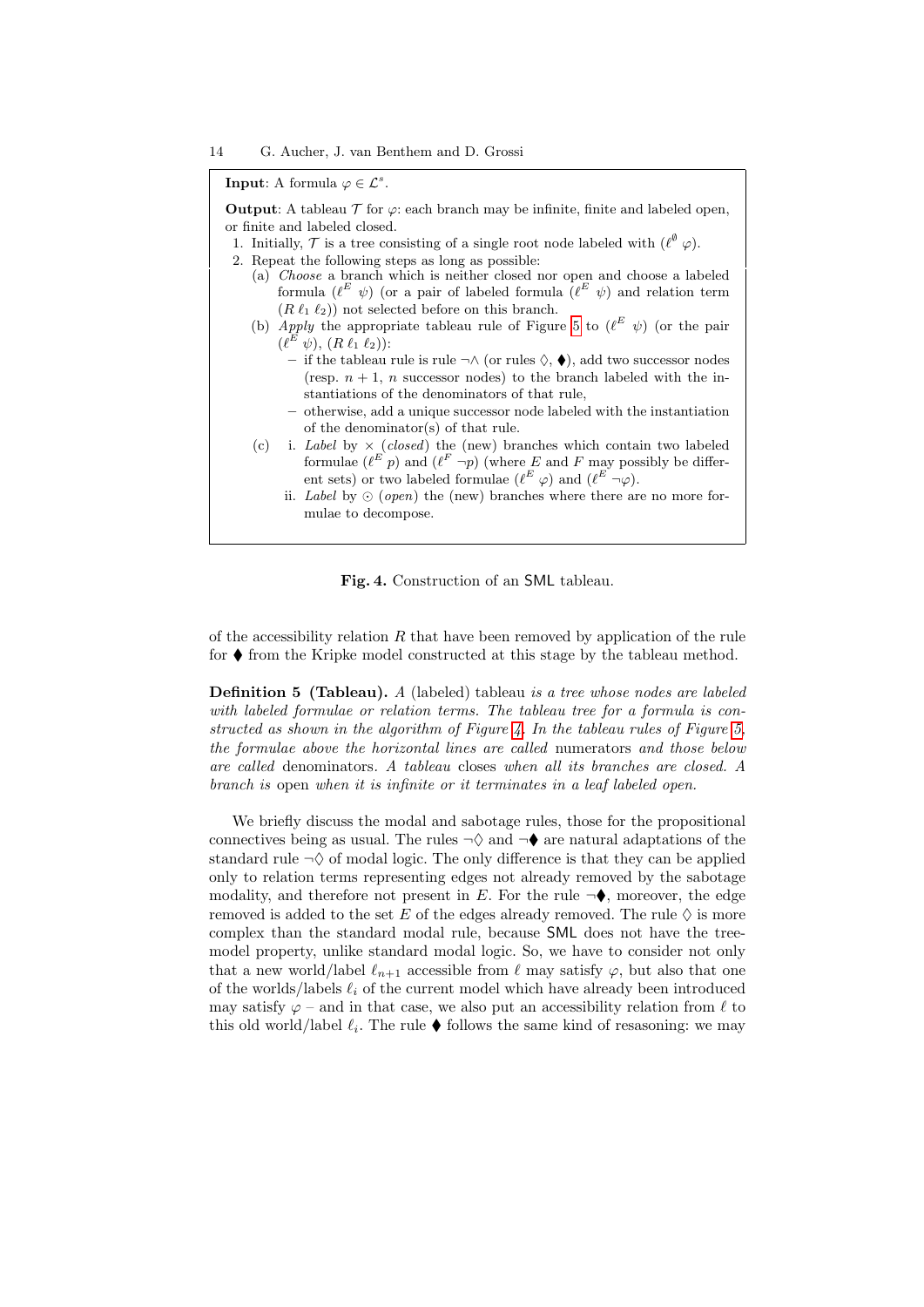$$
\frac{(\ell^E \varphi \wedge \psi)}{(\ell^E \varphi)(\ell^E \psi)} \wedge \frac{(\ell^E \neg (\varphi \wedge \psi))}{(\ell^E \neg \varphi) | (\ell^E \neg \psi)} \neg \wedge \frac{(\ell^E \neg \neg \varphi)}{(\ell^E \varphi)} \neg \wedge
$$
\n
$$
\frac{(\ell_1^E \neg \Diamond \varphi) (\ell_1 \ell_1 \ell_2)}{(\ell_2^E \neg \varphi)} \neg \Diamond \frac{(\ell^E \neg \blacklozenge \varphi) (\ell_1 \ell_1 \ell_2)}{(\ell^E \psi \{(\ell_1, \ell_2)\}} \neg \varphi)} \neg \blacklozenge
$$
\nwhere  $(\ell_1, \ell_2) \notin E$  in both rules above.\n
$$
\frac{(\ell^E \Diamond \varphi)}{(\ell^E \Diamond \varphi)}
$$
\nwhere  $\{\ell_1, \ldots, \ell_n\}$  are all the labels occurring in the current branch such that  $(\ell, \ell_i) \notin E$  for all  $i \in \{1, \ldots, n\}$  and  $\ell_{n+1}$  is a ' fresh' label not occurring in the current branch.\n
$$
\frac{(\ell^E \blacklozenge \varphi)}{(\ell_1 \ell_1)(\ell^E \psi \{(\ell_1, \ell'_1)\}} \varphi) | \ldots |(\ell_1 \ell_n \ell'_n)(\ell^E \psi \{(\ell_n, \ell'_n)\}} \varphi)
$$
\nwhere  $\{(\ell_1, \ell'_1), (\ell^E \cup \{(\ell_1, \ell'_1)\}} \varphi) | \ldots |(\ell_1 \ell_n \ell'_n)(\ell^E \cup \{(\ell_n, \ell'_n)\}} \varphi)$ \nwhere  $\{(\ell_1, \ell'_1), \ldots, (\ell_n, \ell'_n)\} := (M \times M) \cup \{(\ell_1, \ell_{n+1})\} \setminus E$ , with  $M$  the set of labels occurring in the current branch to which we add a 'fresh' label  $\ell_*$ , and  $(\ell_+, \ell_{++})$  is a pair of ' fresh' and distinct labels.

<span id="page-14-0"></span>

remove an edge represented by a pair of worlds/labels which has already been introduced or which contains either one or two 'fresh' worlds/labels.

The construction of a tableau need not terminate: see Example [5.](#page-14-1) This is in line with the fact that the satisfiability problem of  $SML$  is undecidable. <sup>[11](#page-14-2)</sup>

<span id="page-14-1"></span>Example 5. In Figure [6,](#page-15-0) on the right, we display the execution of the tableau method of Figure [4](#page-13-0) on the formula  $\Diamond \top \land \Box \Diamond \top \land \blacksquare \Box \bot$ . We obtain a single open branch (labeled with  $\odot$ ) from which we can extract a model whose frame is a single reflexive point. This formula is thus satisfiable, and in fact only in this frame. In Figure [6,](#page-15-0) on the left, we show that the tableau construction may not necessarily terminate by exhibiting an infinite branch in the tableau for the formula  $\Diamond \top \wedge \blacksquare \Diamond \top$ . Even if the formula holds in finite pointed models having at least two successors, our tableau method does not terminate with this formula as input, and it produces a pointed model with infinitely many successors.

Finally, the reader may find it of interest to create a tableau for a formula that really requires infinite models. Instead of doing this in tableau format, we end by noting a particularly easy case where the Finite Model Property fails.

<span id="page-14-2"></span> $^\mathrm{11}$  If we remove the rules for sabotage we get a sound and complete tableau method for logic K that is somewhat non-standard and computationally demanding.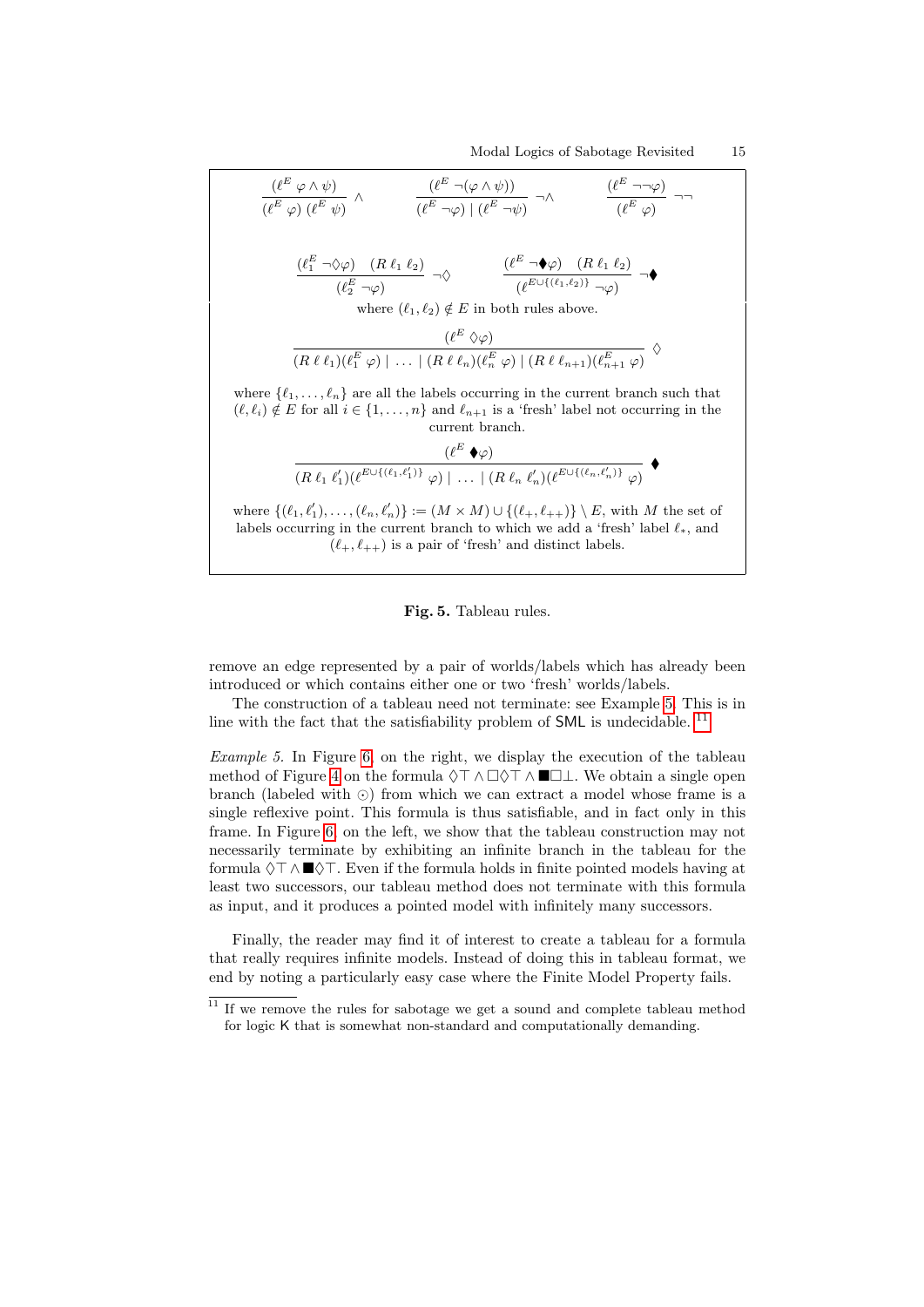

<span id="page-15-0"></span>Fig. 6. Two extreme scenarios. An infinite branch arising in the tableau for the formula  $\Diamond \top \wedge \blacksquare \Diamond \top$  (*left*). A finite tableau for  $\Diamond \top \wedge \square \Diamond \top \wedge \blacksquare \square \bot$  (*right*).

Example 6 (Failure of FMP in an extended language). A somewhat complex formula for the failure of FMP is given in [\[17\]](#page-31-12). Here we give a more concise formula that, however, uses some extra expressivity resources. Let us extend the **SML** language a little by including a converse modality  $P$  (for 'past'—while we can think of the above  $\Diamond$  as 'future') plus a universal modality U over all worlds. The successive conjuncts of the following formula then say that the accessibility relation is a function, that is one-to-one, but not surjective:

$$
U((\Diamond \top \land \blacklozenge \Box \bot) \land (P\top \to \blacklozenge \neg P\top) \land E \neg P\top). \tag{16}
$$

Obviously, this statement can only be true in infinite models.

## 6 Soundness and Completeness of the Tableau Method

The following result states the adequacy of our tableau method.

Theorem 3 (Soundness and completeness). Let  $\varphi \in \mathcal{L}^s$ . If  $\varphi$  is unsatisfiable, then the tableau for  $\varphi$  closes (completeness). If the tableau for  $\varphi$  closes then  $\varphi$  is unsatisfiable (soundness).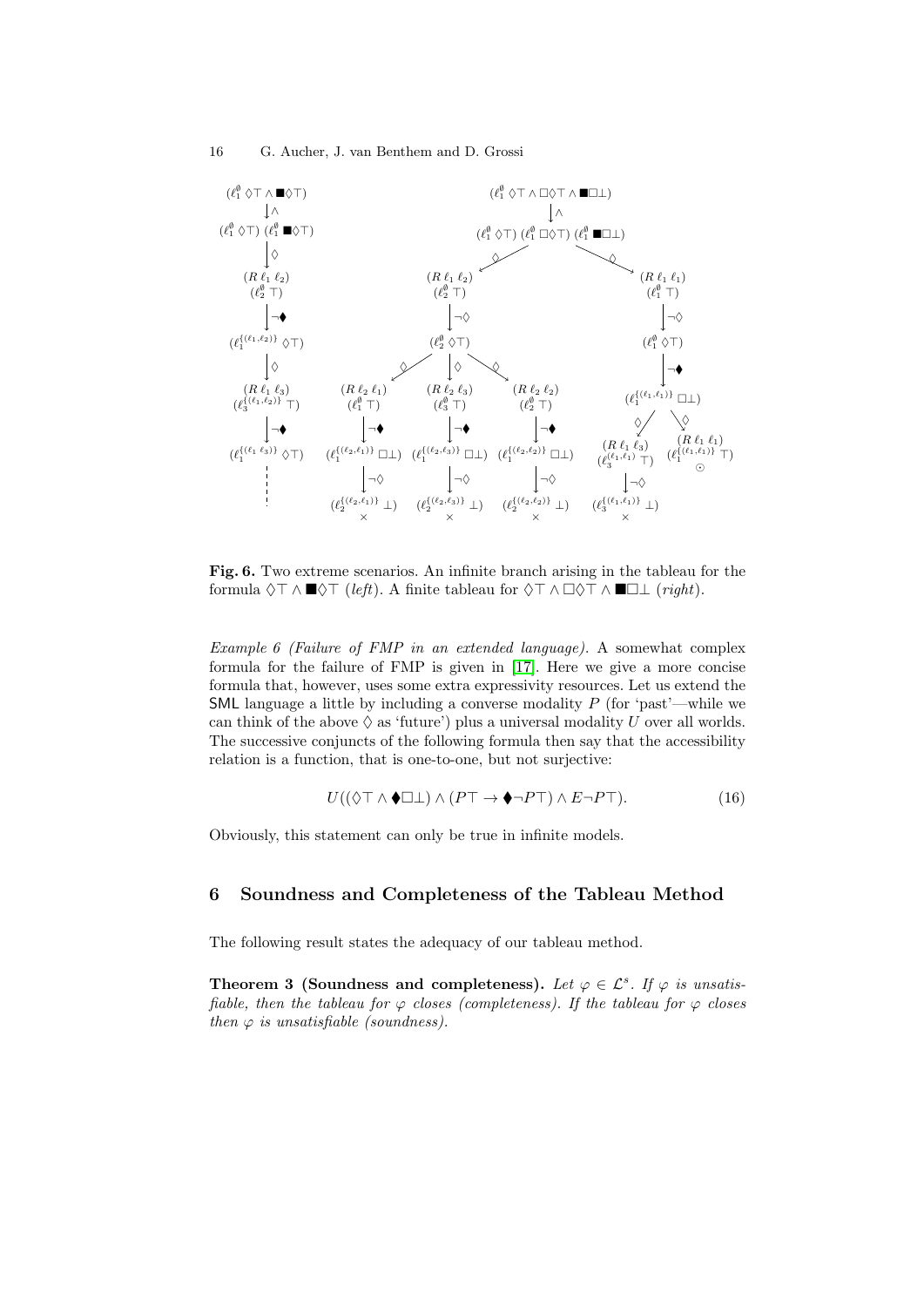#### 6.1 Soundness

Soundness is proved using the notion of interpretability. A set of labeled formulae L is *interpretable* if there is a Kripke model  $\mathcal{M} = (W, R, V)$  and a mapping f:  $S \longrightarrow W$  such that for all  $(\ell^E \varphi) \in L$ , we have that  $(W, R \setminus f(E), V), f(\ell) \models \varphi$ , where  $f(E) = \{ (f(\ell_1), f(\ell_2)) | (\ell_1, \ell_2) \in E \}$ . Then, we prove two facts:

<span id="page-16-0"></span>**Fact 2** If  $\varphi$  is satisfiable, then, at any step of the construction of the tableau for  $\varphi$ , the set of labeled formulae of some branch is interpretable.

<span id="page-16-1"></span>**Fact 3** If  $\varphi$  is satisfiable, then any branch whose set of labeled formulae is interpretable cannot close. That is, there is an extension of this interpretable branch which does not close (this extended branch is therefore either open or infinite).

These two facts combined together prove that, if  $\varphi$  is satisfiable, then the tableau for  $\varphi$  cannot close. That is, by contraposition, if the tableau for  $\varphi$  closes, then  $\varphi$  is unsatisfiable (soundness).

*Proof (Fact [2\)](#page-16-0).* We prove the first fact by induction on the number of times n we use inference rules in the construction of the tableau for  $\varphi$ . The case  $n = 0$ holds trivially: in that case L is a singleton  $\{(\ell \varphi)\}\$ and it suffices to define f so that it assigns to  $\ell$  the world of the Kripke model where  $\varphi$  is satisfiable.

The induction step  $n + 1$  is proved by examining each rule on a case by case basis and by showing that for each rule we can extend the mapping  $f$  associated to an interpretable branch to assign world(s) to the new label(s) created by the application of the rule and we can also extend the range of the accessibility relation  $R$  to assign a pair of worlds to the new relation term created by the rule. Indeed, we know by the Induction Hypothesis that there is a branch of the tableau whose terms are all interpretable by this mapping  $f$ .

The key steps to consider concern the rules  $\Diamond$  and  $\blacklozenge$ .

- $Rule \diamondsuit$ : Assume that the interpretable branch contains a labeled formula  $(\ell^E \diamond \varphi)$  (not chosen before in the execution of the tableau method). Applying the rule  $\diamondsuit$  to this interpretable branch, we obtain  $n + 1$  extended branches. We must show that one of them is interpretable. By assumption, we have that  $(W, R \setminus f(E), V), f(\ell) \models \Diamond \varphi$ . Therefore, there is  $w \in W$  such that  $f(\ell)Rw$  and  $\mathcal{M}, w \models \varphi$ . If w already corresponds to a label  $\ell'$  such that  $f(\ell') = w$ , then we are in one of the first n extensions of the interpretable branch. In that case, the mapping  $f$  does not need to be extended and the label  $\ell'$  has already been introduced in a rule earlier in the execution of the tableau method. Otherwise, we are in the last case of the rule  $\Diamond$  and we need to extend the mapping f and assign to the 'fresh' label  $\ell_{n+1}$  the possible world w: we set  $f(\ell_{n+1}) := w$ .
- $Rule \bullet$ : Assume that the interpretable branch contains a labeled formula  $(\ell^E \blacklozenge \varphi)$  (not chosen before in the execution of the tableau method). Applying the rule  $\blacklozenge$  to this interpretable branch, we obtain n extended branches corresponding to the *n* elements of  $(M \times M) \cup \{(\ell_+, \ell_{++})\} \setminus E$ .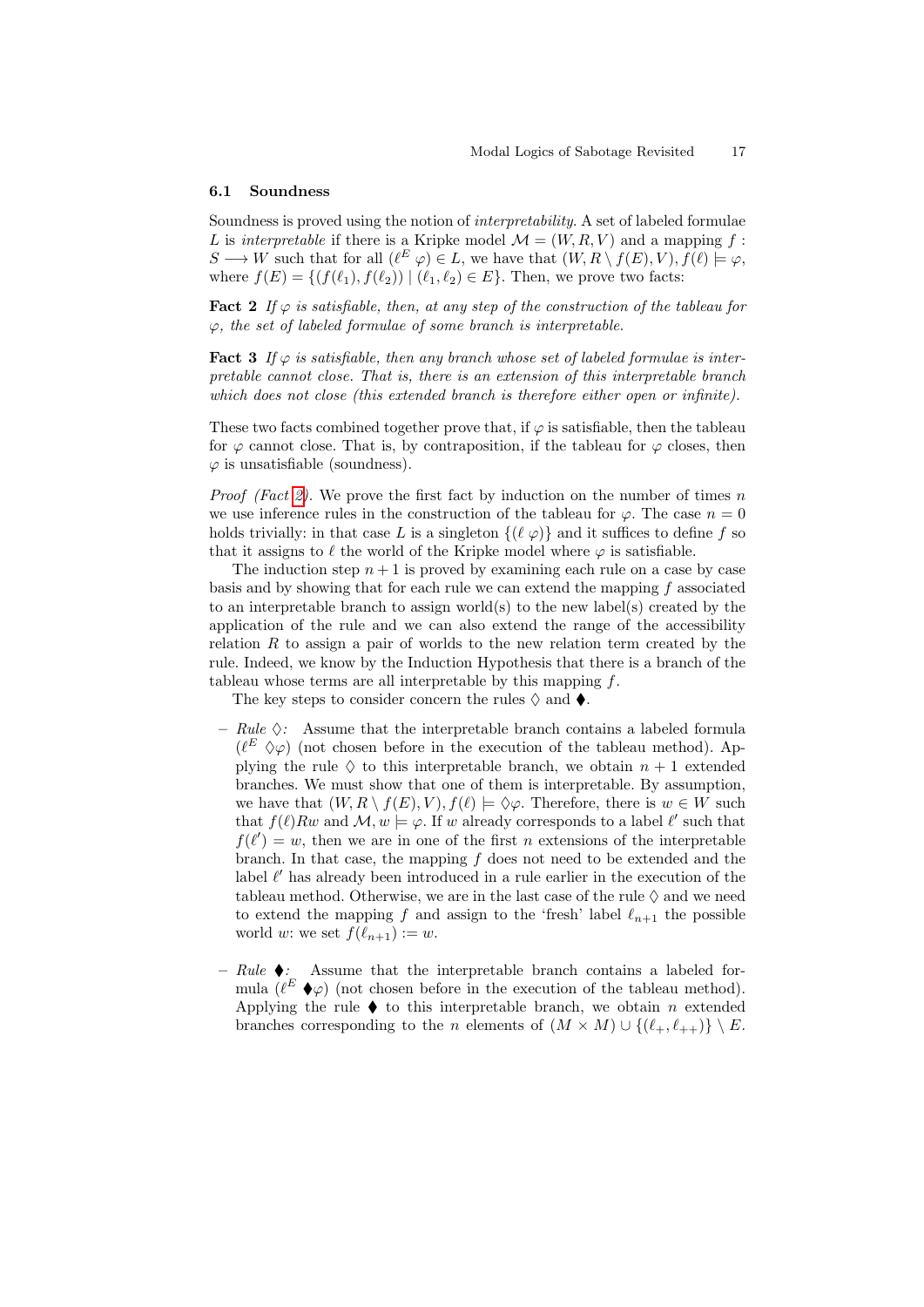We must show that one of them is interpretable. By assumption, we have that  $(W, R \setminus f(E), V), f(\ell) \models \blacklozenge \varphi$ . Therefore, there is a pair  $(w, v) \in R \setminus f(E)$ such that  $(W, R \setminus (f(E) \cup \{(w, v)\}), V), f(\ell) \models \varphi$ . This pair of worlds  $(w, v)$  is either of the form  $(f(\ell_0), f(\ell'_0)), (f(\ell_0), f(\ell_0)), (f(\ell_0), v), (w, f(\ell_0)), (w, w)$ or simply  $(w, v)$ , for some labels  $\ell_0, \ell'_0$  already introduced in this interpretable branch. The first five cases are covered by some of the cases corresponding to the elements of  $M \times M$  of rule  $\blacklozenge$  and the last case is covered by the case corresponding to  $(\ell_+, \ell_{++})$  of rule  $\blacklozenge$ . So, at least one of the extended branches is interpretable and we can extend the mapping f accordingly.

Proof (Fact [3\)](#page-16-1). We prove the second fact by contraposition. Assume that any extension of the initial interpretable branch closes. Then, any extension of this initial branch is such that it contains a labeled formula  $(\ell^E \varphi)$  and its negation  $(\ell^E \neg \varphi)$  or two labeled formulae  $(\ell^E p)$  and  $(\ell^F \neg p)$ . This entails that the set of labeled formulae of any extended branch is not interpretable. So, by Fact [2,](#page-16-0) since  $\varphi$  is satisfiable by assumption, this entails that the set of labeled formulae of the *initial* branch is also not interpretable, which is impossible by assumption.  $\Box$ 

Of course, much further combinatorial information is available in our tableaux than what has been employed so far, but we will not pursue this aspect here.

### 6.2 Completeness

We prove completeness by contraposition. Assume that the tableau for  $\varphi$  does not close. Then, there is an open branch in the tableau for  $\varphi$ . Let L be the set of labeled formulae appearing on this open branch and let  $T$  be the set of relation terms appearing on this open branch. We build the Kripke model  $\mathcal{M} := (W, R, V)$  as follows:

 $-V := \{ \ell \mid (\ell^E \varphi) \in L \text{ for some } \varphi \in \mathcal{L}^s \text{ and } E \in 2^{S \times S} \};$  $- R := \{(\ell_1, \ell_2) \mid (R \ell_1 \ell_2) \in T\}$  and  $-V(p) := \{ \ell \in W \mid (\ell^E p) \in L \}, \text{ for all } p \in \mathbf{P}.$ 

Then, we have the following fact:

**Fact 4** For all labeled formulae  $(\ell^E \chi)$ ,

<span id="page-17-0"></span>
$$
if \left(\ell^E \chi\right) \in L \ then \ (W, R \setminus E, V), \ell \models \chi. \tag{17}
$$

*Proof.* We prove Expression [\(17\)](#page-17-0) by induction on the size of  $\chi$ . The base case  $\chi := p$  holds by definition of V. We prove the induction steps:

 $-\chi := \varphi \wedge \psi$ : Assume that  $(\ell^E \varphi \wedge \psi) \in L$ . Then, by saturation of the tableau rules, we also have that  $(\ell^E \varphi)$  and  $(\ell^E \psi)$  are in L. Then, by Induction Hypothesis, we must have that  $(W, R \backslash E, V)$ ,  $\ell \models \varphi$  and  $(W, R \backslash E, V)$ ,  $\ell \models \psi$ . Hence, we obtain that  $(W, R \setminus E, V), \ell \models \varphi \land \psi$ .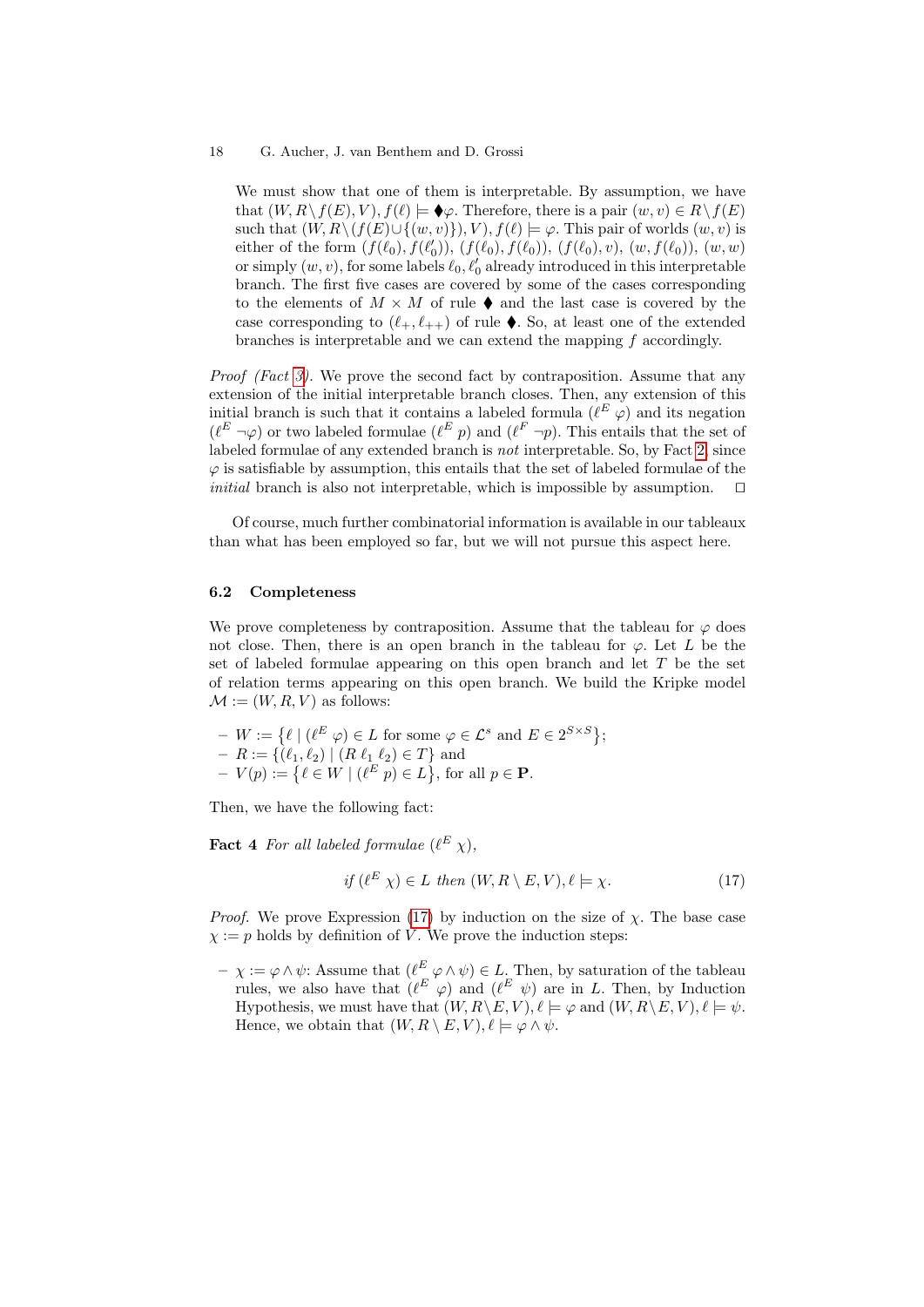- $-\chi := \Diamond \varphi$ : Assume that  $(\ell^E \Diamond \varphi) \in L$ . Then, by saturation of the tableau rules, there is  $(R \ell \ell') \in T$  such that  $(\ell, \ell') \notin E$  and  $(\ell'^E \varphi) \in L$ . Then, by Induction Hypothesis,  $(W, R \setminus E, V), \ell' \models \varphi$  and  $(\ell, \ell') \in R \setminus E$ . Hence, we have that  $(W, R \setminus E, V), \ell \models \Diamond \varphi$ .
- $-\chi := \bigotimes \varphi$ : Assume that  $(\ell^E \blacklozenge \varphi) \in L$ . Then, by saturation of the tableau rules, there is  $(R \ell \ell') \in T$  such that  $(\ell, \ell') \notin E$  and  $(\ell^{E \cup \{(\ell, \ell')\}} \varphi) \in L$ . Then, by Induction Hypothesis,  $(W, R \setminus (E \cup \{(\ell, \ell')\}), V), \ell \models \varphi$  and  $(\ell, \ell') \in R \setminus E$ . Hence, we have that  $(W, R \setminus E, V), \ell \models \blacklozenge \varphi$ .
- $-\chi := \neg p$ : Assume that  $(\ell^E \neg p) \in L$  and assume towards a contradiction that  $(W, R \setminus E, V), \ell \models p$ . Then, by definition of M, there is a set of pairs of labels F such that  $(\ell^F p) \in L$ . However, if both  $(\ell^E \neg p)$  and  $(\ell^F p)$  belong to the same branch, the branch cannot be open, which is impossible by assumption.
- $-\chi := \neg(\varphi \wedge \psi)$ : Assume that  $(\ell^E \neg(\varphi \wedge \psi)) \in L$ . Then, by saturation of the tableau rules, we must have either that  $(\ell^E \neg \varphi) \in L$  or  $(\ell^E \neg \psi) \in L$ . Then, by Induction Hypothesis, we must have either that  $(W, R \setminus E, V)$ ,  $\ell \models \neg \varphi$ or  $(W, R \setminus E, V), \ell \models \neg \psi$ . In both cases, we obtain that  $(W, R \setminus E, V), \ell \models$  $\neg(\varphi \wedge \psi).$
- $-\chi := \neg \varphi$ : Assume that  $(\ell^E \neg \neg \varphi) \in L$ . Then, by saturation of the tableau rules, we obtain that  $(\ell^E \varphi) \in L$ . So, by Induction Hypothesis, we have that  $(W, R \setminus E, V), \ell \models \varphi$ , and therefore also  $(W, R \setminus E, V), \ell \models \neg \neg \varphi$ .
- $-\chi := \neg \Diamond \varphi$ : Assume that  $(\ell^E \neg \Diamond \varphi) \in L$ . Then, for all  $(R \ell \ell') \in T$  such that  $(\ell, \ell') \notin E$ ,  $(\ell'^E \neg \varphi) \in L$  by saturation of the tableau rules. Therefore, by Induction Hypothesis,  $(W, R \setminus E, V), \ell' \models \neg \varphi$ , for all  $(\ell, \ell') \in R \setminus E$ . So,  $(W, R \setminus E, V), \ell \models \neg \Diamond \varphi.$
- $-\chi := \neg \blacklozenge \varphi$ . Assume that  $(\ell^E \neg \blacklozenge \varphi) \in L$ . Then, by saturation of the rule  $\neg \blacklozenge$ of the tableau rules, for all  $(R \ell \ell') \in T$  such that  $(\ell, \ell') \notin E$ , we must have that  $(\ell^{E\cup\{\ell,\ell'\}}\neg\varphi)\in L$ . So, by Induction Hypothesis, this entails that  $(W, R \setminus (E \cup \{(\ell, \ell')\}), V), \ell \models \neg \varphi$ . That is,  $(W, R \setminus E, V), \ell \models \neg \blacklozenge$ .

Thus, in particular, since  $(\ell^{\emptyset} \varphi) \in L$  is the root of the tableau for  $\varphi$ , we have from Expression [\(17\)](#page-17-0) that  $\mathcal{M}, \ell \models \varphi$ . Hence,  $\varphi$  is satisfiable.

This proves the completeness of our tableau method.

## <span id="page-18-0"></span>7 SML and Other Logics for Relation Change

In the remainder of this paper, we present no further concrete results about SML, but rather place sabotage modal logic against a broader background of logics for relation change, or more generally, model change. We hope that the points to be raised in this way lead toward a better understanding of a landscape of options here that is slowly emerging in the many systems available today.

What is special about SML? Sabotage modal logic has a number of features that make it like a modal logic. It is effectively axiomatizable via translation into first-order logic, even by means of a first-order tableau system, and its expressive power can be measured by invariance under a suitable notion of bisimulation. But perhaps surprisingly, given its simple-looking syntax and semantics, its complexity is high, validity being undecidable. What is the reason for this?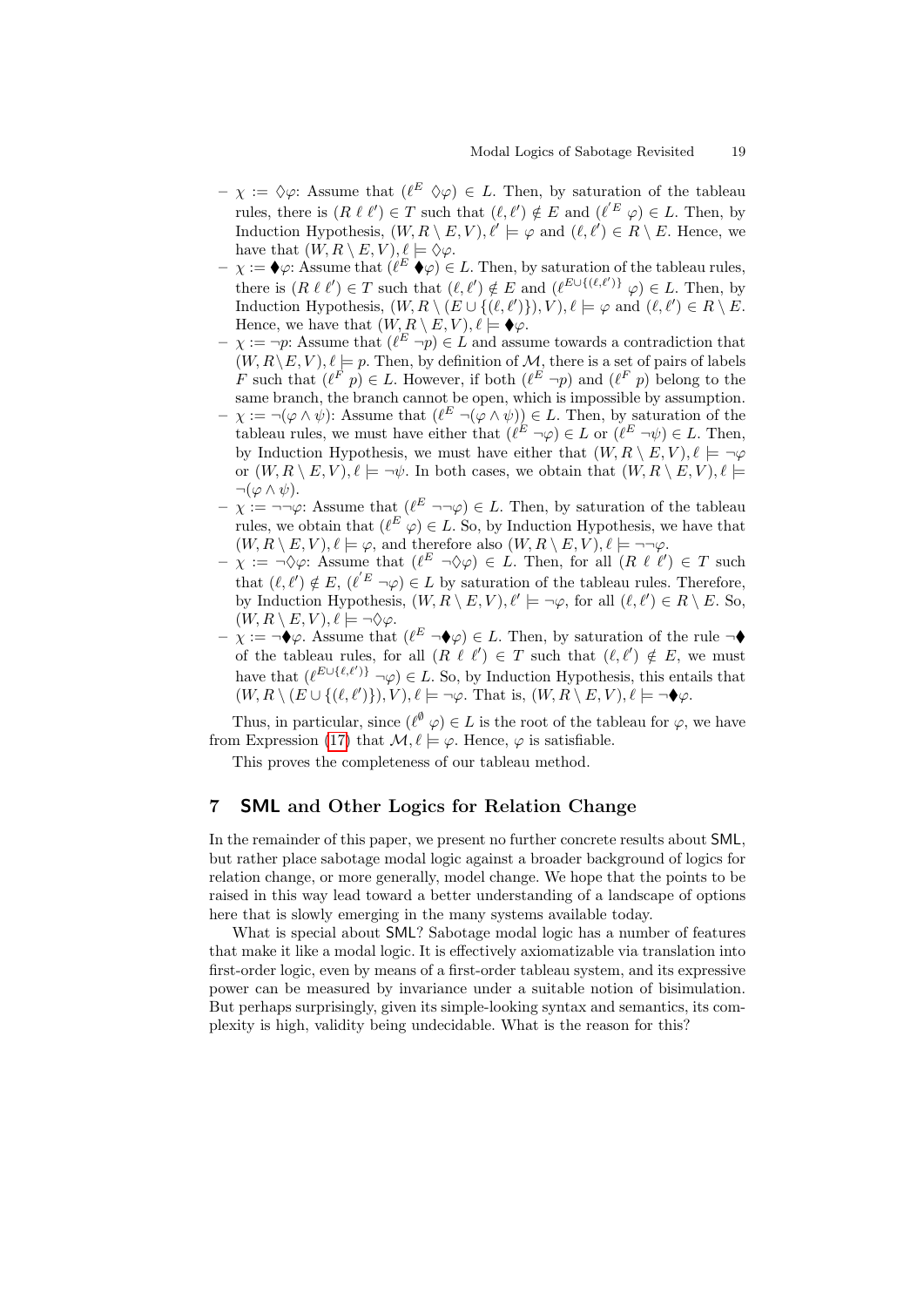#### 7.1 Dynamic-epistemic logic of relation change

One good way of approaching this issue is by comparison with another, and much more widely known modal logic of relation change, namely *dynamic-epistemic* logic of relation transformers. For a concrete example, think of the operation  $|\varphi|$ of 'link cutting' for a formula  $\varphi$  where, in the current accessibility relation R of a given model, we follow this instruction:

Remove all pairs  $(s, t)$  where s, t disagree on the truth value of  $\varphi$ .

The following result is well-known (cf. for instance [\[39\]](#page-32-4)).

Fact 5 The dynamic-epistemic logic of link cutting added on top of the basic modal logic is completely axiomatizable, and it is also decidable.

The proof for this result goes by providing 'recursion axioms' in the typical DEL style, that show how to recursively push dynamic modalities inside through standard modalities. The key recursion axiom for link cutting looks as follows:

$$
[|\varphi|\psi \leftrightarrow (\varphi \wedge \Box(\varphi \to [|\varphi|\psi) \vee (\neg \varphi \wedge \Box(\neg \varphi \to [|\varphi|\psi)))
$$

Behind this result lies a much more general method, first presented in [\[39\]](#page-32-4). Any operation that replaces a relation R in a model by a new relation  $\delta(R)$ (definable sub-relations are an important special case) automatically generates complete recursion axioms, provided that the transformation to  $\delta(R)$  be definable in the format of a program in *propositional dynamic logic* PDL.<sup>[12](#page-19-0)</sup>

So, what is the difference between the logics SML and DEL that accounts for this different complexity behavior?

Three contrasts. One clear difference is that DEL-style logics say precisely how the new relation is to arise form the old ones: it concerns *definable dele*tions, as opposed to the arbitrary deletions of SML. Another contrast is that SML is about global deletion anywhere in the model, whereas one might think that things improve qua complexity when we work with local relation change only at the current distinguished point of the model. But there is yet one more distinction that may well turn out to be the most crucial one. Definable DEL-style relation change is *simultaneous*: all pairs not satisfying the given description are eliminated. By contrast, SML works stepwise: it removes links one by one.

In what follows we make a few observations on the last two contrasts, since the first one can be subsumed under these: SML performs stepwise deletions from the universal (and hence definable) relation  $W \times W$ .

#### 7.2 Stepwise versions of DEL

Intuitively, the stepwise nature of SML is a source of complexity, since it blocks any obvious recursion axioms in the DEL style. The main reason is that dynamic

<span id="page-19-0"></span> $^{12}$  For instance, for link cutting such a PDL program definition would look as follows:  $(?\varphi; R; ?\varphi) \cup (?\neg \varphi; R; ?\neg \varphi).$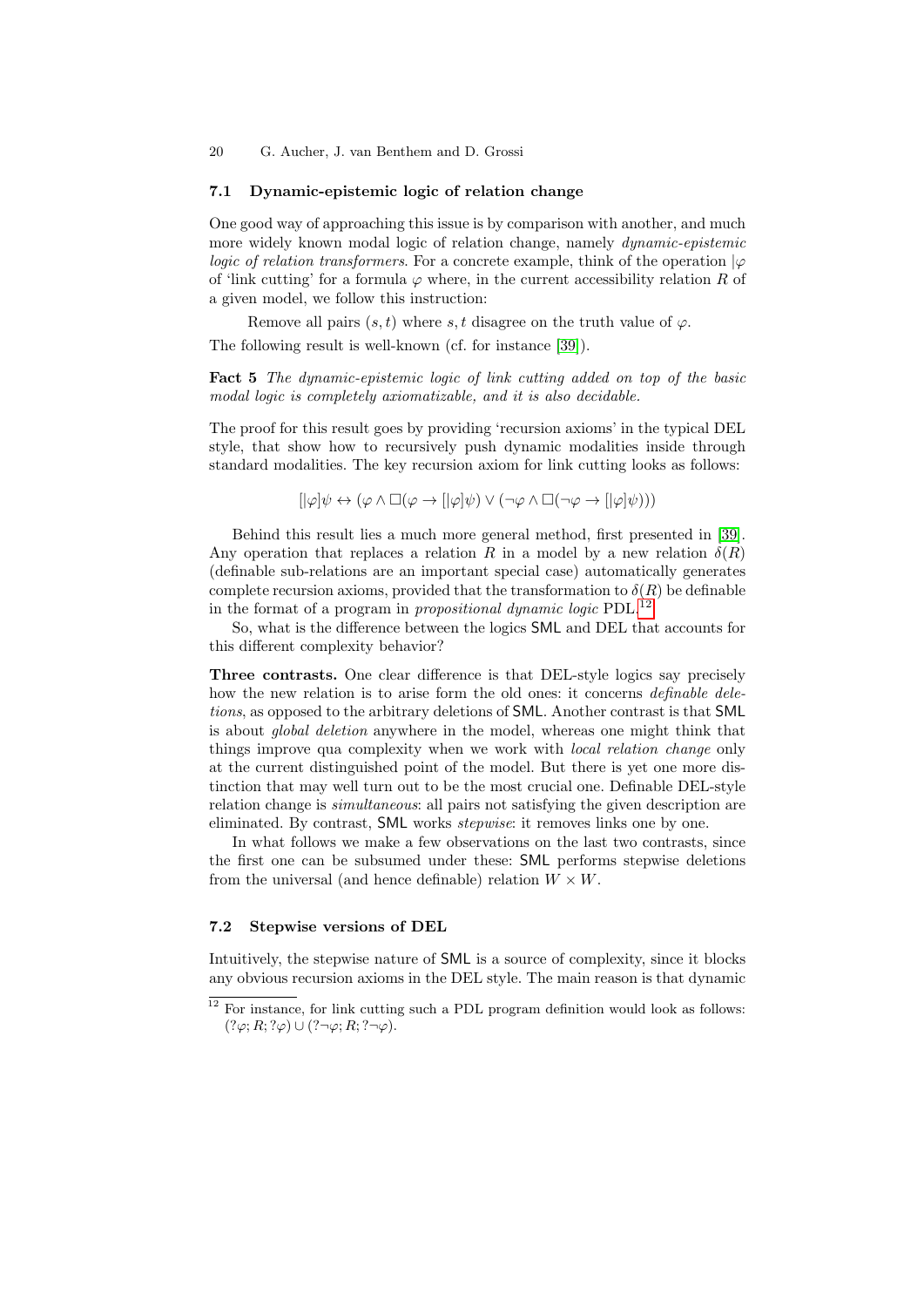modalities cannot be pushed through negations the way they are in DEL, since there can be many ways of performing an SML-deletion, whereas DEL style updates are usually (partial) *functions* allowing for modality/negation interchanges, as explained for instance in [\[36\]](#page-32-1).

But also in more practical settings, it is well-known that changing classical simultaneous update scenarios such as the Puzzle of the Muddy Children into sequential ones (where children speak in turn) can completely change what happens in the long run, often even blocking any solution to the puzzle.

A good way of understanding the simultaneous/stepwise contrast is by importing the latter into the heartland of dynamic-epistemic logic. We could do this with the above link-cutting  $|\varphi|$ , but an even simpler way of making the point concerns 'public announcement logic' PAL whose actions  $\varphi$  consists in removing all  $\neg \varphi$ -worlds from the current model, assuming that the formula  $\varphi$  is true in the distinguished 'actual world' of the current model. As above, PAL is completely axiomatizable using recursion axioms, and it is a decidable logic. Now let us introduce a new action  $-\varphi$  into this system that works stepwise:

 $\langle -\varphi \rangle \psi$  is true at  $(\mathcal{M}, s)$  iff, after removing some  $\neg \varphi$ -point,  $\psi$  holds in s.

It is easy to see that this new system, let us call it  $PAL_{step}$ , changes the nature of PAL considerably. As explained above, there are no obvious recursion axioms, and even the basic modal invariance fails.

## Fact 6  $PAL_{step}$  is not invariant for standard modal bisimulation.

To see that this is so, just consider one model where point s has one successor t that is  $\neg p$  and another model where s has two successors t, t' each having  $\neg p$ . There is an obvious modal bisimulation between the two models, but  $\langle -\neg p \rangle \Diamond p$ is true in the second model, but not in the first.

Even so,  $PAL_{step}$  is clearly still translatable into first-order logic. However, its behavior in terms of validity is much more opaque than that of PAL itself. In fact, here is an obvious

### **Open Problem** Is  $PAL_{step}$  decidable?

Truly new semantic methods may be needed for solving problems like this, and it may even be the case that  $PAL_{step}$  sides with SML rather than PAL qua complexity—and in that case, stepwiseness would override definability.

### 7.3 A local version of SML

Next, let us briefly consider another dimension of relation change, that might be thought to mitigate the high complexity. Instead of global versions, let us now look at local versions of our systems. For a start consider *loc*SML, a system that arises by specializing everything that we have defined for SML to deletions of links that start at the distinguished point of the current model.<sup>[13](#page-20-0)</sup>

<span id="page-20-0"></span> $13$  A different type of 'local' sabotage is studied in [\[1,](#page-30-2)[4\]](#page-30-4), whose modality refers to the model transformation that deletes an outgoing edge from the evaluation point and moves the evaluation point to the target of the deleted arrow.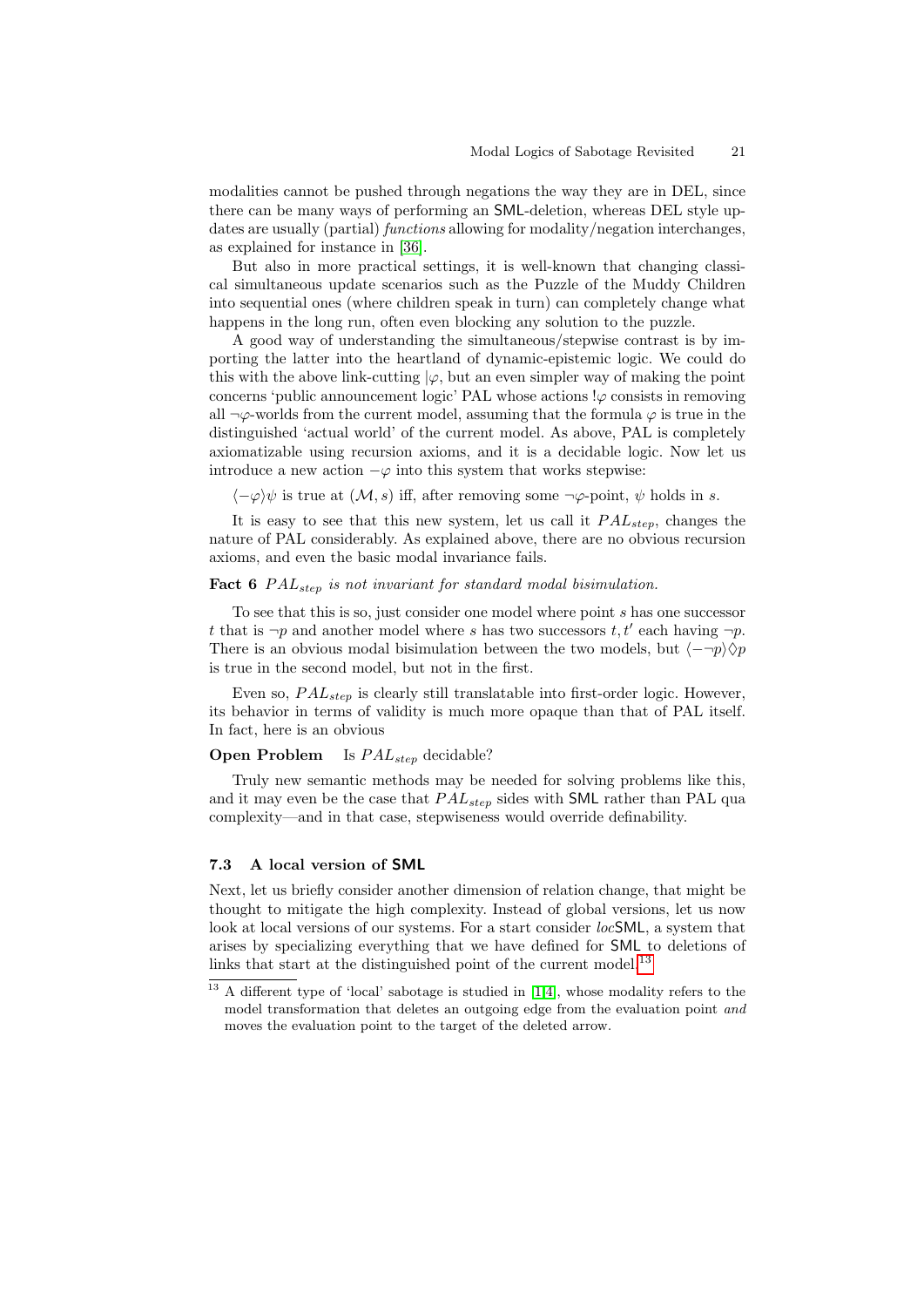Here are a few observations to increase familiarity with this system.

Some validities All the principles listed earlier (Formulas  $(2)$  to  $(7)$ ) as validities of SML are also valid in locSML. Now we exhibit some differences.

Fact 7 The following formula is valid in locSML, but not in SML:

$$
\blacklozenge \Box \bot \rightarrow \blacksquare \Box \bot \tag{18}
$$

And the following formula is valid in SML, but not in locSML:

$$
(\Diamond \Diamond \top \land \blacksquare \Box \bot) \to (\Box \varphi \to \varphi) \tag{19}
$$

We leave the easy verifications to the reader. For instance, in the second formula, the global reading of the deletion modality  $\blacksquare$  in the antecedent enforces that the current point is reflexive, whereas a local reading would not.

Local locSML vs. global SML. The above remarks highlight the interest of the relation between global sabotage modal logic and its local variant. Within the compass of this paper, we merely provide a few observations.

In one direction, it seems that locSML comes close to being inside SML. We have not been able to settle this in complete detail, but here is one observation about the special class of finitely-branching models.

#### Fact 8 With finite branching, locSML is invariant under sabotage bisimulation.

Proof. Let Z be a sabotage bisimulation between two finitely-branching models  $(\mathcal{M}, w)$  and  $(\mathcal{M}', w')$ . The atomic and Boolean cases are routine. The Zig<sub> $\Diamond$ </sub> and Zag<sub> $\Diamond$ </sub> clauses of Definition [2](#page-7-2) take care of  $\Diamond$ -formulae in a standard way familiar from basic modal logic. As for  $\blacklozenge$ -formulae (where  $\blacklozenge$  denotes now the *local* variant of sabotage), assume that  $\mathcal{M}, w \models \blacklozenge \varphi$ . By the semantics of  $\blacklozenge$ , we have  $\mathcal{M}, w \stackrel{\blacklozenge}{\rightarrow}$  $M_1, w \models \varphi$  where  $M_1$  is obtained via a *local* deletion and, by clause Zig<sub></sub> of Definition [2,](#page-7-2) it follows that  $\mathcal{M}'$ ,  $w' \stackrel{\blacklozenge}{\rightarrow} \mathcal{M}'_1$ ,  $w'$  and  $(\mathcal{M}_1, w)Z(\mathcal{M}'_1, w')$ . Here the second deletion could be non-local in general, but in our special class, it cannot be. There must be a local deletion that witnesses the transition to  $\mathcal{M}'_1$ , for otherwise the finite number of successors in  $(M, w)$  and  $(M', w')$  would differ, which is not possible under the sabotage bisimulation that still obtains between  $(\mathcal{M}, w)$  and  $(\mathcal{M}', w')$  – as we have shown in our discussion of the expressive power of SML.<sup>[14](#page-21-0)</sup> By the induction hypothesis, we then conclude that  $\mathcal{M}'_1, w' \models \varphi$ and, consequently,  $\mathcal{M}'$ ,  $w' \models \blacklozenge \varphi$ . Completely similarly, from  $\mathcal{M}'$ ,  $w' \models \blacklozenge \varphi$ , we conclude  $\mathcal{M}, w \models \blacklozenge_l \varphi$  by clause Zag of Definition [2.](#page-7-2)

If we could show that  $locSML$  is invariant for all sabotage bisimulations, then, by the obvious first-order translation of locSML-formulas, our main characterization in Theorem 2 would imply that locSML is embeddable into SML.

<span id="page-21-0"></span> $^{14}$  This brute-force argument would fail in the presence of infinitely many successors.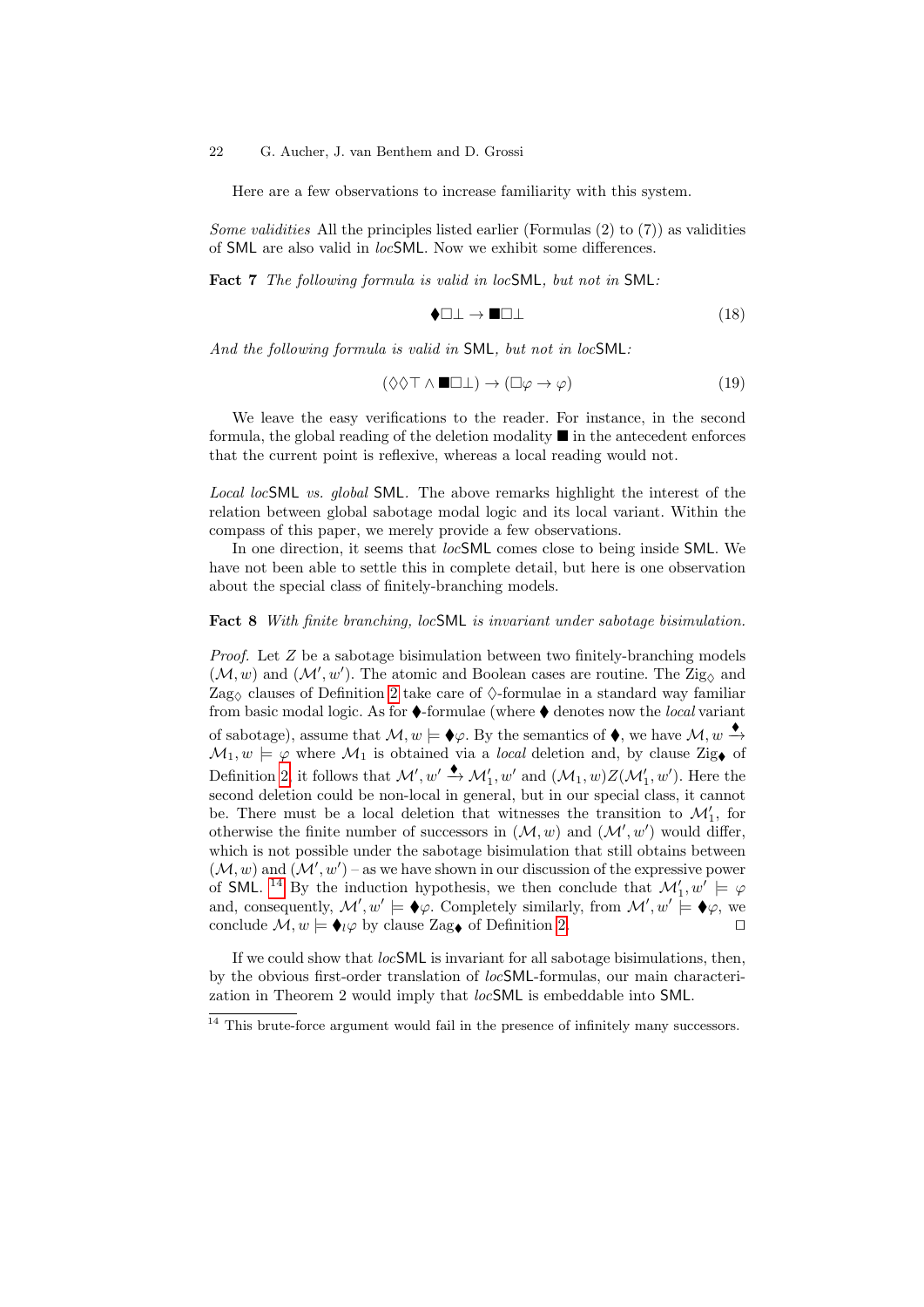Next, we consider the opposite direction. We show how to translate SMLformulas into locSML-formulas, when some extra expressivity typical of hybrid logics [\[5\]](#page-30-8) is added: the universal modality and the binder ↓. Let us first fix the translation (with the atomic case and Boolean clauses omitted):<sup>[15](#page-22-0)</sup>

$$
t(\blacklozenge\varphi) = \downarrow x.(x \land E\blacklozenge_{l}E(x \land t(\varphi)))
$$

where E is the diamond of the universal modality, x is a state variable and  $\bullet$ denotes the local sabotage operator. It is easy to see that:

Fact 9 For any formula  $\varphi$  of SML, model M, and state w:

$$
\mathcal{M}, w \models \varphi \Longleftrightarrow \mathcal{M}, w \models t(\varphi).
$$

where t is the translation defined above.

However, the price is high. It is known that standard modal logic plus the binder and the universal modality is equivalent to the first-order correspondence language itself (cf. [\[5\]](#page-30-8)). Perhaps much weaker means would suffice. So, the direct relation from **SML** into *loc***SML** remains unresolved.

Given this uncertainty about the precise relation between global and local sabotage logic, the complexity of reasoning in the latter also poses questions:

#### **Open Problem** Is locSML decidable?

Our inclination is to doubt this, but we have not been able to give a proof.

#### 7.4 Excursion: local DEL

Instead of pursuing the issues raised so far, we merely note that 'going local' need not be a force for simplicity in the other realm that we have contrasted with SML, namely, dynamic-epistemic logic DEL.

Suppose that we define a local version of link-cutting  $|\varphi_{loc}|$  as cutting links only between the current world and its accessible worlds. There are many concrete scenarios where this makes sense, for instance, when describing some local event of changing a communication link between agents in a network (cf.  $[33]$ ).<sup>[16](#page-22-1)</sup> Again we will see immediately that the typical DEL method of recursion axioms is going to fail. For, when we push a dynamic modality under a standard modality over successors of the current world, the link-cutting change is no longer local in these successors: it takes place somewhere else.

<span id="page-22-0"></span><sup>&</sup>lt;sup>15</sup> From a hybrid logic point of view, we are now extending the hybrid logic known as  $\mathcal{H}(E,\downarrow)$  with a local sabotage operator. Hybrid logics will return in Section 8.

<span id="page-22-1"></span> $16$  In [\[33\]](#page-32-2) the authors assimilate this case to that of DEL-style deletions when the link to be deleted runs between two worlds having unique nominals as their names.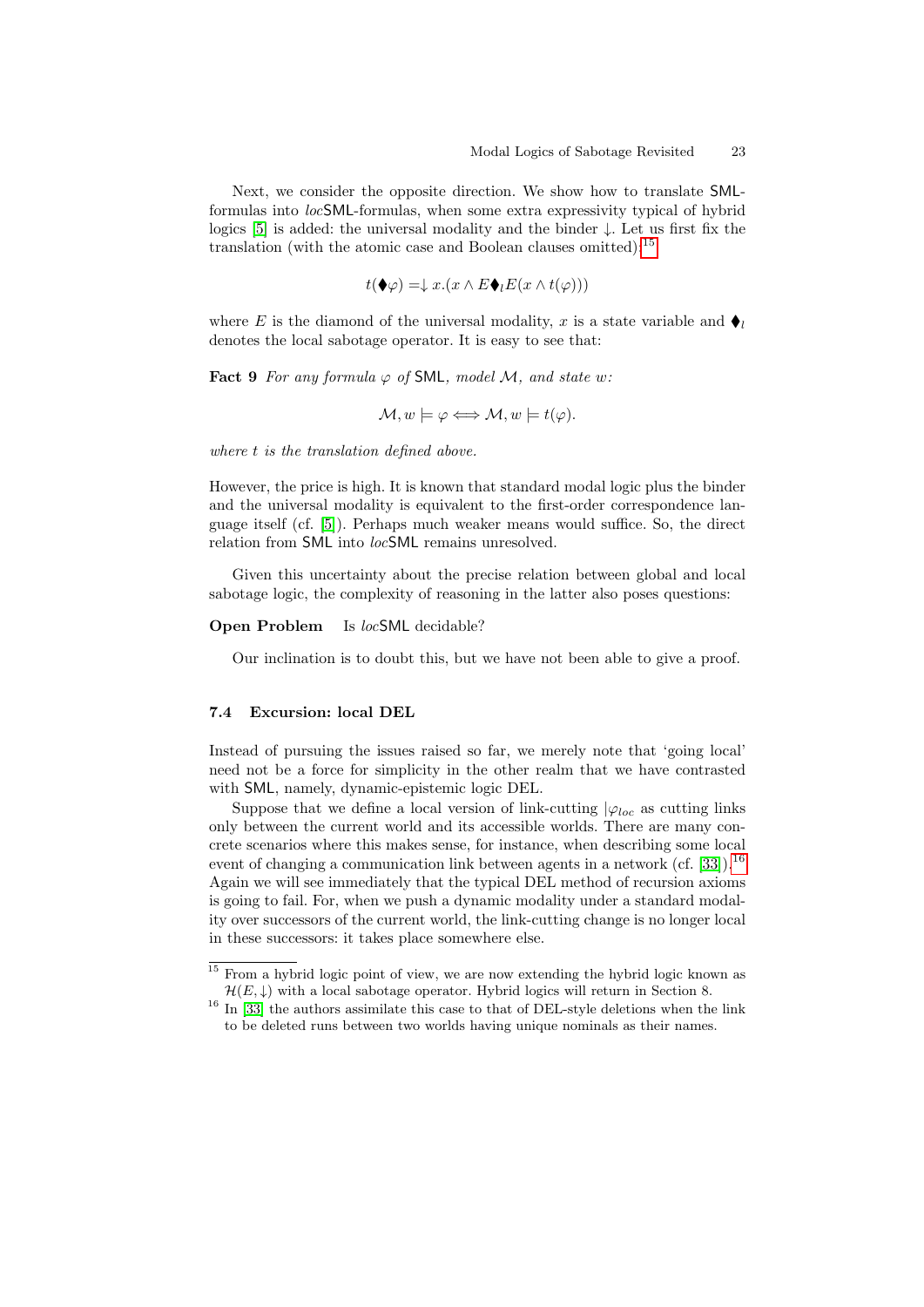Localization Now, this problem can be solved, since, as in all logics that we are discussing here, all changes take place definably inside first-order logic. But in order to find recursion axioms for local link-cutting, or similar local relationchanging operations, we will have to be able to refer back to other worlds where local changes took place. In first-order terms, this means that we need a mechanisms for variable binding. In modal terms, we can use devices from hybrid logics, such as the universal modality, and especially, the 'binder', cf.  $\downarrow$  [\[5\]](#page-30-8). It is a relatively standard exercise to provide recursion axioms for local link-cutting in a hybrid modal language, but we will not do so here. But there is no guarantee that such a hybrid extension of the modal base logic is still decidable, since hybrid logic with a universal modality plus downarrow is undecidable.<sup>1</sup>

In all, we conclude that introducing locality may be natural, but its complexity effects on logics of relation change are still ill-understood.

### 7.5 General logics of model change

We have identified a few general dimensions that affect design and complexity of logics for relation change. Clearly, there are many more systems of this sort than we could discuss here: even DEL itself has more sophisticated update mechanisms than those that we presented. But we hope to return to the more general structure of this landscape in follow-up work.

In this paper, we will just make a few references to further modal and firstorder logics of relation change in Section [9,](#page-27-0) and give a first rough road map.

## 8 Sabotage Games and Fixpoint Logics

So far, we have looked at dynamic logics that describe single steps of model change, or more concretely, relation change. But the original sabotage game motivating a logic like SML was a many-step scenario unfolding over time, and these games have strategic global structure in the long run, going beyond local steps. What logic would naturally represent this structure? In this section we offer a few remarks that may clarify this issue, and show its interest.

### 8.1 The sabotage game

The sabotage game was introduced in [\[35\]](#page-32-0), further studied in [\[31\]](#page-31-7), and more recently in [\[22,](#page-31-3)[40\]](#page-32-5), and [\[37,](#page-32-3) Ch. 23]. It can be viewed as a game variant of a reachability problem where a player, Traveler, aims at reaching a predefined goal state (or goal region), while obstructed by the second player, Demon. We provide a short presentation of the game but we refer the reader to the above literature

<span id="page-23-0"></span> $^{17}$  As we observed before, hybrid logic with a universal modality plus the binder  $\downarrow$  is equivalent to the first-order correspondence language. It would be of interest to push things down to, say, hybrid logic with the 'at-operator' @ plus the binder, but even then we are in the undecidable 'Bounded Fragment' of the first-order language.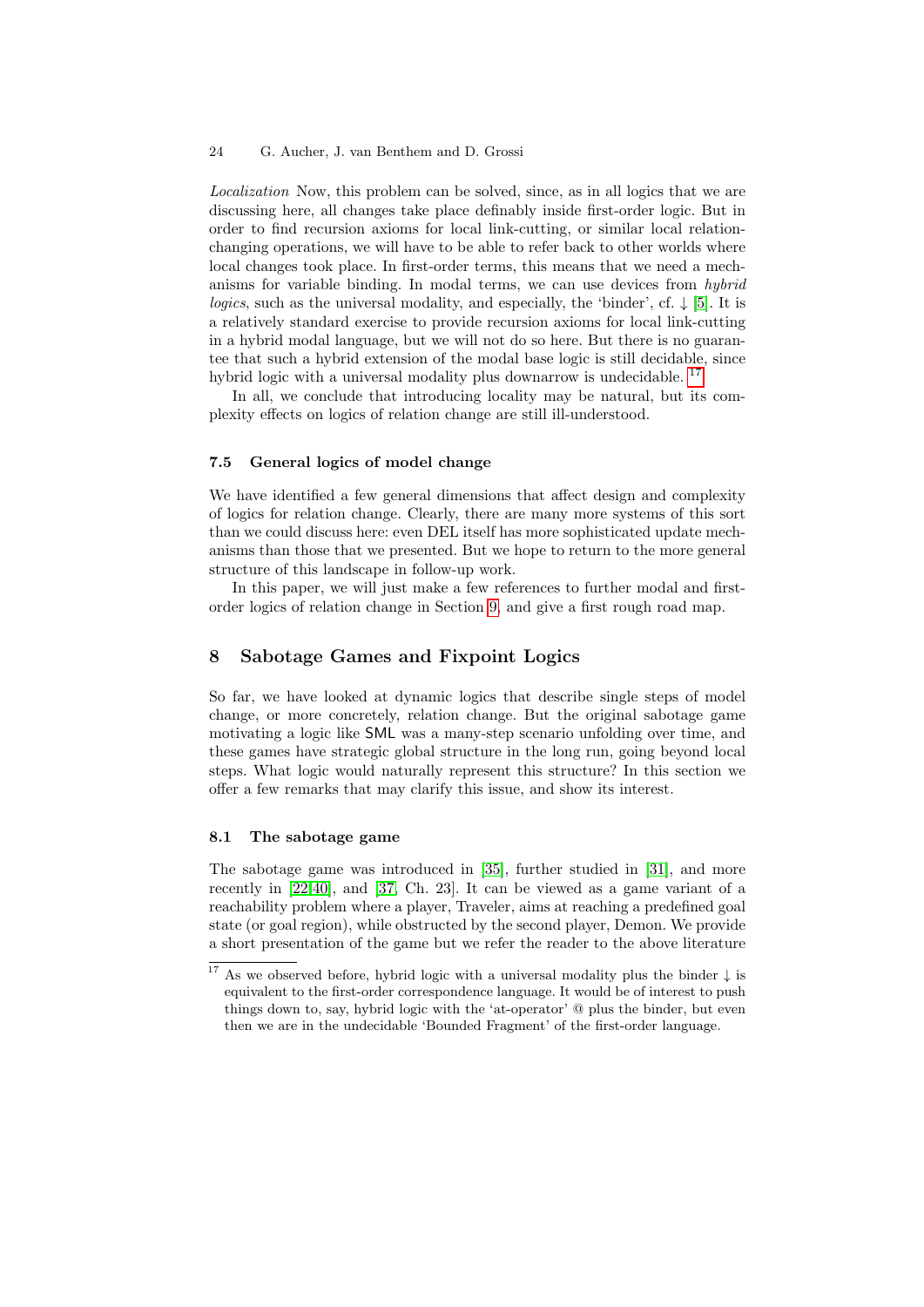for more details and motivations, which range from studying the performance of algorithms under adverse circumstances to scenarios in learning theory.

The game is played on a (pointed-)frame  $(W, R)$  with a designated point w corresponding to the starting position of Traveler, and a designated nonempty subset  $G \subseteq W$  (typically, a singleton for some designated point to be reached) corresponding to the 'goal' region of Traveler. Traveler moves locally by navigating the edges of  $R$ , one at the time, thereby constructing a path. Demon moves by deleting edges from  $R$ . The game proceeds in turns with Demon moving first. Traveler wins if she has reached her goal region. Otherwise Demon wins.

The sabotage game as defined above is a, possibly infinite, two-player, zerosum, perfect information extensive form game. As such it is determined, that is, either Traveler or Demon has a winning strategy. In the case in which the graph W is finite, this determinacy is a consequence of Zermelo's theorem, [\[42\]](#page-32-6). In the general case, determinacy follows from the Gale-Stewart theorem, [\[21\]](#page-31-13), as it is easy to see that the set of runs of the sabotage game where Traveler wins by reaching the goal is an open set in a standard topological sense.<sup>[18](#page-24-0)</sup>

However, the case of reachability in standard directed graphs that has been paradigmatic for this paper trivializes the sabotage game. In the case in which Traveler's goal region is represented by a single state (that is, the original sabotage scenario), we have the following simple fact:

<span id="page-24-2"></span>**Fact 10** Let  $(W, R)$  be a directed graph. If the goal region  $G \subseteq W$  is a singleton not containing the initial position of Traveler, then the Demon has a winning strategy in the sabotage game played on  $(W, R)$ .

Proof. Unless Traveler started in the exit point already, Demon always has a winning strategy. That strategy works as follows. Demon cuts the link between the current position of the Traveler and the exit node if there is such a link, otherwise he cuts an arbitrary link. If Demon keeps doing this, Traveler never reaches the exist node. In a finite game, this is enough. On an infinite graph, this game can be infinite, but Demon will always produce infinite histories where Traveler does not reach the exit. This is enough.  $\square$ 

Obviously this trivialization does not go through if Traveler's goal region contains more than one state, perhaps defined by some goal formula, and this is the more general setting that we will assume in what follows. [19](#page-24-1)

As we will see now, a natural extension of the language of SML yields the expressivity to neatly characterize winning positions in the sabotage game. It reflects a much more general point about game solution, developed at length in [\[37\]](#page-32-3): game-theoretic equilibria are definable in fixed-point logics for induction and recursion, and often even, in modal fixed-point logics.

<span id="page-24-0"></span> $^{18}$  Cf.  $\left[37\right]$  on the background of these results in current logics of games.

<span id="page-24-1"></span><sup>&</sup>lt;sup>19</sup> Other non-trivial variations arise when Traveler is allowed to move first, or if more than one link is allowed between points (the original sabotage game was played over 'multi-graphs'), or if we allow more than one graph relations, as in [\[31\]](#page-31-7).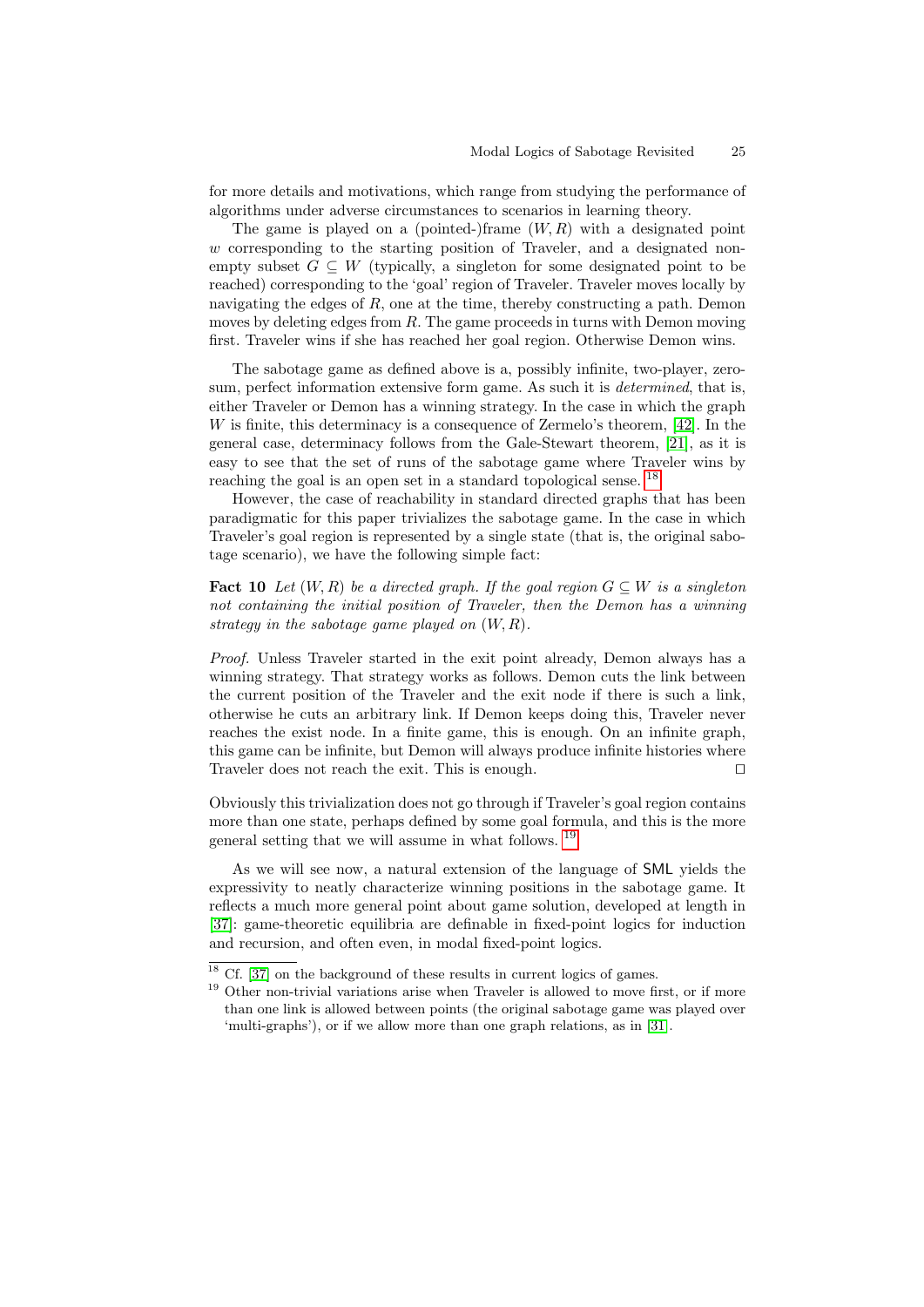### 8.2 The sabotage  $\mu$ -calculus:  $\mu$ SML

In the original paper [\[35\]](#page-32-0), it was observed how the existence of Zermelo-style winning strategies can be expressed in a PDL-format. However, the natural more general format, covering also infinite sabotage games, is the following.

Syntax and semantics We extend the language of SML with a least fixpoint operator  $\mu$  obtaining a sabotage version of the modal  $\mu$ -calculus.

Syntax Let  $P$  be a countable set of propositional atoms. The set of formulae of the sabotage modal language  $\mathcal{L}^{\mu}$  is defined by the following grammar in BNF:

$$
\mathcal{L}^{\mu} : \varphi ::= p \mid \neg \varphi \mid (\varphi \land \varphi) \mid \Diamond \varphi \mid \blacklozenge \varphi \mid \mu p. \varphi(p)
$$

where  $p \in \mathbf{P}$  and  $\varphi(p)$  indicates that p occurs free in  $\varphi$  (i.e., it is not bounded by fixpoint operators) and under an even number of negations.<sup>[20](#page-25-0)</sup> The remaining Boolean connectives and modal operators, as well as a greatest fix point operator, are defined in the standard way.

Semantics The satisfaction relation for  $\mathcal{L}^{\mu}$  is defined as for  $\mathcal{L}^{s}$ . The semantics of the fixpoint operator is also standard (subject to the caveats in Footnote 18):

$$
\mathcal{M}, w \models \mu p. \varphi(p) \Longleftrightarrow w \in \bigcap \left\{ X \in 2^W \mid ||\varphi||_{\mathcal{M}[p:=X]} \subseteq X \right\}
$$

where  $\|\varphi\|_{\mathcal{M}[p:=X]}$  denotes the truth-set of  $\varphi$  once  $V(p)$  is set to be X.

Our earlier standard translation from SML into FOL (Definition [1\)](#page-5-0) can be extended in a natural way to yield a translation of  $\mu$ SML formulas into FO(LFP), the well-known extension of FOL with least fixpoint operators.

As the only higher-order quantification involved in  $\mu$ SML is over monadic predicates (propositions), we can also obtain a translation into monadic secondorder logic (MSO). Which fragment of MSO (or of FO(LFP)) is precisely identified by  $\mu$ SML through the standard translation is an open question. However, we can establish the following simple necessary condition:

<span id="page-25-0"></span><sup>&</sup>lt;sup>20</sup> This syntactic restriction guarantees that every formula  $\varphi(p)$  defines a monotonic set transformation that preserves ⊆, which in turn guarantees the existence of least and greatest fixpoints by the Knaster-Tarski theorem. We refer the reader to [\[41\]](#page-32-7) for an excellent introduction to the standard modal  $\mu$ -calculus. While this sounds totally routine, it should be said that the monotonicity now needs an additional check, namely, that the new sabotage modalities, which refer to changed models, preserve it. The semantic argument for this is straightforward, but we do note that this need not always be the case. For instance, in a  $\mu$ -calculus with explicit dynamic-epistemic modalities such as  $[\psi]\psi$ , positive occurrences of p in  $\psi$  present no problem, but such occurrences in  $\varphi$  do not guarantee monotonicity, and one needs to restrict the syntax of  $\psi$  further, say, to existential modal formulas preserved under extending models.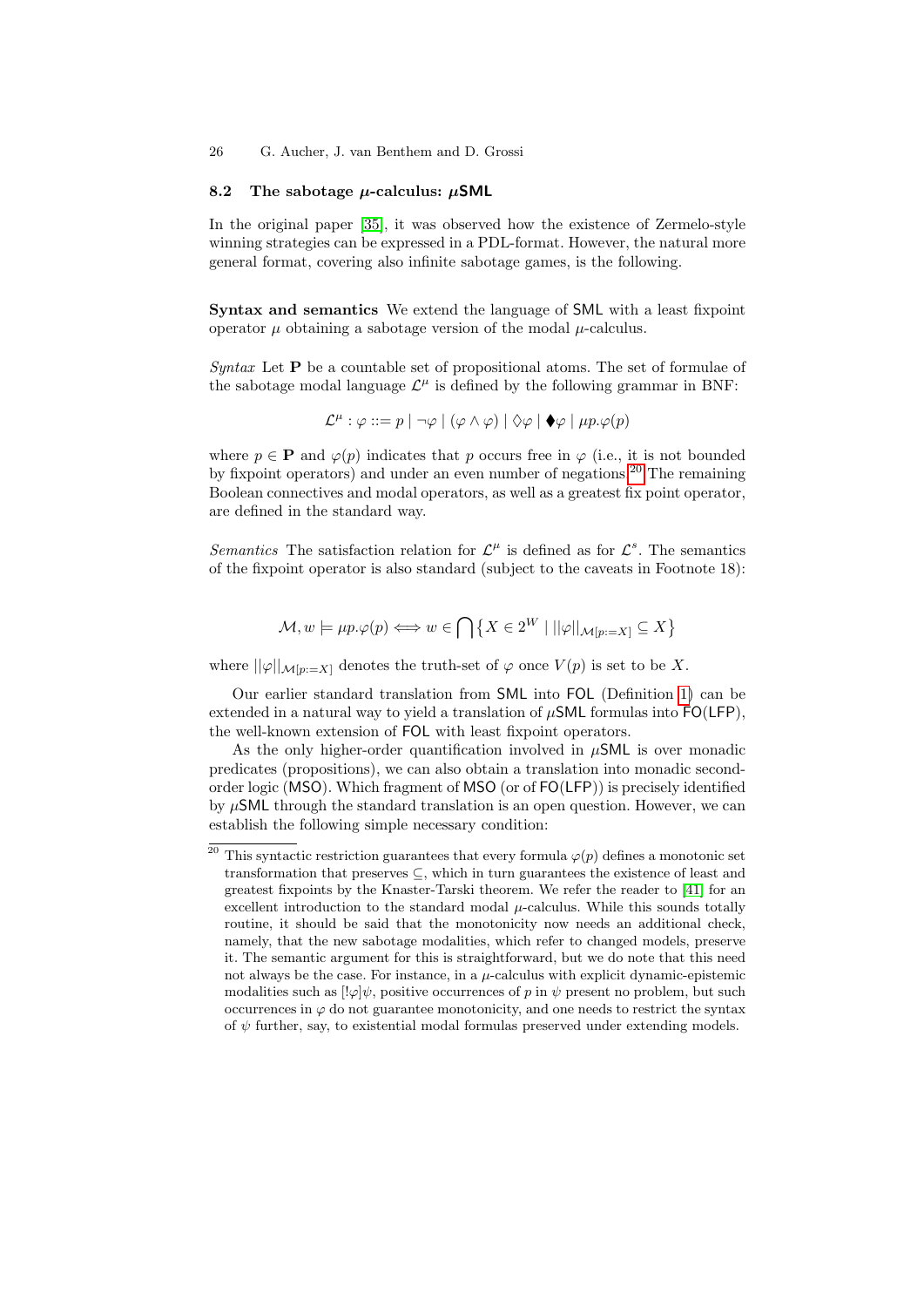Fact 11  $\mu$ SML formulas are invariant under sabotage bisimulation.

Proof. The fact follows directly from the proof of Proposition [2](#page-8-0) plus the fact that formulas involving the least fixpoint operator  $\mu$  can be 'unpacked' in a standard manner into infinitary disjunctions.  $\Box$ 

### 8.3 Expressing winning regions in the sabotage game

Now let us descend from the general to the particular. Our earlier observations prose simple tests for putative logics of sabotage games. In particular, Fact [10](#page-24-2) suggests that the original sabotage modal logic SML, possibly with some simple extra resources, should be able to express the existence of Demon's winning strategy as a validity. Here is such a formula, using two additional modal devices:

<span id="page-26-1"></span>
$$
U((\neg \text{goal} \land \Diamond \top) \to \blacklozenge \Box \neg \text{goal}) \tag{20}
$$

where  $U$  is the universal modality and goal is a nominal for the goal region.

But it is  $\mu$ SML which has the resources to express the general sets of winning positions for Traveler (and Demon) as formulas, even with non-singleton winning regions, provided these are defined by formulas goal of our language.

Fact 12 The set of winning positions for Traveler in the sabotage game on  $(W, R)$  is defined by the following formula of  $\mu$ SML:

<span id="page-26-0"></span>
$$
\text{win} := \mu p. \text{goal} \lor (\Diamond \top \land \blacksquare \Diamond p) \tag{21}
$$

where goal defines the goal region G.

*Proof.* Let M be a model defined on  $(W, R)$ . By the semantics of  $\mu$  the claim amounts to the following equation:

$$
||\mathsf{win}|| = \bigcap\left\{X \in 2^W \mid ||\mathsf{goal} \vee (\lozenge\top \wedge \blacksquare \lozenge p) ||_{\mathcal{M}[p:=X]} \subseteq X\right\}
$$

This denotes the smallest set of states  $X$  such that:

$$
X = ||\text{goal} \lor (\Diamond \top \land \blacksquare \Diamond p)||_{\mathcal{M}[p:=X]}
$$

That is the smallest X corresponding to the set of states in which either Traveler has reached her goal states or she can respond to all deletions by Demon by accessing  $X$  itself. It follows that for each in  $X$  there exists a strategy for Traveler that enables her to reach one of her goal states, that is, a winning strategy.  $\square$ 

Incidentally, by the determinacy of the sabotage game, the dual formula of [\(21\)](#page-26-0) defines the winning region for Demon, which is therefore the largest fixpoint of the equation  $p \leftrightarrow \neg \text{goal} \land (\Box \bot \lor \blacklozenge \Box p)$ . Viewed in this light, the earlier Formula [\(20\)](#page-26-1) for Demon stated that  $\neg$ goal is such greatest fixpoint.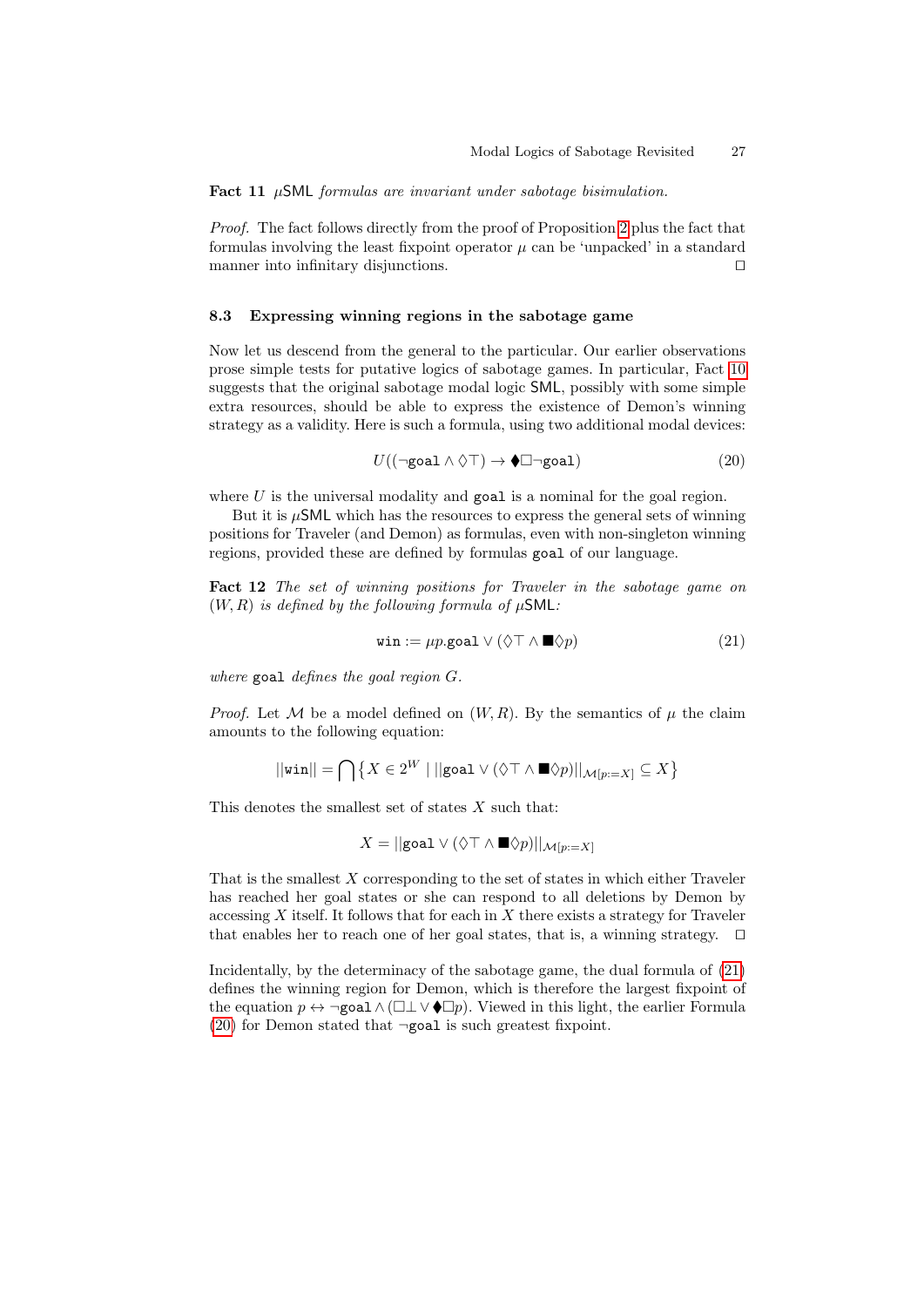### <span id="page-27-0"></span>9 Related Work

As we have noted right at the start, SML has been studied extensively in a recent series of works [\[1,](#page-30-2)[3,](#page-30-1)[2](#page-30-5)[,4\]](#page-30-4) and [\[17\]](#page-31-12), parallel to ours but with wider scope. In particular [\[17](#page-31-12)[,4\]](#page-30-4) established that the model-checking problem of SML is PSPACEcomplete, that SML lacks the finite model property, the tree-model property and that its satisfiability problem is undecidable. This considerably improved the same results obtained for the multi-modal variant of SML in [\[31,](#page-31-7)[30\]](#page-31-8).

The cited authors also introduce a tableau method for SML in [\[2\]](#page-30-5). They use a special system of nominals in their tableaux, which represent possible worlds. This allows more control over the application of the tableau rules than the calculus in this paper. Indeed, in the rules  $\bullet$  and  $\Diamond$ , instead of considering all possible combinations of nominals as we do, their method uses a refinement of the usual diamond rule of modal logic with nominals, together with an extra rule called  $(ub)$  that suitably 'controls' the combination of all the nominals. Even though these features may make the tableaux in [\[2\]](#page-30-5) slightly less transparent in terms of how the rules relate to the underlying semantics of SML, it may well make the system more efficient than ours from a computational standpoint.

Often triggered directly by the initial work on dynamic-epistemic logic and sabotage modal logic, many further logics of graph modifiers have been proposed in the recent literature. Relevant systems include local and global graph modifiers [\[7\]](#page-30-0), dynamic epistemic modifiers [\[11,](#page-30-9)[10\]](#page-30-10), dynamic modal logic DML [\[15\]](#page-31-14), arrow logic [\[28\]](#page-31-0), logics of copy and remove [\[6\]](#page-30-11), the logic of preference upgrade, [\[39\]](#page-32-4) and general dynamic dynamic logic  $[23]$ .

Instead of discussing this terrain in detail, we give a small 'expressiveness map' based on what can readily be observed, and on what authors have claimed.<sup>[22](#page-27-2)</sup> In Figure [7,](#page-28-1) an arrow  $L_1 \rightarrow L_2$  means that logic  $L_1$  is strictly more expressive than  $L_2$ . When there is no arrow between two logics, they are incomparable in terms of expressiveness. Here is how one can read the map.

At the bottom level, there is just basic modal logic, which is expressively equivalent to dynamic modal logic DML (cf. [\[15\]](#page-31-14)), arrow logic (cf. [\[28\]](#page-31-0)) and preference upgrade logic (cf. [\[39\]](#page-32-4)). One step up, at the middle level of our map, we find SML and the other logics inspired by it later, such as swap logic, bridging logic, and local sabotage logic in the sense of  $[1,3]$  $[1,3]$ . <sup>[23](#page-27-3)</sup> From the cited publications, we know that these mid-level systems are incomparable in terms of expressivity, and that they are also strictly more expressive than the basic modal logic (cf. [\[4\]](#page-30-4))

<span id="page-27-1"></span> $\frac{21}{21}$  Also relevant here is the work in Gabbay [\[20\]](#page-31-16) on 'reactive logics', where the accessibility relation of modal models is changed during the interpretation process of formulas. The latter procedure is reminiscent of 'dynamic semantics' in the Amsterdam style, but we leave a precise comparison for future work.

<span id="page-27-2"></span><sup>22</sup> Here we disregard logics with Kleene ∗ or fixed-point extensions, where things can be different. In particular, we do not treat general dynamic dynamic logic [\[23\]](#page-31-15), which is equivalent to  $PDL$ . Also, we were unable to fit in the logics of copy and remove.

<span id="page-27-3"></span> $23$  As observed earlier (footnote [13\)](#page-20-0) the system of 'local' sabotage from [\[1,](#page-30-2)[3\]](#page-30-1) is subtly different from the one we considered in this paper.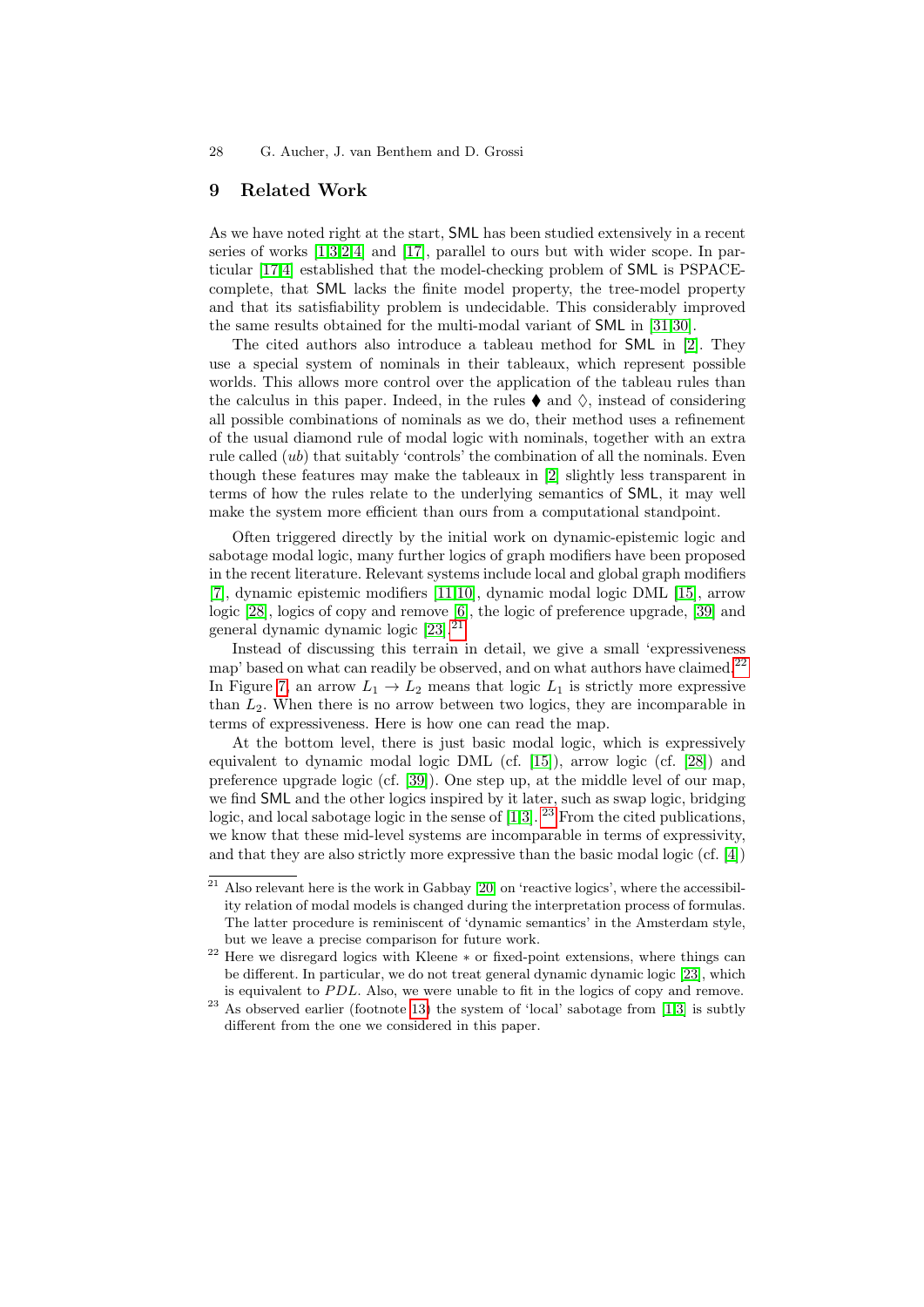

<span id="page-28-1"></span>Fig. 7. Expressiveness map of some dynamic modal logics for graph modifiers.

and at the same time, strictly less expressive than the full hybrid language with universal modality plus binders (cf. [\[2\]](#page-30-5)). Incidentally, some of these intermediate systems (e.g., swap logic) have been also shown to be strictly less expressive than the so-called Bounded Fragment of FOL, which is undecidable, but still natural, cf. [\[3\]](#page-30-1). Finally, the logic of local and global graph modifiers proposed in [\[7\]](#page-30-0) arose from combining features of all these systems, and it has been shown to be at least as expressive as hybrid logic with the universal modality plus binders, that is, the full FOL correspondence language.

Of course, comparing logics by expressiveness like this is a drastic projection of their different dynamic motivations, and our map is only a first step. We can compare these systems in other ways, and in particular, the stated equivalence are all up for grabs if we generalize to temporal protocol models, where the usual reduction axioms become invalid. We leave a more sensitive and detailed analysis of the area of logic for model change to future work.<sup>[24](#page-28-2)</sup>

## <span id="page-28-0"></span>10 Conclusions and Future Work

In this paper, we have dusted off sabotage modal logic SML, and looked at its broader current relevance. We provided a first-order translation for this system,

<span id="page-28-2"></span> $\frac{1}{24}$  Our discussion here has been model-theoretic, in terms of semantic invariances and expressive power. But there are also other ways of achieving generality in the rich and growing landscape of dynamic logics for model change. Alternatively, one could use algebraic methods, category-theoretic methods, or proof-theoretic perspectives, which might suggest systematizations of their own. One such alternative approach that we would like to mention specifically for its general power, is the framework of 'update logic' [\[9\]](#page-30-12), based on display-style substructural proof theory.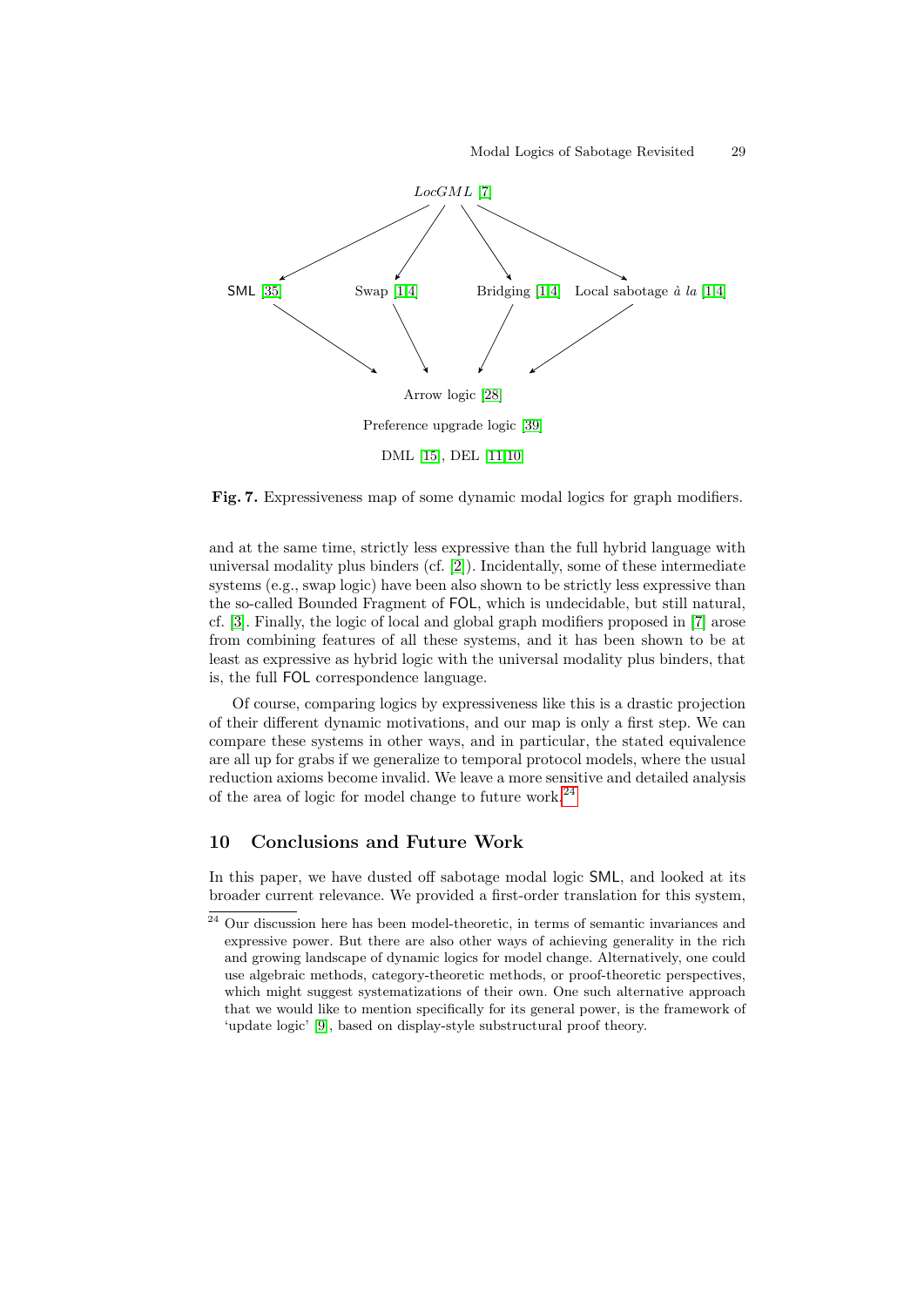proved a novel characterization theorem in terms of a new notion of sabotage bisimulation, and introduced a sound and complete tableau system for validity.

Still, SML remains an under-investigated system and many natural questions remain open. For instance, we noted that the schematic validities of SML form a natural subset whose axiomatizability, or decidability, is an open problem. Another natural theme would be modal correspondence theory, whose techniques are known to extend into higher-order logic [\[34\]](#page-32-8). In particular, can the Sahlqvist theorem be generalized to SML? Also, in our investigation, we arrived at natural variations of SML, such as its version with only local deletions, whose decidability is still open.<sup>[25](#page-29-0)</sup> Also, given the apparent complexity of the system, it would make sense to look at natural fragments, such as the closed formulas only, that formed many of our examples, or the formulas of sabotage depth 1.

Next, we have presented sabotage modal logic as a member of a species, that of modal logics describing model changes. We have identified some of its basic features, and in particular, its arbitrary non-definable and stepwise character, setting it apart, for instance, from the better-studied world of dynamic-epistemic logics. We see our way of looking as the start of something more ambitious, finding a better map of the whole field of logics for model change, and the major parameters that determine their complexity. Here, too, we encountered many specific open problems, as the complexity of dynamic-epistemic logics extended with stepwise update modalities in the **SML**-style. But to us, the greatest challenge would be a general perspective on dynamic logics of model change that leads to general theorems beyond those for specific logics. We made some suggestions to this effect in Section 8, but clearly this was just a start.

Finally, returning to the sabotage games that motivated SML in the first place, we introduced sabotage  $\mu$ -calculus as a system for defining strategic powers of players, but also as a testing ground for what happens when we introduce model-changing modalities that can affect the process of approximation leading to the usual smallest or greatest fixed-points. The sabotage  $\mu$ -calculus system sat inside first-order fixed-point logic FO(LFP) and monadic second-order logic MSO, but it seems a very natural object of study in its own right.

But perhaps more importantly than just studying logics of games, sabotage games themselves remain under-explored as providing the real dynamic scenarios unfolding over time, beyond the logics of single-step model change discussed above. There are many natural variations on the original scenario in  $[35]^{26}$  $[35]^{26}$  $[35]^{26}$  $[35]^{26}$ and these may well come to serve as pilots for the newly emerging logical study of games played over networks, such as the argumentation games of [\[24,](#page-31-5)[19\]](#page-31-17), or

<span id="page-29-0"></span> $^{25}$  Other natural variations include multi-modal  $\textsf{SML}$  with indices for the relations to be cut from [\[31,](#page-31-7)[30\]](#page-31-8), or logics of adding links rather than deleting them, like the aforementioned modal logics of bridging [\[4\]](#page-30-4). In this connection, one may note that adding links to R is the same as deleting links from the complement  $-R$ , so there are connection laws to be had.

<span id="page-29-1"></span><sup>26</sup> One alternative scenario already suggested in [\[35\]](#page-32-0) is that of a three-player game where Demon tries to prevent two Travelers from meeting. This involves moves in a product graph that do not fall directly under our earlier analysis.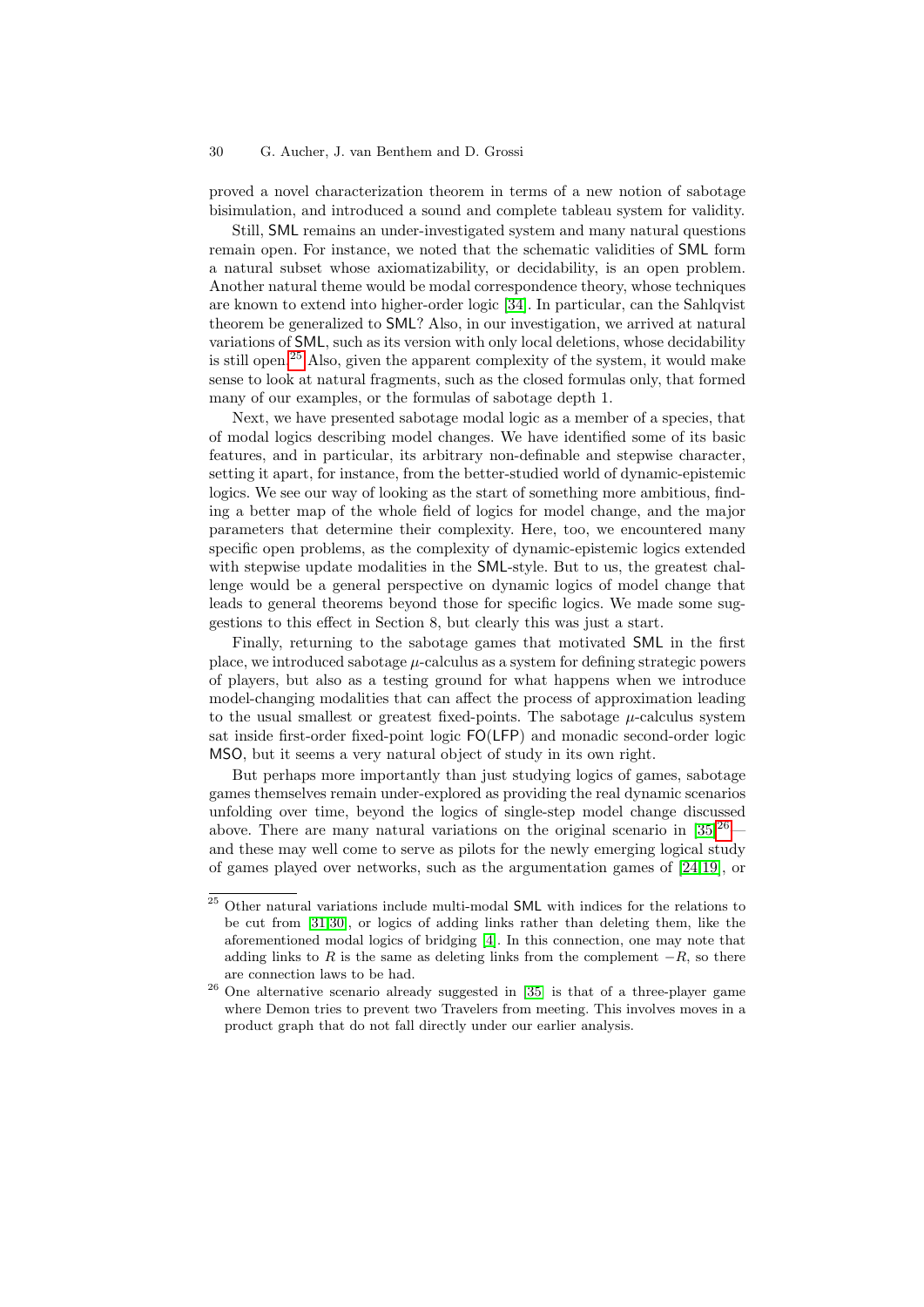the social network games suggested in [\[38\]](#page-32-9) and [\[14\]](#page-31-18). Eventually, of course, such network games need not be about 'sabotage' at all, and the general area that we are in becomes that of games that change their own playground, for which dynamic logics of model change provide a backdrop, but not the whole story.

Acknowledgments. For this research Davide Grossi was supported in part by NWO (VENI grant 639.021.816), and in part by EPSRC (grant EP/M015815/1). Guillaume Aucher was supported in part by AFR (grant TR-PDR BFR08-056). Johan van Benthem was supported in part by the Changjiang Scholars program of the Chinese Ministry of Education. The authors would like to thank Valentin Goranko for insightful discussions on the topic of this paper.

## References

- <span id="page-30-2"></span>1. C. Areces, R. Fervari, and G. Hoffmann. Moving arrows and four model checking results. In L. Ong and R. Queiroz, editors, Logic, Language, Information and Computation, volume 7456, pages 145–153, 2012.
- <span id="page-30-5"></span>2. C. Areces, R. Fervari, and G. Hoffmann. Tableaux for relation-changing modal logics. In P. Fontaine, C. Ringeissen, and R. Schmidt, editors, *Proceedings of* the 9th International Symposium on Frontiers of Combining Systems (FroCoS'13), volume 8152 of LNAI, pages 263–278, 2013.
- <span id="page-30-1"></span>3. C. Areces, R. Fervari, and G. Hoffmann. Swap logic. Logic Journal of the IGPL, 22(2):309–332, 2014.
- <span id="page-30-4"></span>4. C. Areces, R. Fervari, and G. Hoffmann. Relation-changing modal operators. Logic Journal of the IGPL, 2015.
- <span id="page-30-8"></span>5. C. Areces and B. Ten Cate. Hybrid logics. In P. Blackburn, J. van Benthem, and F. Wolter, editors, Handbook of Modal Logic, pages 821–868. Elsevier, 2006.
- <span id="page-30-11"></span>6. C. Areces, H. van Ditmarsch, R. Fervari, and F. Schwarzentruber. Logics with copy and remove. In Logic, Language, Information and Computation, volume 8652, pages 51–65, 2014.
- <span id="page-30-0"></span>7. G. Aucher, P. Balbiani, L. Fariñas del Cerro, and A. Herzig. Global and local graph modifiers. Electronic Notes in Theoretical Computer Science, 231:293–307, 2009.
- <span id="page-30-3"></span>8. G. Aucher, J. van Benthem, and D. Grossi. Sabotage modal logic: Some model and proof theoretic aspects. In Proceedings of LORI 2015, 2015.
- <span id="page-30-12"></span>9. Guillaume Aucher. Displaying updates in logic. Journal of Logic and Computation, 2016.
- <span id="page-30-10"></span>10. Alexandru Baltag and Lawrence S. Moss. Logics for epistemic programs. Synthese, 139(2):165–224, 2004.
- <span id="page-30-9"></span>11. Alexandru Baltag, Lawrence S. Moss, and Slawomir Solecki. The logic of public announcements and common knowledge and private suspicions. In Itzhak Gilboa, editor, Proceedings of the 7th Conference on Theoretical Aspects of Rationality and Knowledge (TARK-98), Evanston, IL, USA, July 22-24, 1998, pages 43–56. Morgan Kaufmann, 1998.
- <span id="page-30-6"></span>12. P. Blackburn, M. de Rijke, and Y. Venema. Modal Logic. Cambridge University Press, Cambridge, 2001.
- <span id="page-30-7"></span>13. C. C. Chang and H. J. Keisler. Model Theory. Studies in Logic and the Foundations of Mathematics. North-Holland, 1973.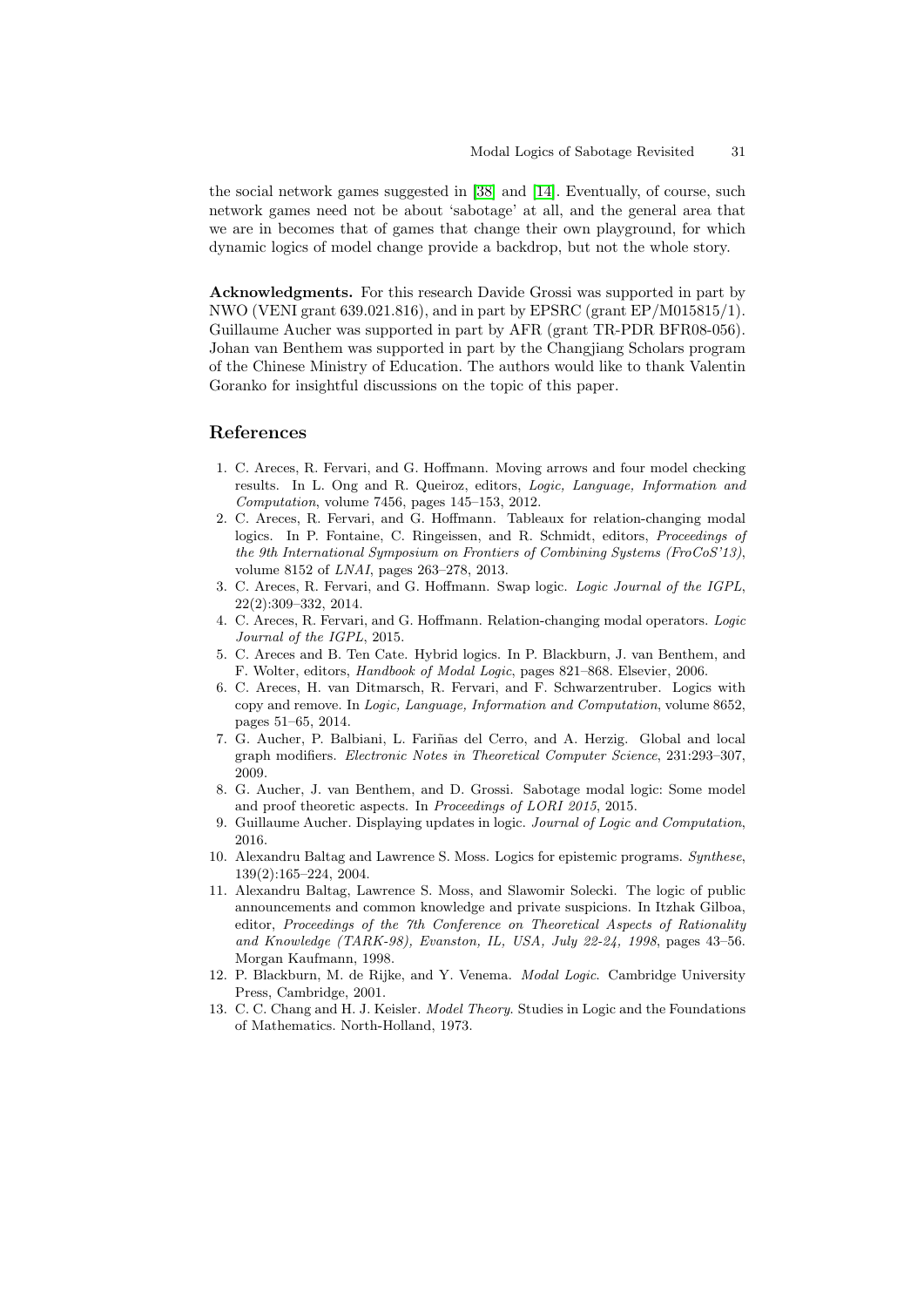- 32 G. Aucher, J. van Benthem and D. Grossi
- <span id="page-31-18"></span>14. Z. Christoff. Dynamic Logics of Networks. PhD thesis, ILLC, University of Amsterdam, 2016.
- <span id="page-31-14"></span>15. Gerard R. Renardel de Lavalette. Changing modalities. J. Log. Comput., 14(2):251–275, 2004.
- <span id="page-31-10"></span>16. M. de Rijke. A note on graded modal logic. Studia Logica, 64(2):271–283, 2000.
- <span id="page-31-12"></span>17. R. Fervari. Relation-Changing Modal Operators. PhD thesis, Universidad Nacional de Córdoba, Facultad de Matemática, Astronomía y Física, 2013.
- <span id="page-31-11"></span>18. M. Fitting. Fitting, M. Reidel, 1983.
- <span id="page-31-17"></span>19. D. Gabbay and D. Grossi. When are two arguments the same? equivalence in abstract argumentation. In A. Baltag and S. Smets, editors, Johan van Benthem on Logic and Information Dynamics. Springer, 2014.
- <span id="page-31-16"></span>20. Dov M. Gabbay. Reactive Kripke Semantics. Cognitive Technologies. Springer, 2013.
- <span id="page-31-13"></span>21. D. Gale and F. M. Stewart. Infinite games with perfect information. In H. W. Kuhn and A. W. Tucker, editors, Contributions to the Theory of Games II, volume 28 of Annals of Mathematics Studies, pages 245–266. Princeton University Press, 1953.
- <span id="page-31-3"></span>22. N. Gierasimczuk, L. Kurzen, and F. Velázquez-Quesada. Learning and teaching as a game: a sabotage approach. In X. He, J. Horty, and E. Pacuit, editors, Proceedings of LORI-2, number 5834 in LNAI, 2009.
- <span id="page-31-15"></span>23. Patrick Girard, Jeremy Seligman, and Fenrong Liu. General dynamic dynamic logic. In Thomas Bolander, Torben Braüner, Silvio Ghilardi, and Lawrence S. Moss, editors, Advances in Modal Logic 9, papers from the ninth conference on "Advances in Modal Logic," held in Copenhagen, Denmark, 22-25 August 2012, pages 239–260. College Publications, 2012.
- <span id="page-31-5"></span>24. D. Grossi. On the logic of argumentation theory. In W. van der Hoek, G. Kaminka, Y. Lespérance, and S. Sen, editors, *Proceedings of the 9th International Conference* on Autonomous Agents and Multiagent Systems (AAMAS 2010), pages 409–416. IFAAMAS, 2010.
- <span id="page-31-6"></span>25. D. Grossi. Argumentation theory in the view of modal logic. In P. McBurney and I. Rahwan, editors, Post-proceedings of the 7th International Workshop on Argumentation in Multi-Agent Systems, number 6614 in LNAI, pages 190–208, 2011.
- <span id="page-31-2"></span>26. S. Gruener, F. Radmacher, and W. Thomas. Connectivity games over dynamic networks. Theoretical Computer Science, 498:46–65, 2013.
- <span id="page-31-9"></span>27. W. Holliday, T. Icard, and T. Hoshi. Schematic validity in dynamic epistemic logic: Decidability. In H. van Ditmarsch, J. Lang, and S. Ju, editors, Proceedings of the Third International Workshop on Logic, Rationality and Interaction (LORI'11), volume 6953 of LNAI, pages 87–96, 2011.
- <span id="page-31-0"></span>28. B. Kooi and B. Renne. Arrow update logic. Review of Symbolic Logic, 4(4), 2011.
- <span id="page-31-4"></span>29. F. Liu, J. Seligman, and P. Girard. Logical dynamics of belief change in the community. Synthese, 191(11):2403–2431, 2014.
- <span id="page-31-8"></span>30. C. Löding and P. Rohde. Model checking and satisfiability for sabotage modal logic. In P. K. Pandya and J. Radhakrishnan, editors, FSTTCS 2003, volume 2914 of LNCS, pages 302–313. Springer, 2003.
- <span id="page-31-7"></span>31. C. Löding and P. Rohde. Solving the sabotage game is PSPACE-hard. Technical report, Department of Computer Science RWTH Aachen, 2003.
- <span id="page-31-1"></span>32. F. Radmacher and W. Thomas. A game theoretic approach to the analysis of dynamic networks. Electronic Notes in Theoretical Computer Science, 200(2):21– 37, 2008.